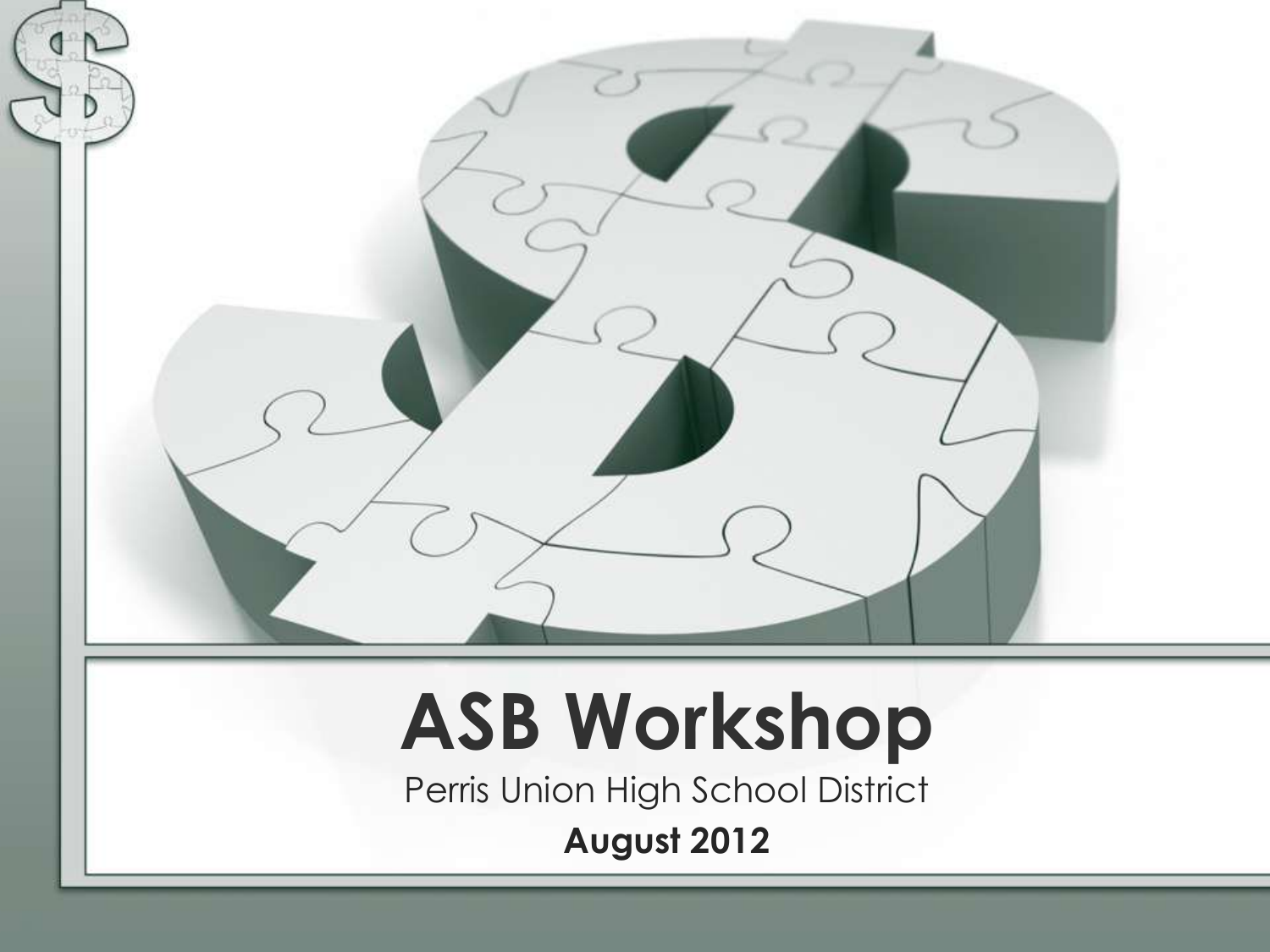

#### Candace Reines

*Assistant Superintendent, Business Services*

Tina Daigneault

*Director of Fiscal Services*

Stephanie Bruce

*Director of Nutrition Services*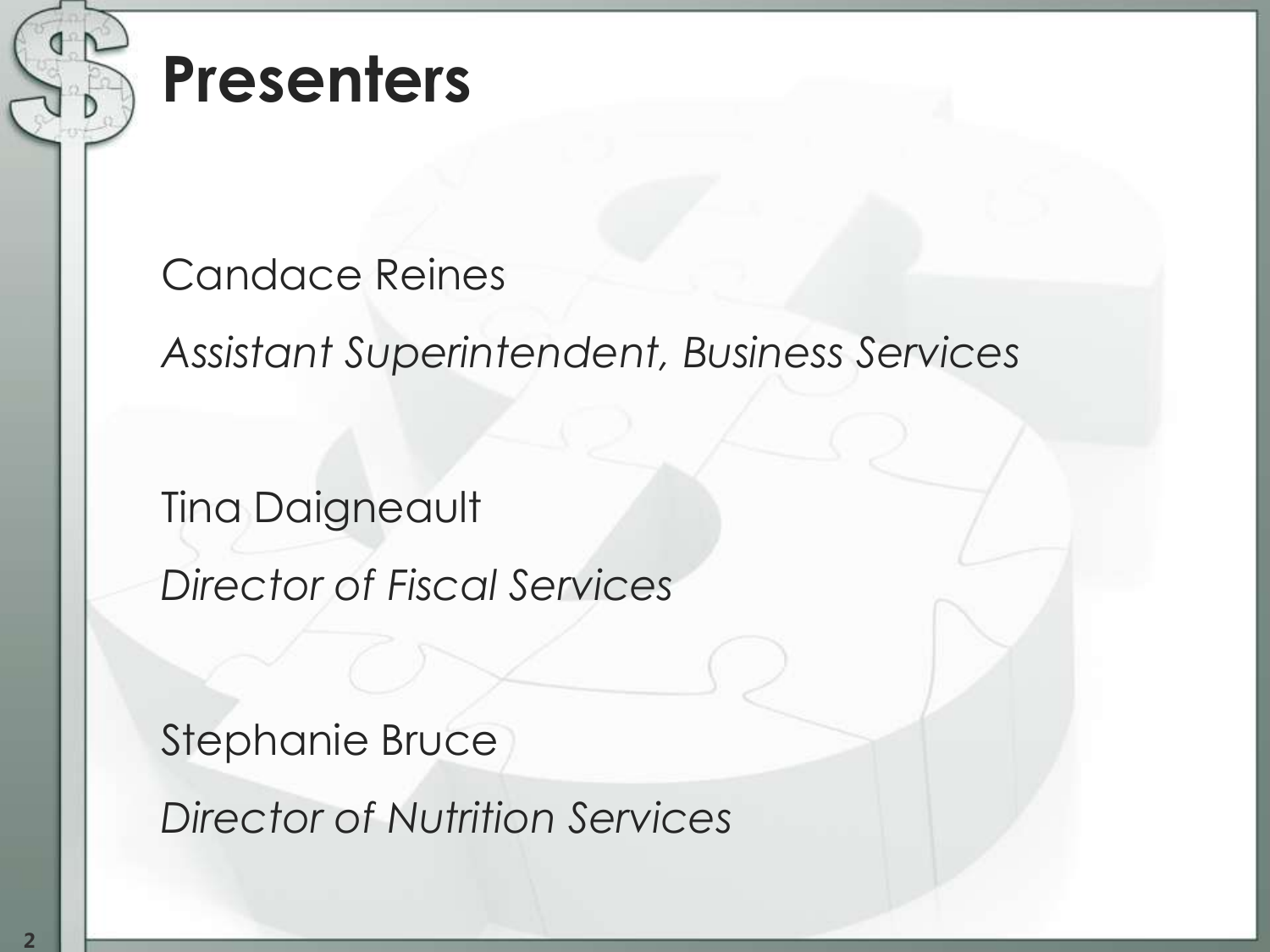### **Workshop Agenda**

- An Overview of ASB
- Forming an ASB Club
- Fundraising & Donations
- Cash Receipt Management
- Purchasing Procedures
- Budget Monitoring
- Food Sales and Regulations
- Student Fees
- Other Organizations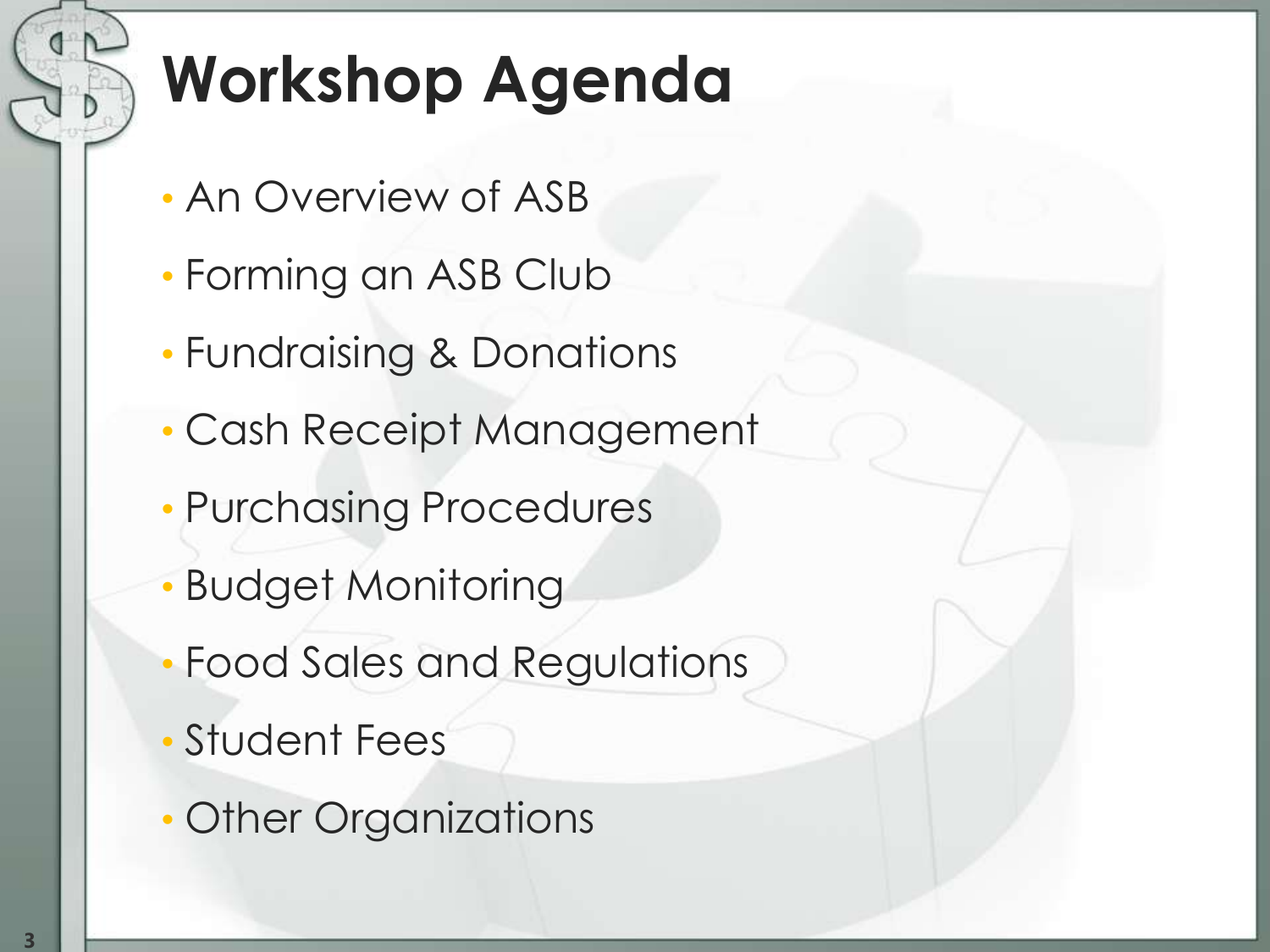### **An Overview of ASB**

- Associated Student Body (ASB) organizations are composed of students for the purpose of conducting activities on behalf of students.
- California law allows students to raise money and make decisions about how it will be spent.
- Funds that are raised and spent by student organizations are called ASB funds.
- Individual clubs may be formed within the primary ASB organization.
	- Athletic teams will also be part of ASB, if they plan to do any fundraising or accept any donations.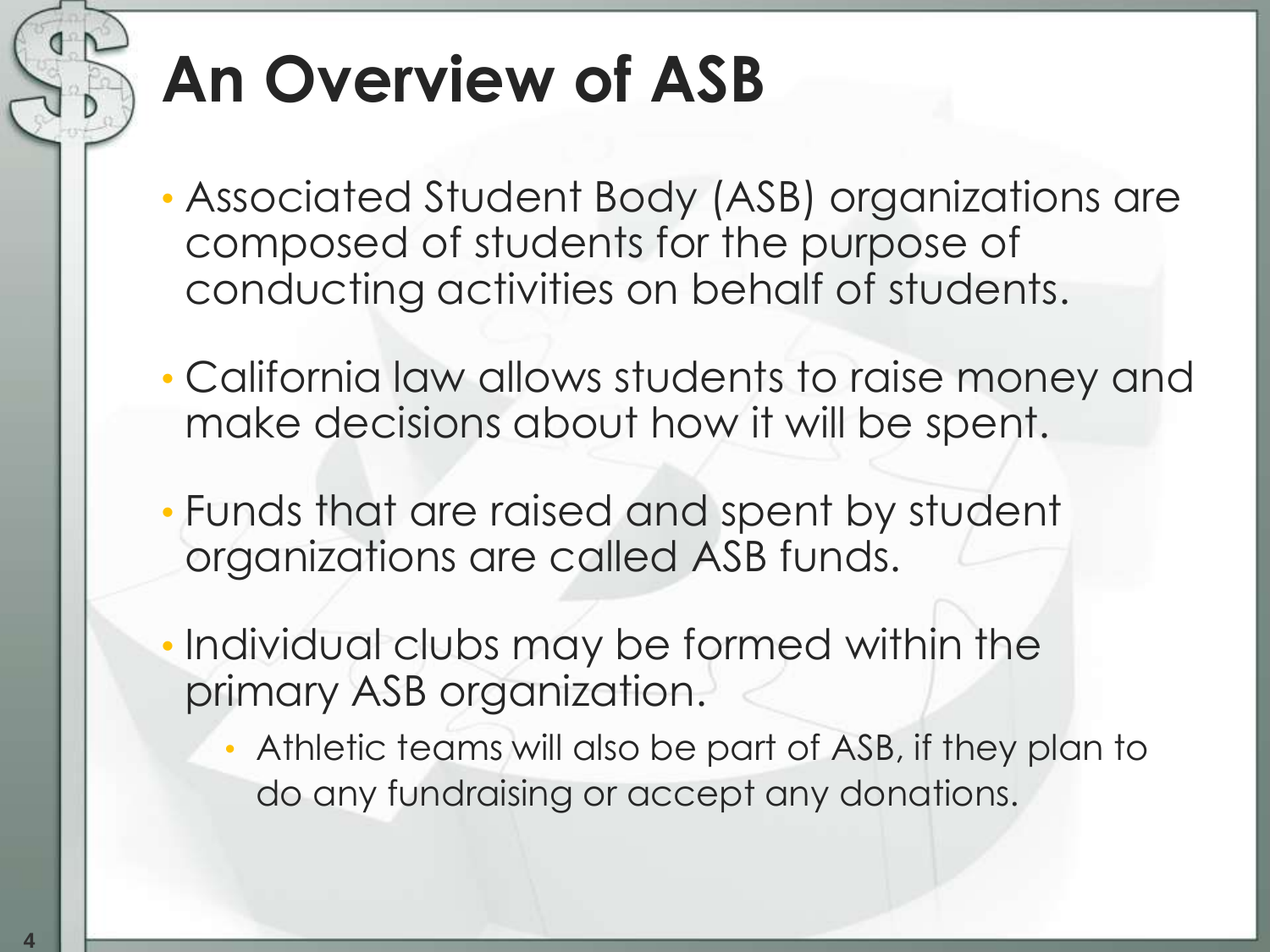### **Student Council**

- The student council, or general ASB, is responsible for overseeing all of the student clubs in the school.
- Authorize the budgets for all student clubs.
- Authorize fundraising events for all student clubs.
- Approve expenditures from all student funds.
- Approve new clubs.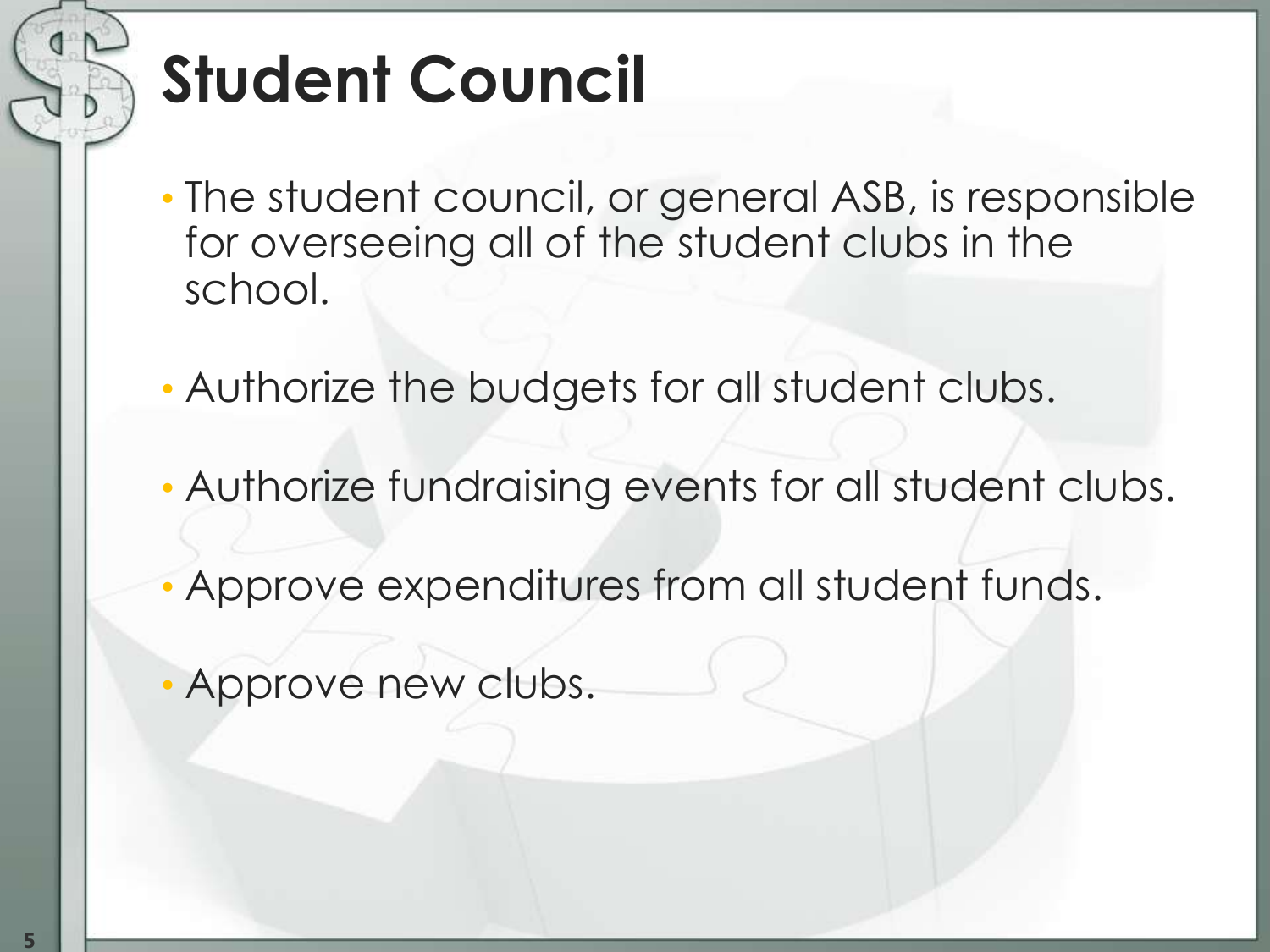### **Administration of an ASB**

- The Governing Board is ultimately responsible for everything that happens in the district, including the activities of student organizations.
- The Governing Board establishes the parameters for the operation of the District through board policies and regulations.
- The Business Division has the responsibility to ensure ASB funds are managed in accordance with the law, Board policies, established business practice, and to approve all disbursements.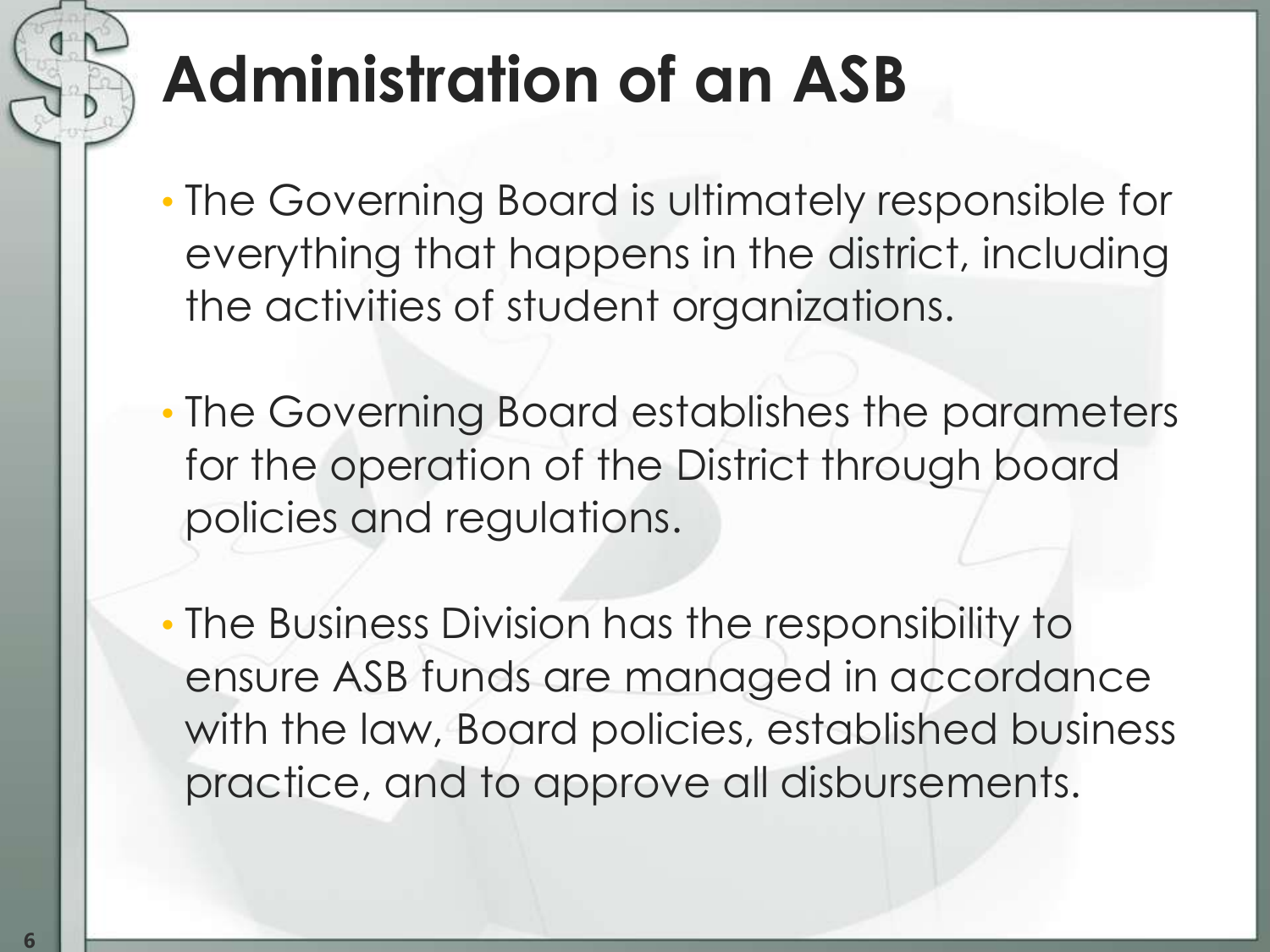### **Who Else is Responsible?**

- Principal or Site Administrator
	- Directly responsible for the conduct of student body activities and financial affairs.
- ASB Advisor
	- Supervises the activities of the student council and the clubs.
	- Ensures that adequate planning and internal controls are established and that all of the funds are properly accounted for when a fundraiser is held.
- ASB Bookkeeper
	- Maintains the accounting records for the ASB funds.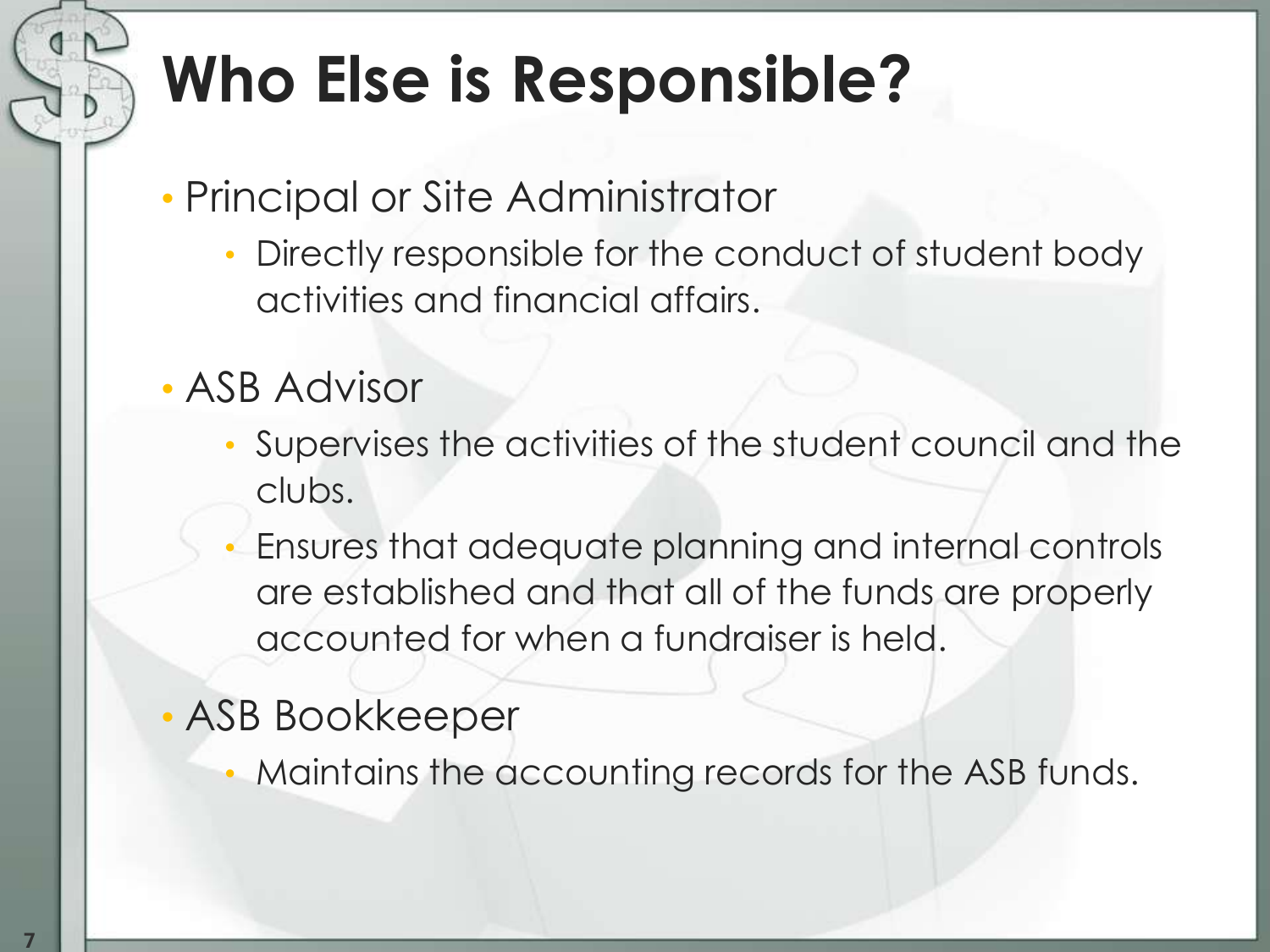### **Club Advisors**

- Each club must have a Club Advisor who is a certificated employee of the District.
- Athletic teams generally form individual clubs within the ASB so that they may be allowed to fundraise.
	- The head coach most commonly serves as the club advisor.
- The club advisor must be present in the room during club meetings and activities sponsored by the club.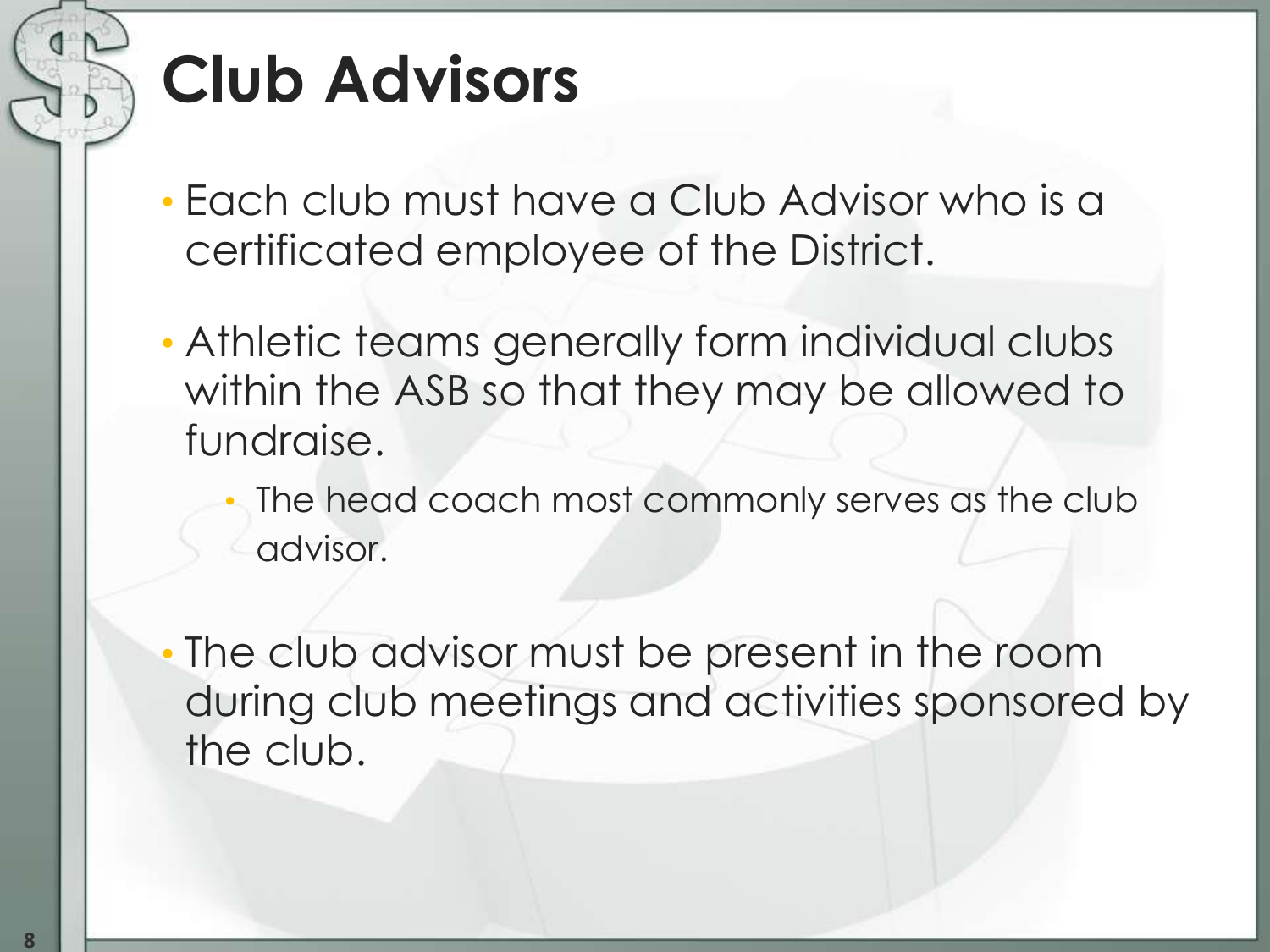### **Club Advisors**

• Club advisors are responsible to assist student club leaders to:

- Hold formal meetings,
- Develop budgets,
- Plan fundraisers; and,
- Decide how the funds will be spent.
- The students make the decisions; the club advisor assists and advises.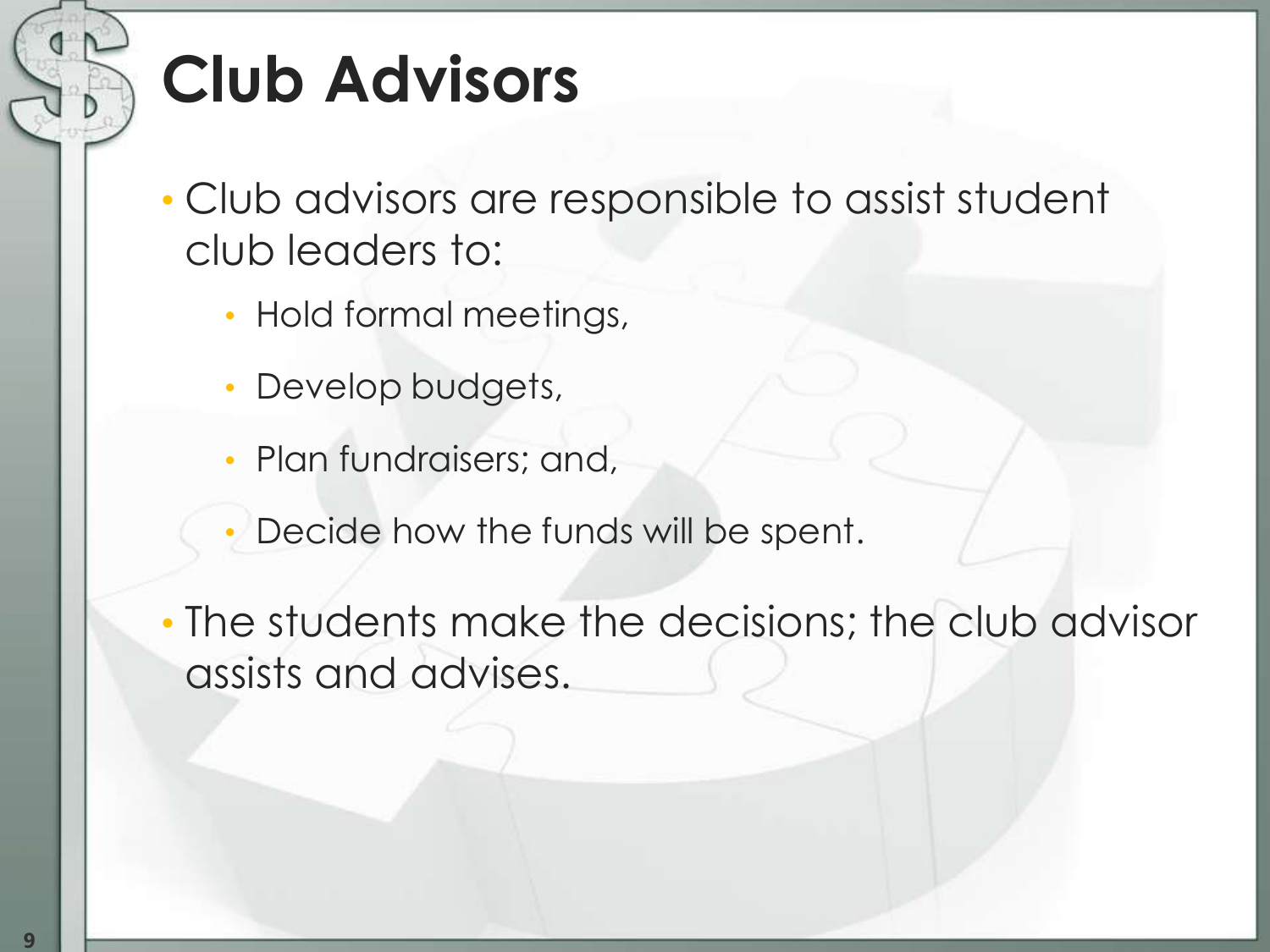### **Forming an ASB Club**

- Individual clubs may be formed within the primary ASB organization, each with its own focus and organizational requirements.
- To become a recognized part of ASB, a club, like a student organization, must be composed entirely of currently enrolled students.
- The clubs within the ASB must be approved by the student council, ASB Advisor, site principal or designee, and the Business Department.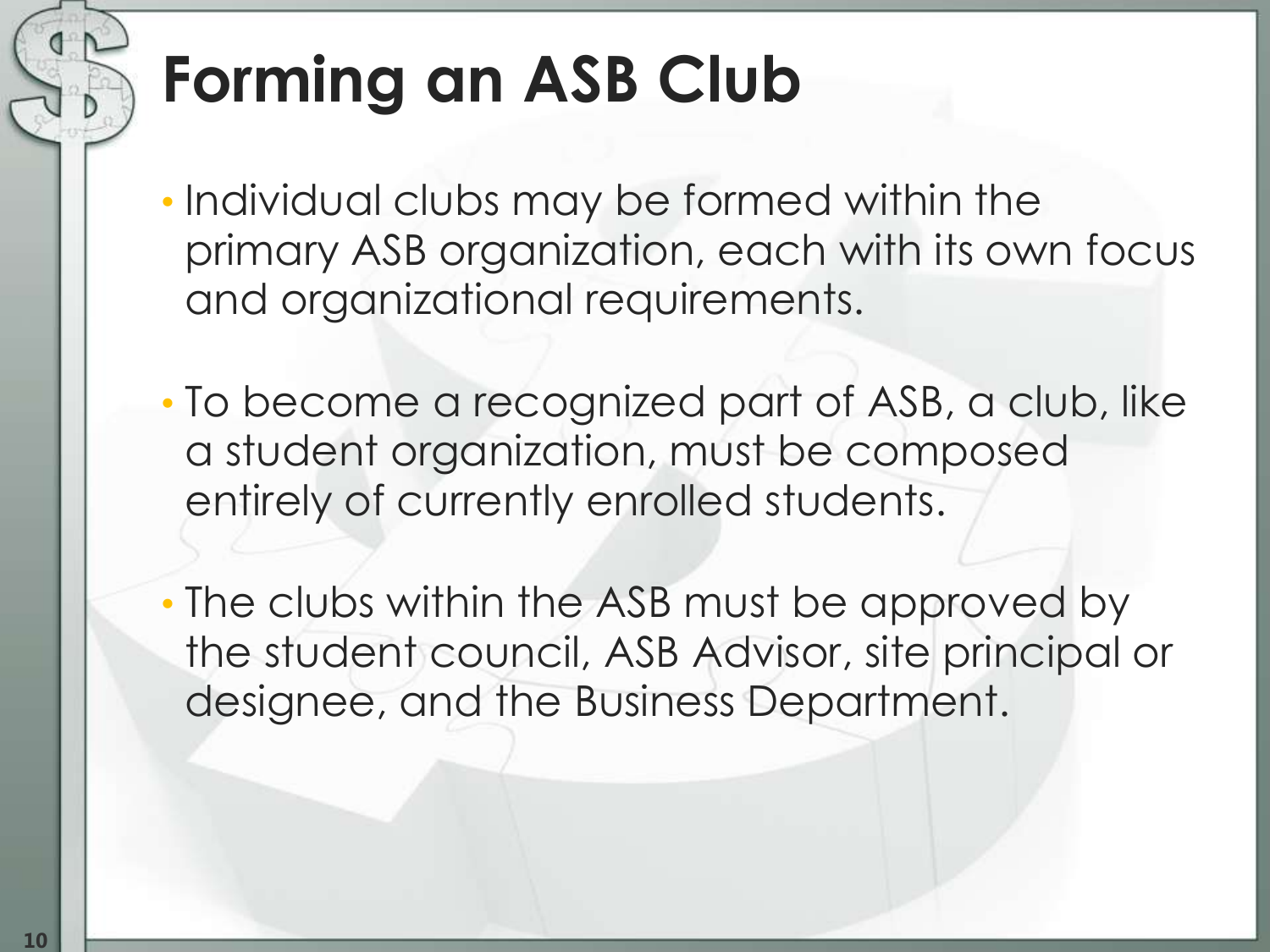### **Application for Student Club**

- A group of students may apply for permission to form a club by submitting an:
	- Application for Student Club,
	- ASB Budget Form; and,
	- A proposed constitution.
- ASB Clubs must:
	- Have a purpose,
	- Hold regular meetings; and,
	- Keep minutes of club decisions.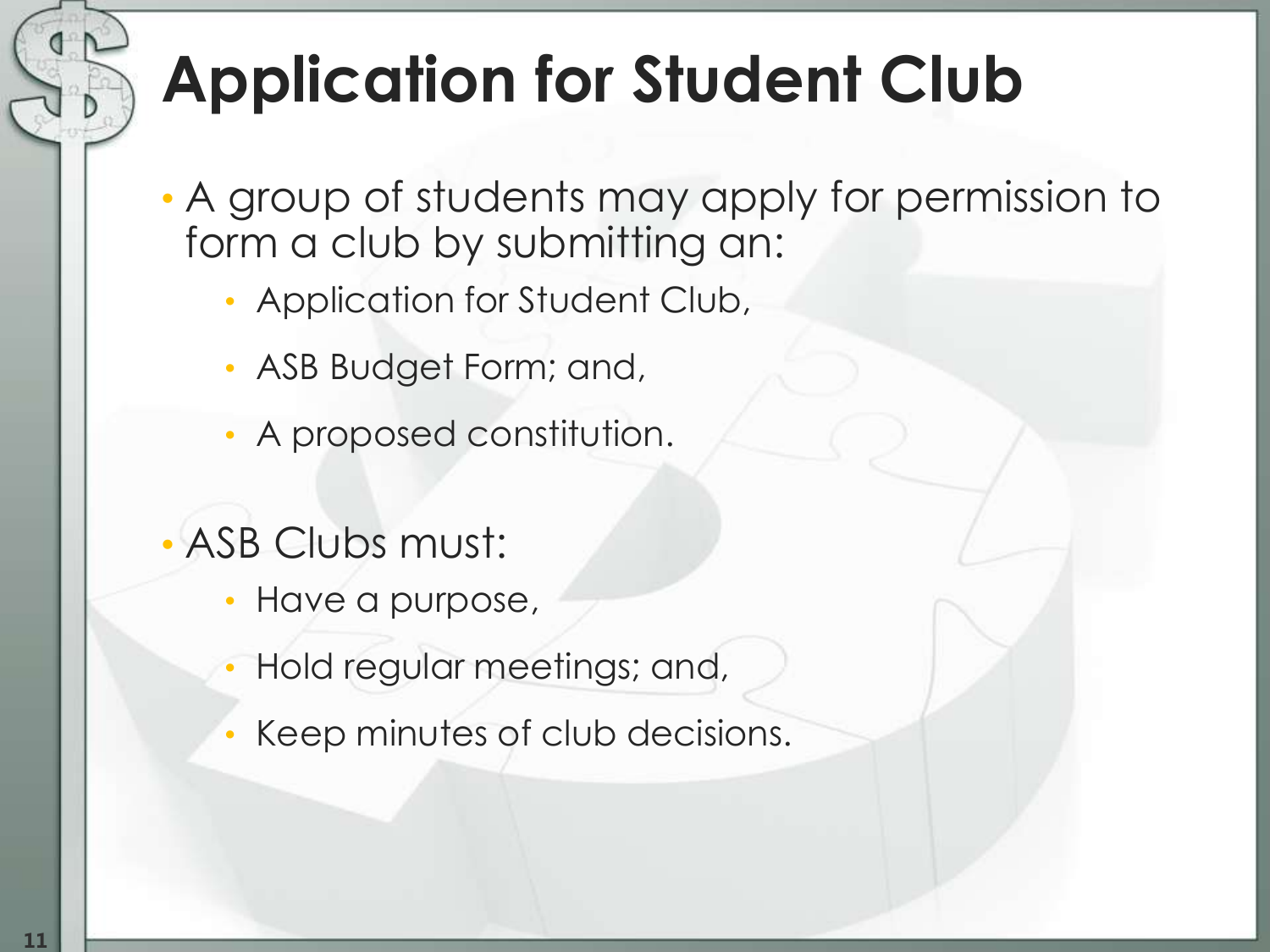# **FUNDRAISING & DONATIONS**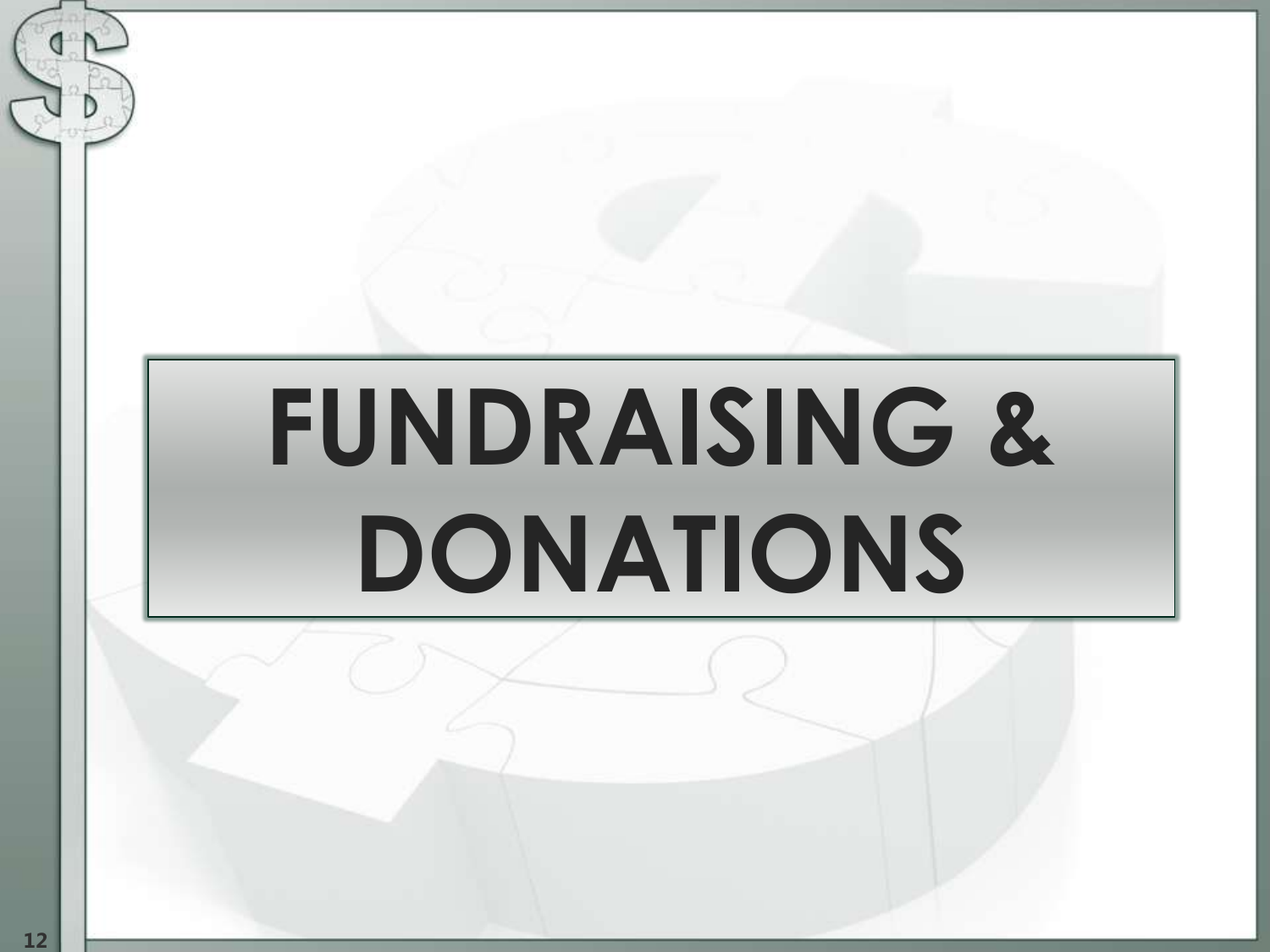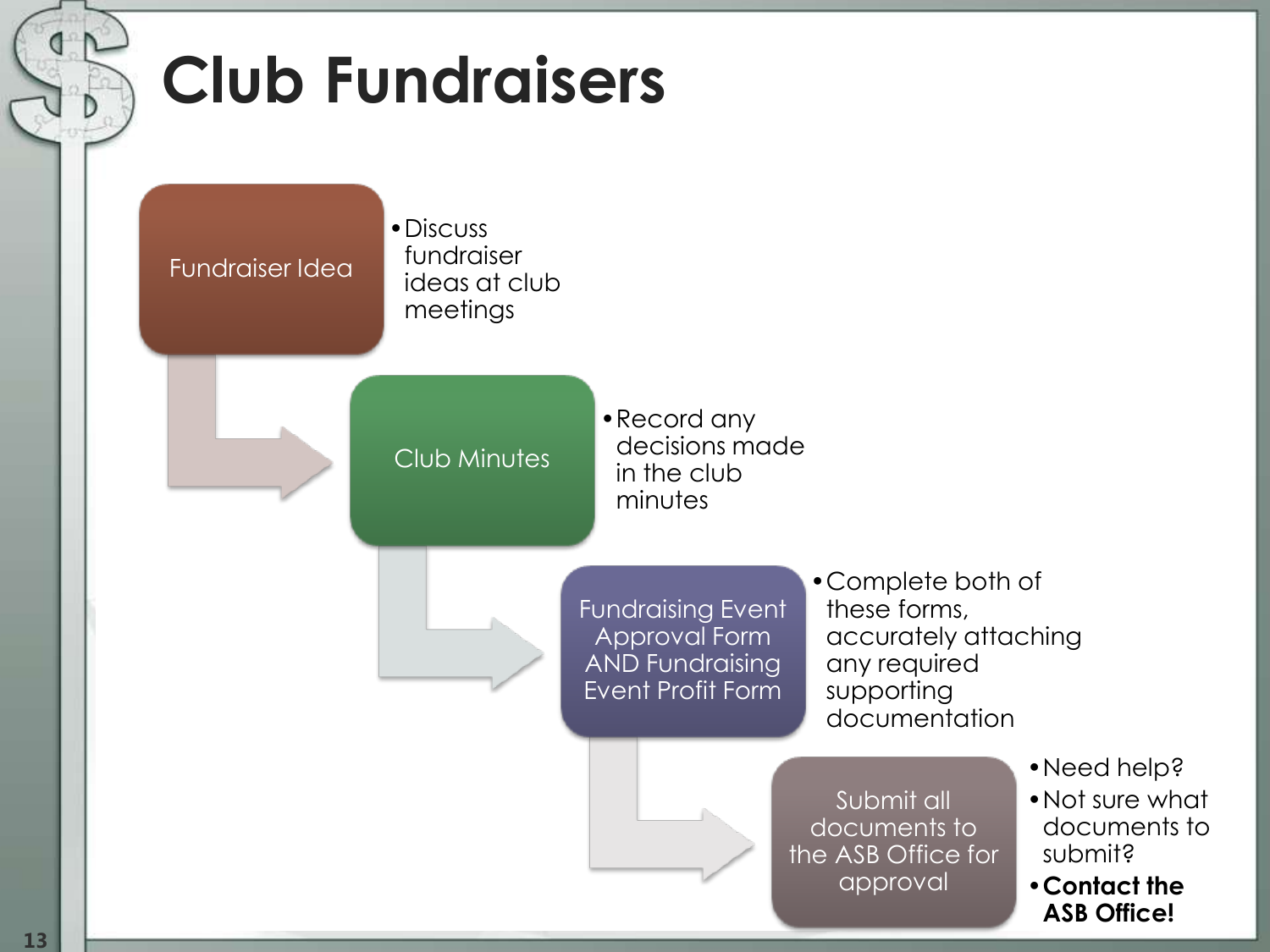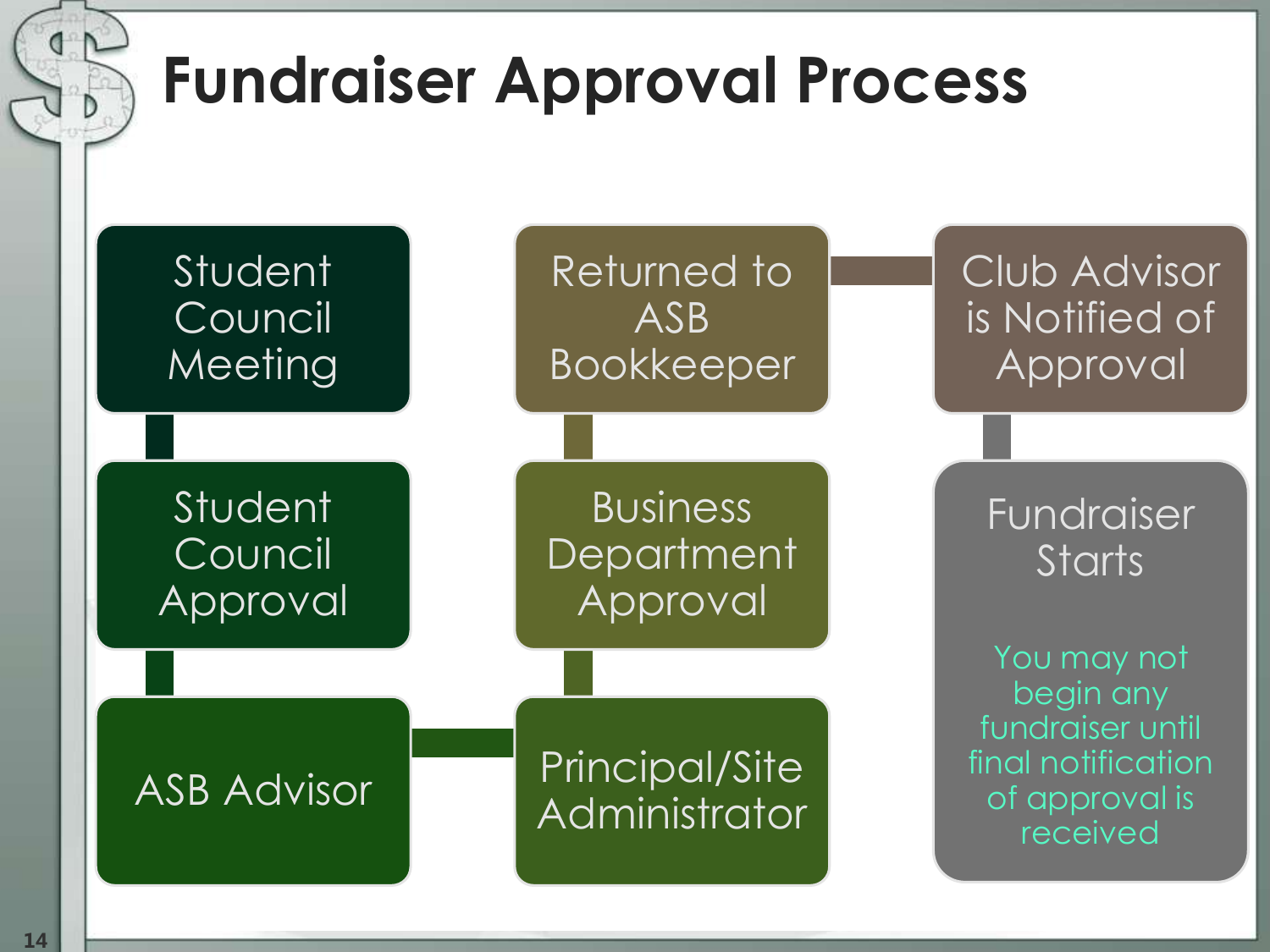### **Fundraiser Approval Timelines**

- Please allow at least two (2) weeks for the approval process to take place.
- Some fundraisers require additional approval times.
	- Large fundraising events requiring extensive coordination,
	- Fundraising involving food must be approved by Nutrition Services,
	- Events that require additional insurance must be coordinated with Risk Management, and
	- Fundraising requiring a contract with an outside entity must be approved by the Purchasing Department.
- **Plan ahead!**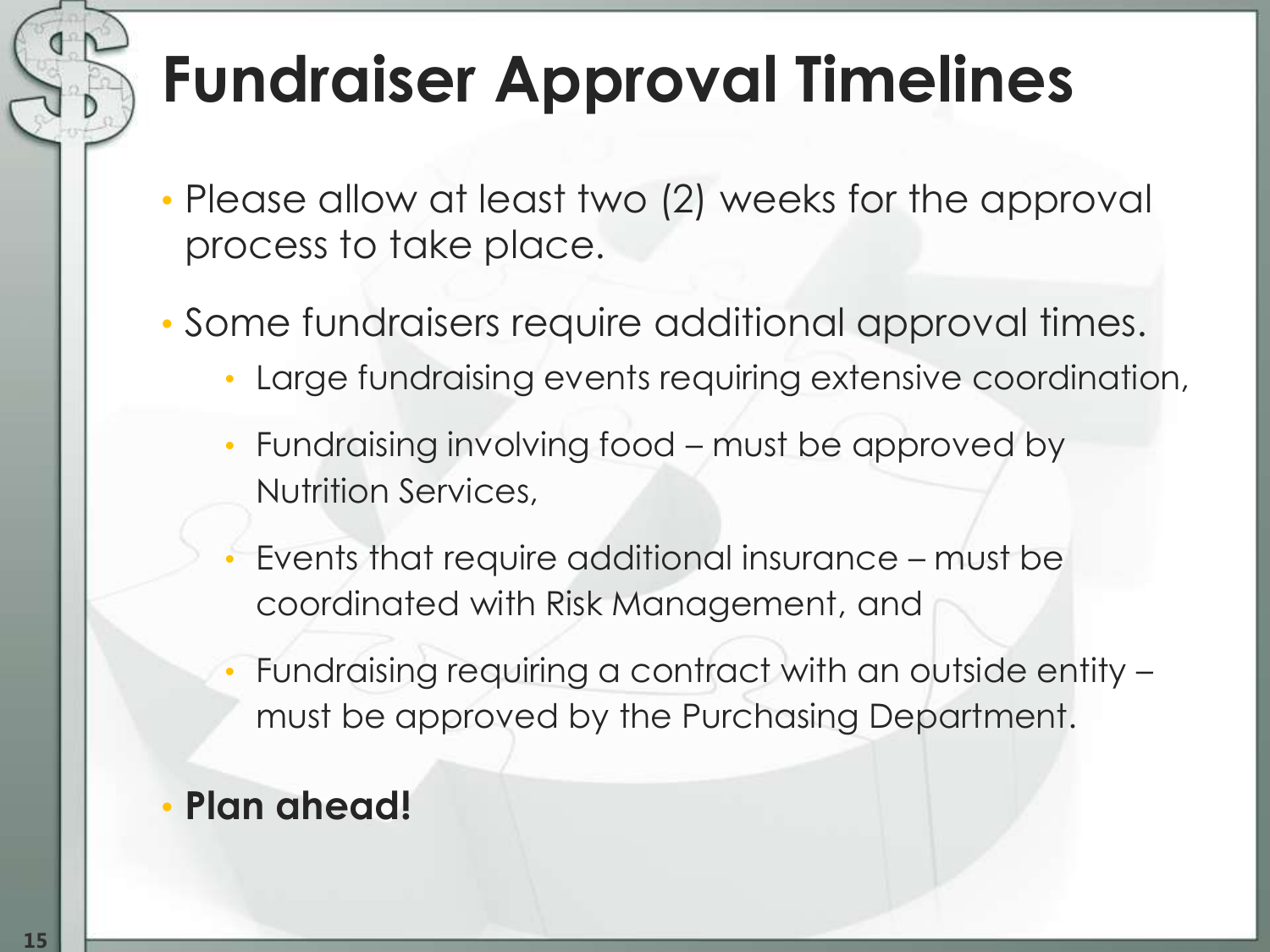### **Allowable Fundraisers**

- Advertising
- Apparel/Spirit Items Sales
- Athletic & PE Clothing Sales
- Athletic Events/Tournaments
- Banquets
- Battle of the Bands
- Book Fairs
- **Buddy Auctions**
- Car Washes
- Carnivals *(within legal regulations)*
- Catalogue Sales
- Concession Sales
- Cultural Events/International Fairs
- Dances
- Donation/Support Letter Writing
- Donations/Profit Shares
- Entertainment Events
- Field Trips
- Food/Drink Sales (within legal regulations)
- Game & Activity Events
- Holiday/Dance Grams
- Marquee Messages
- Parking Donations at Games & Events
- Parking Permits
- Picture Sales
- Preferred Parking at Games & Events
- Recycling
- Sale of Other Miscellaneous Items
- Sports Clinics
- Ticket Sales
- Yard/Rummage Sales
- Yearbook Sales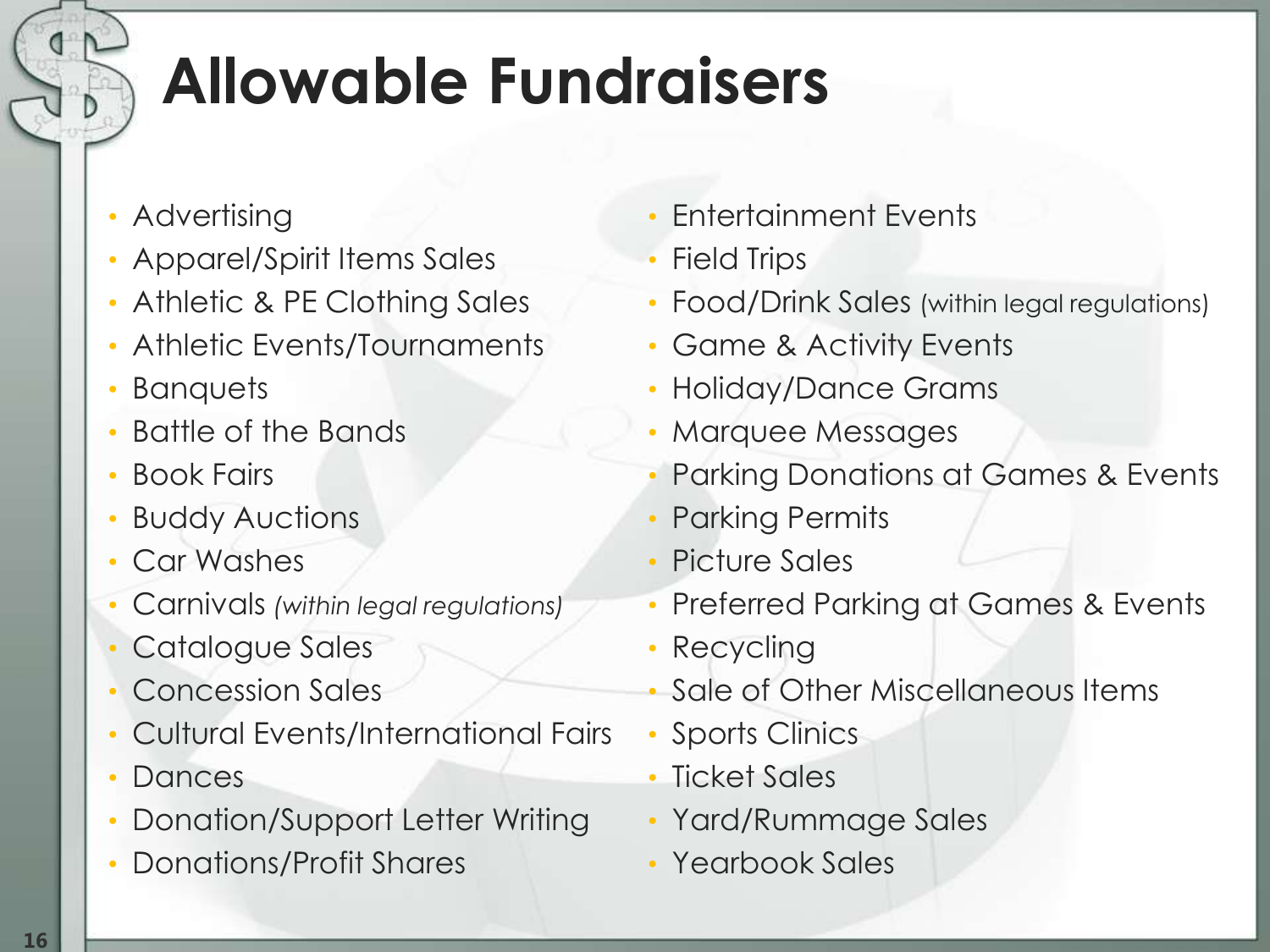### **Prohibited Fundraisers**

- Anything involving darts & arrows
- Destruction of objects
- Inflatable jumpers or trampolines
- Mechanical or animal rides
- Objects thrown at people
- Raffles or games of chance *(this is a violation of the Penal Code)*
- Rental of District property *(equipment or facilities to outside groups)*
- Water or dunk tanks
- Anything not allowed by board policy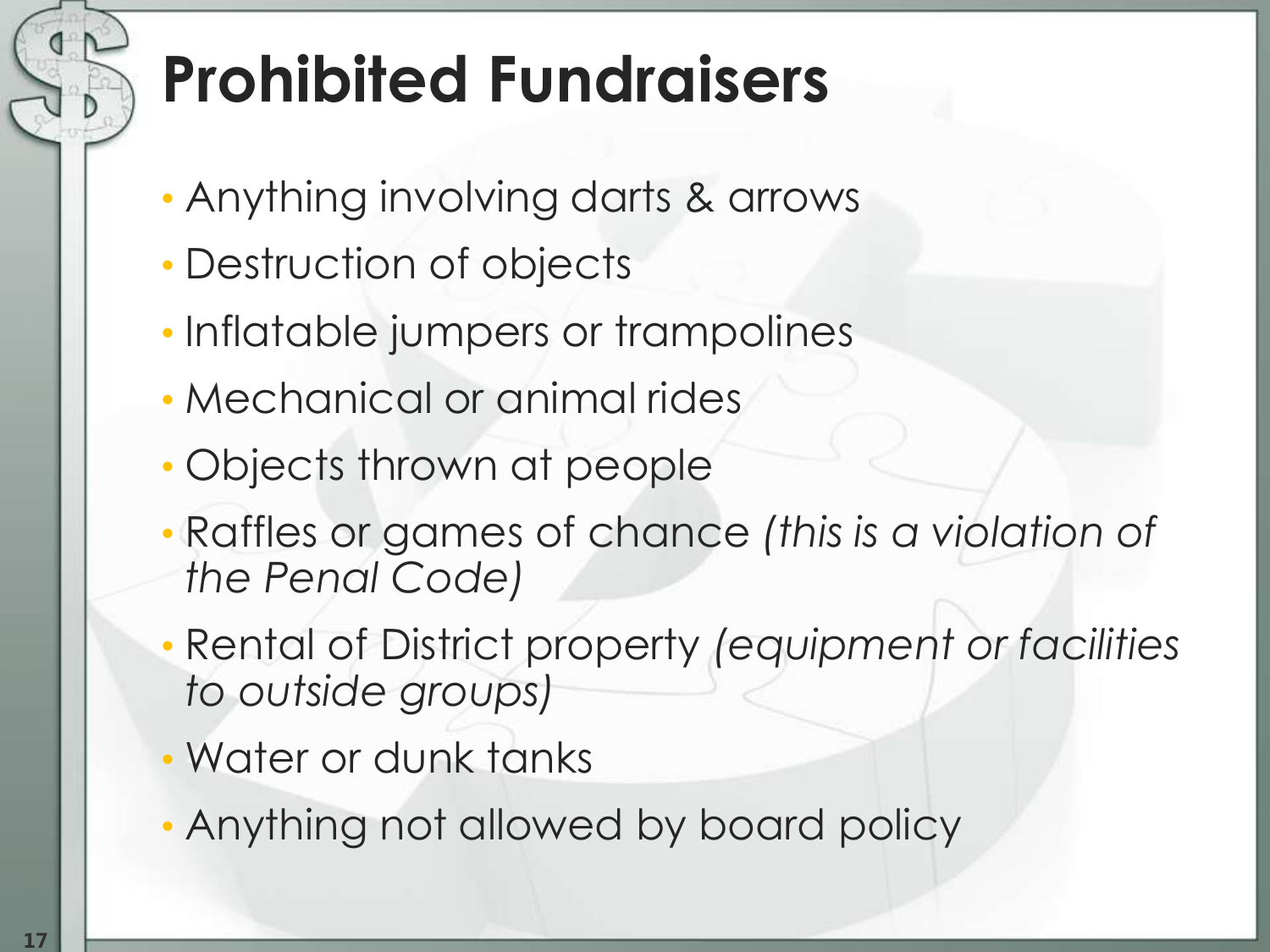### **Spirit Packs or Support Packs**

- Cannot require the purchase as a prerequisite for participation.
- Must be sufficient funds in the account to purchase all items in the pack, OR
- The pack must be sold on a pre-sale basis so all money is collected up front.
	- Quotes for all items must be attached to the Fundraising Event Approval Form.
- All items must be delivered to the purchaser according to a predetermined schedule.
	- Cannot remove any items due to lack of funds raised.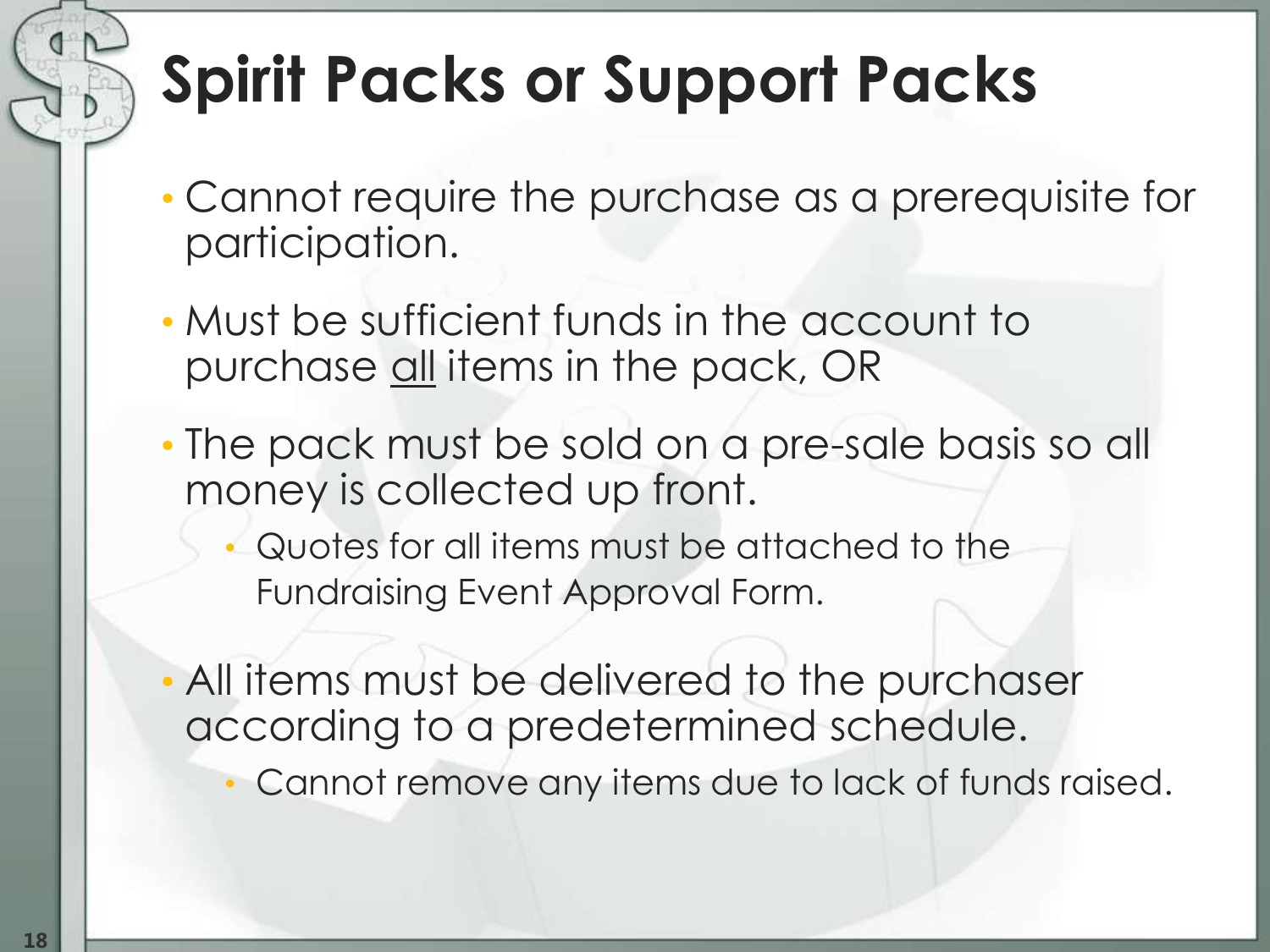### **Gifts and Donations**

- ASB Clubs often receive gifts and donations from the community and business entities.
- These can be made in a variety of ways and for a variety of purposes - cash, scholarships, equipment or supplies.
- A Donation Acceptance Form will need to be completed by the club and submitted to the ASB Office.

• Letter writing campaigns seeking donations require approval – attach the proposed letter to the Fundraising Event Approval Form.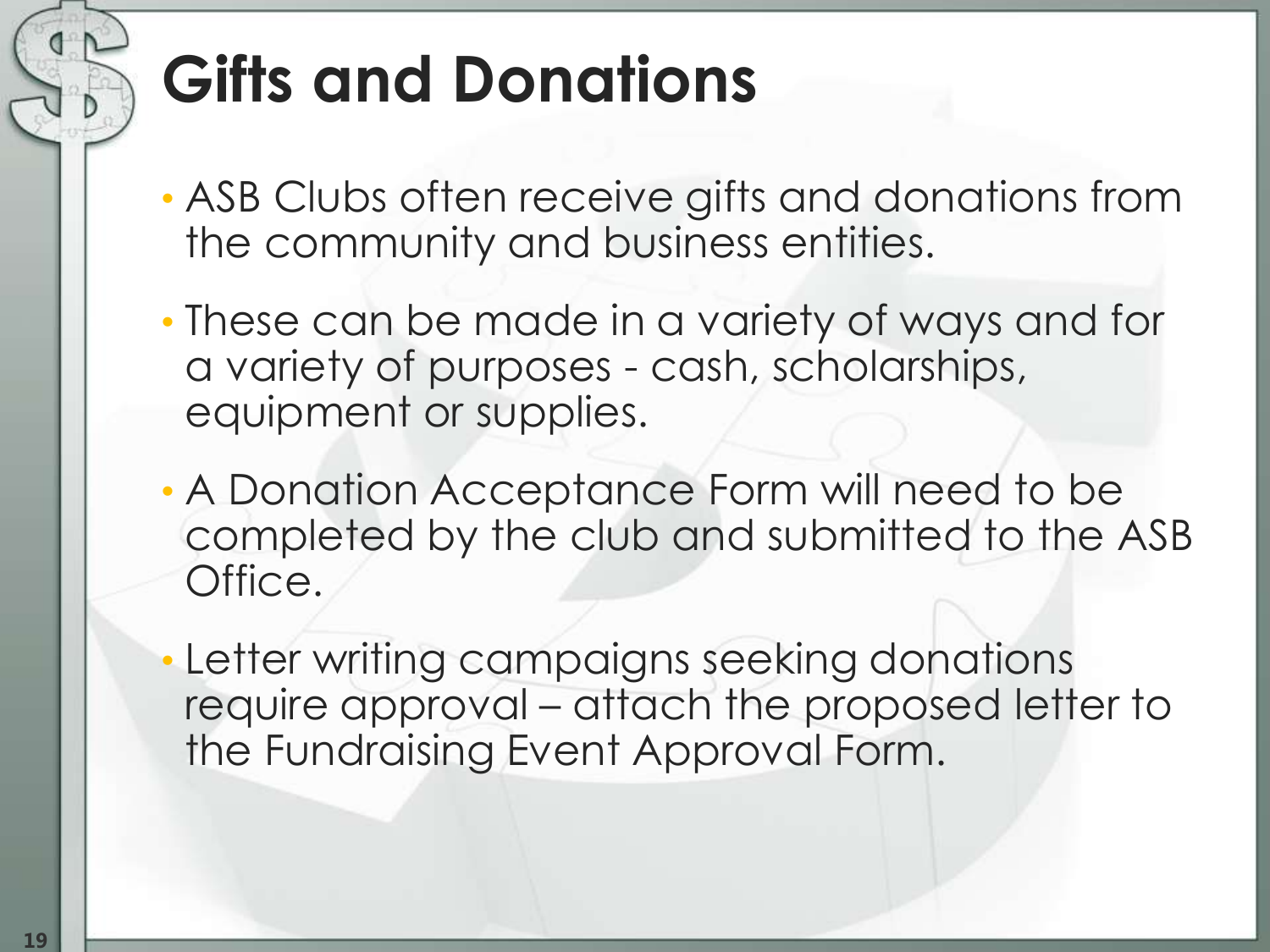### **Gifts and Donations**

- Donations from parents/students MUST be truly voluntary and in no way a prerequisite to participation in the program or activity.
- NOT Allowed:
	- Specified minimum amount of a donation;
	- Date by which a donation is due; and,
	- A lesser donation amount if funds are received prior to a certain date.
- **Any statements or actions that exert explicit or implicit pressure on students or parents to make a donation are not permissible.**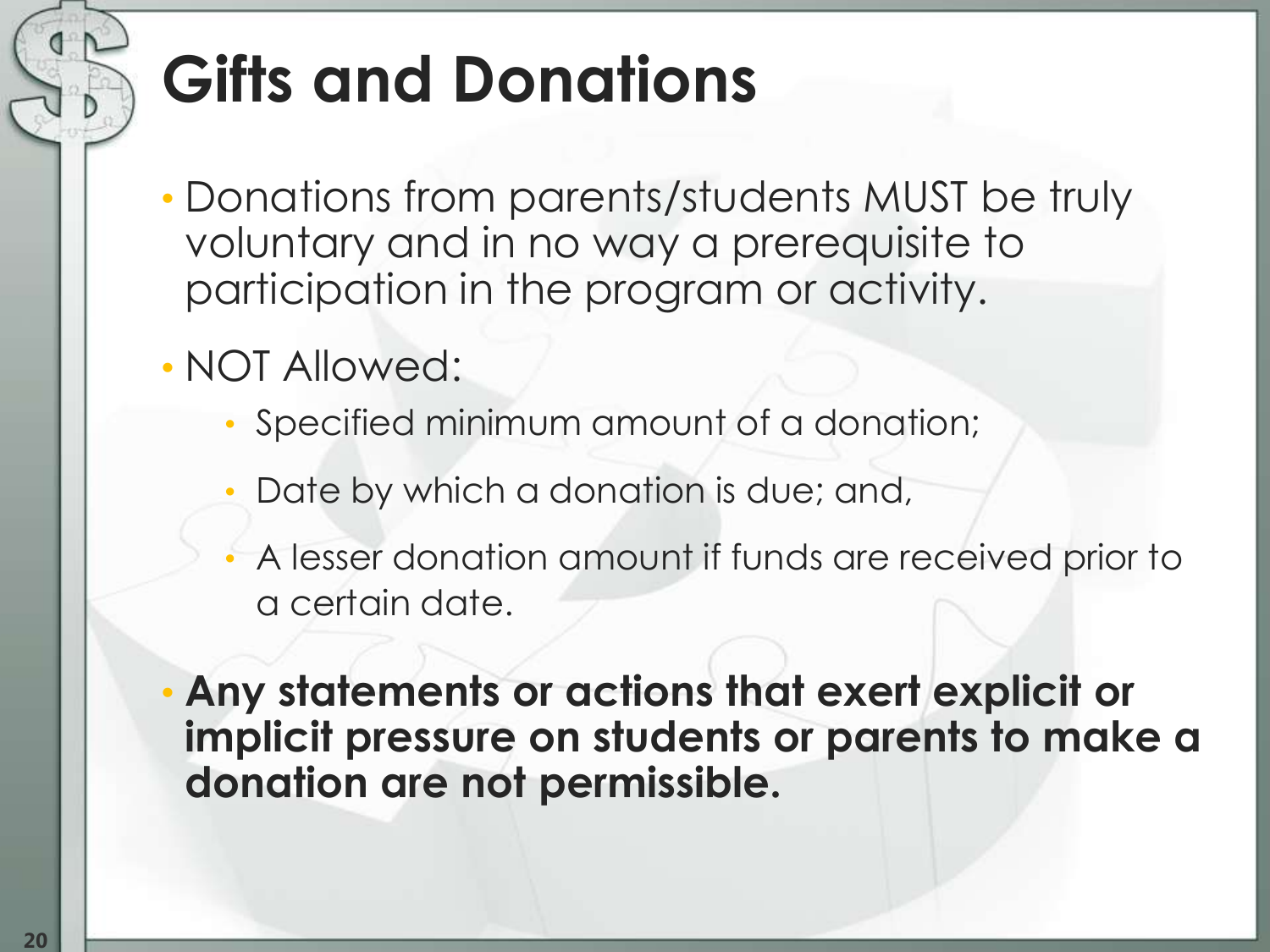# **CASH RECEIPT MANAGEMENT**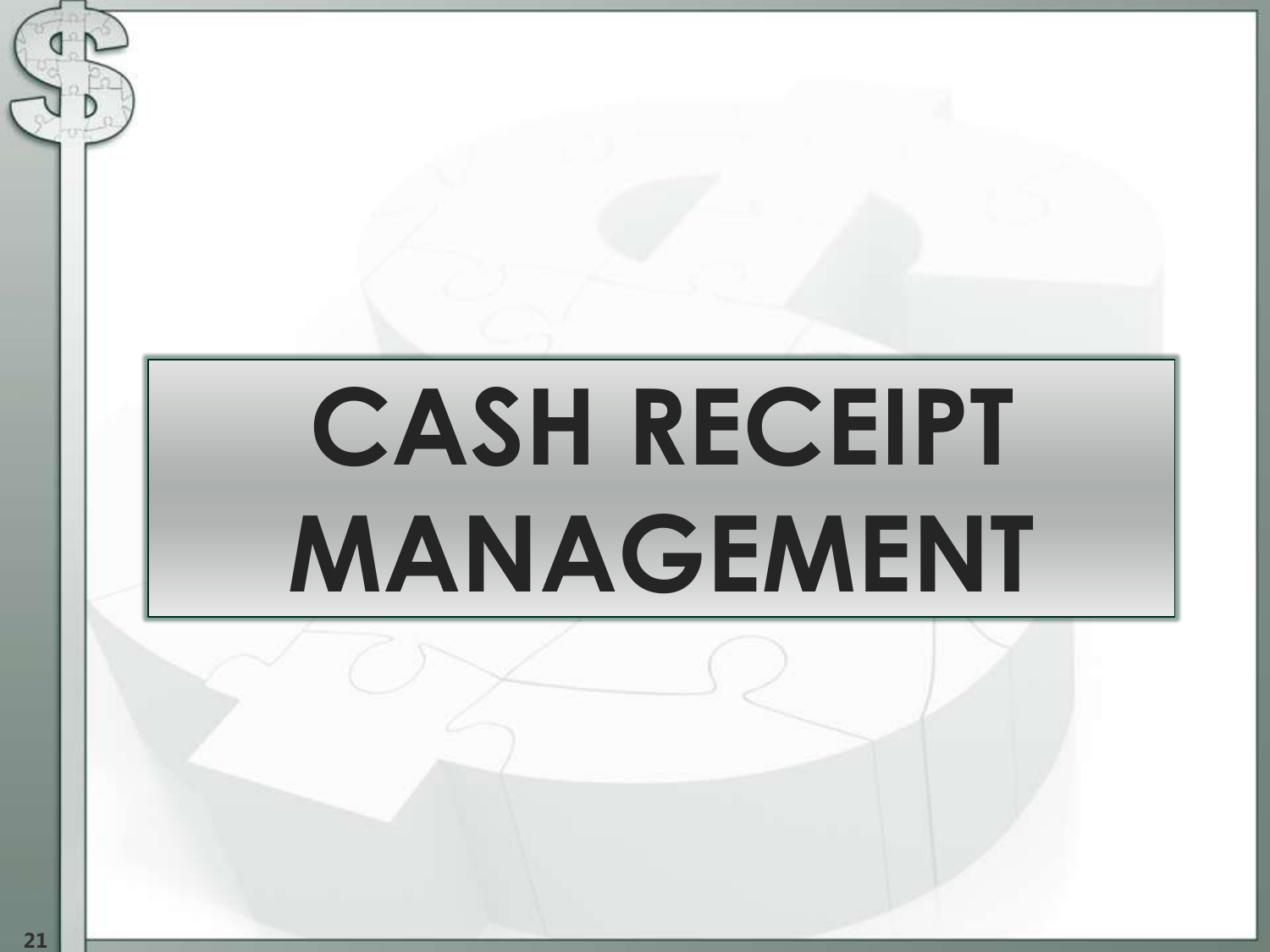### **Cash Management**

- Sound cash management procedures are essential for successful ASB operations.
- The most common ASB problem noted in a district's annual audit (audit findings) involve failure to follow internal control procedures for the handling of cash from the time the cash is collected to the time it is deposited into the ASB bank account.
- Most of the fraud that occurs in ASB activities is directly related to the procedures for the handling of cash and checks.
- Good internal controls over cash receipts discourage theft or loss of the student body assets.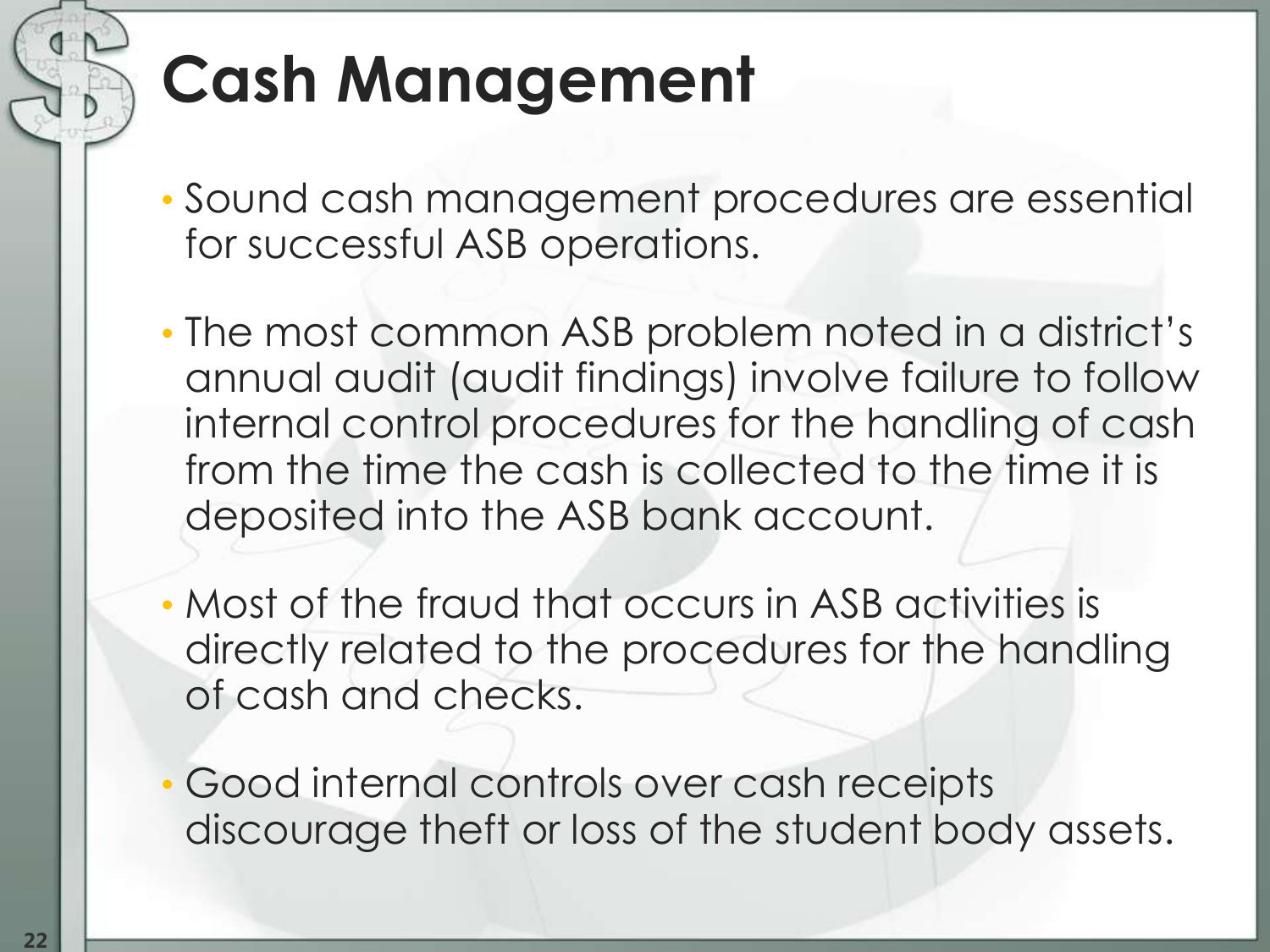### **Cash Management**

- Whenever cash or checks will be collected, some cash control procedure must be established.
- It is important to be able to tie all proceeds to the specific fund-raiser from which they were generated and to ensure that all proceeds from an event are properly turned in and accounted for.
- The specific control procedure will depend on the type of fundraising activity and the type of cash receipt.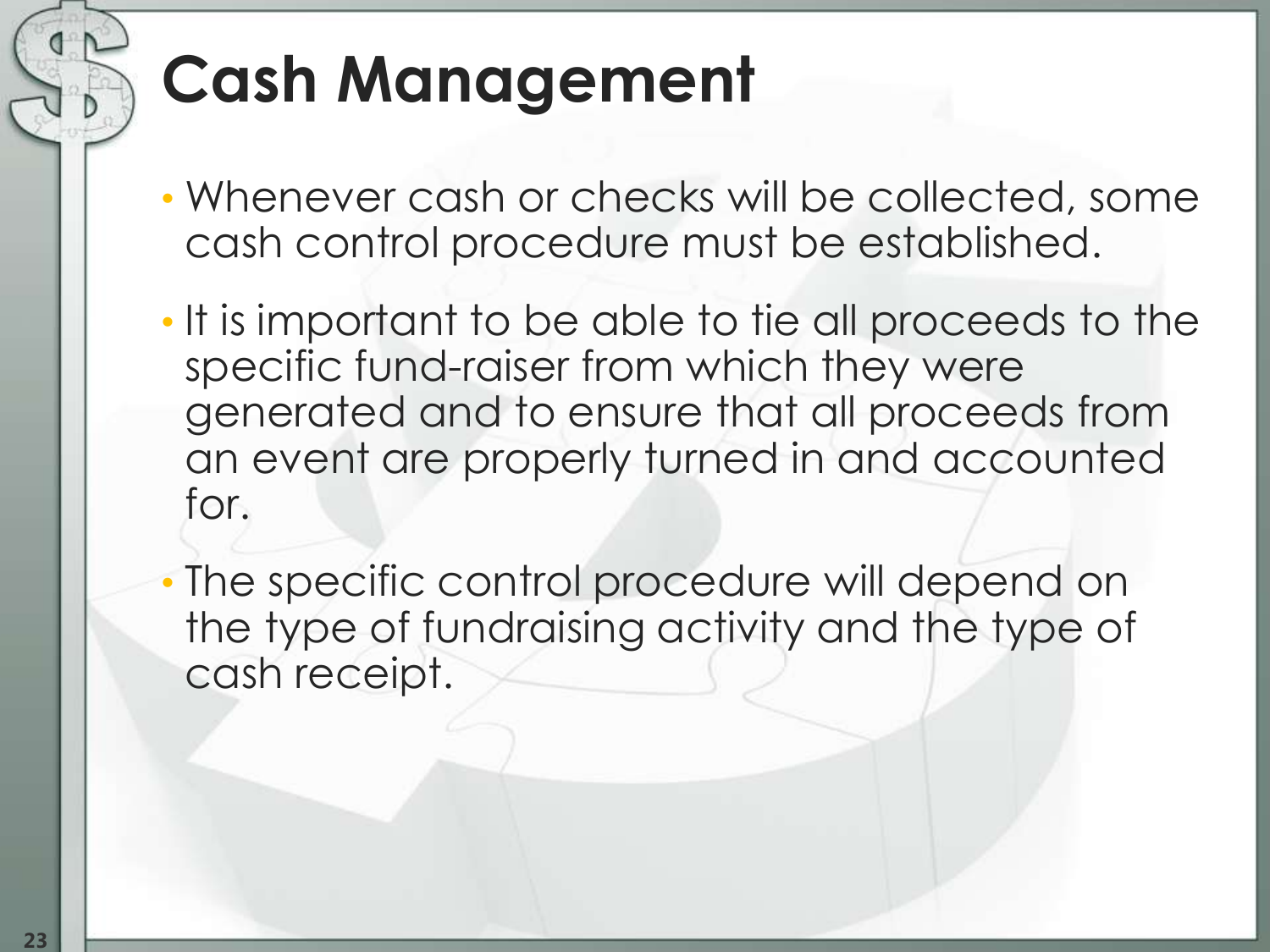### **Control Procedures**

| <b>Control Procedure</b>         | <b>Type of Activity</b>         |
|----------------------------------|---------------------------------|
| <b>Prenumbered Tickets</b>       | Dances                          |
|                                  | Entertainment events            |
|                                  | Car washes (pre-sale)           |
|                                  | Athletic events                 |
|                                  | <b>Festivals</b>                |
| <b>Prenumbered Receipt Books</b> | <b>Publication sales</b>        |
|                                  | Sale of advertising space       |
| <b>Tally Sheets</b>              | <b>Dances</b>                   |
|                                  | Car washes                      |
| <b>Cash Boxes</b>                | Any event where cash/checks are |
|                                  | accepted                        |

D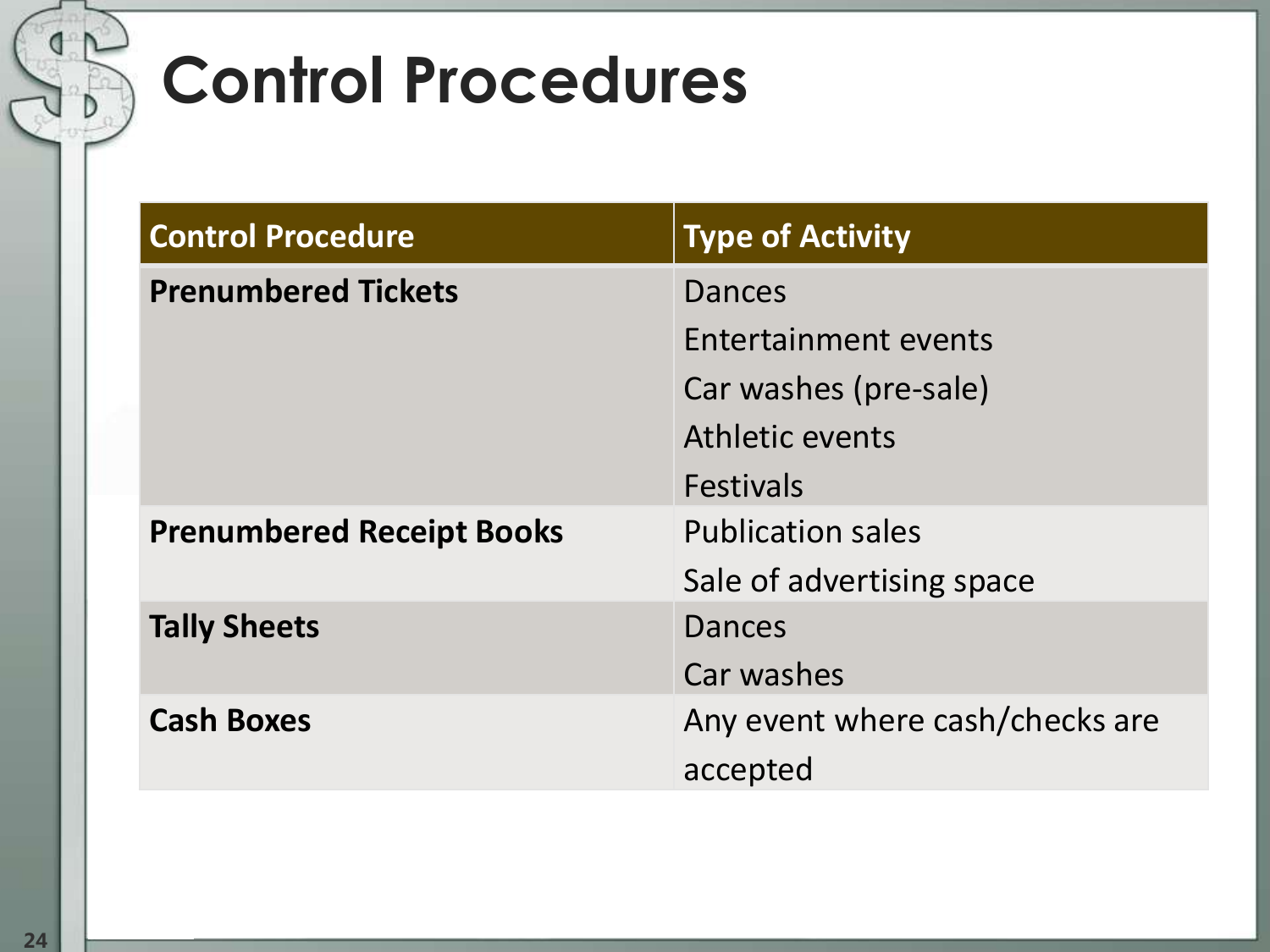### **Prenumbered Tickets**

- ASB bookkeeper issues to club advisors prior to each event.
	- If a club wants to purchase or print their own tickets, submit to the ASB bookkeeper prior to their use so that they can be recorded.
- A ticket is given each time a purchase is made. • Example: a student purchases a seat at an athletic event and is given a ticket when the student pays for the seat.
	- One person collects the money and issues the ticket when a purchase is made.
	- A second person takes the ticket when the person enters the dance or event.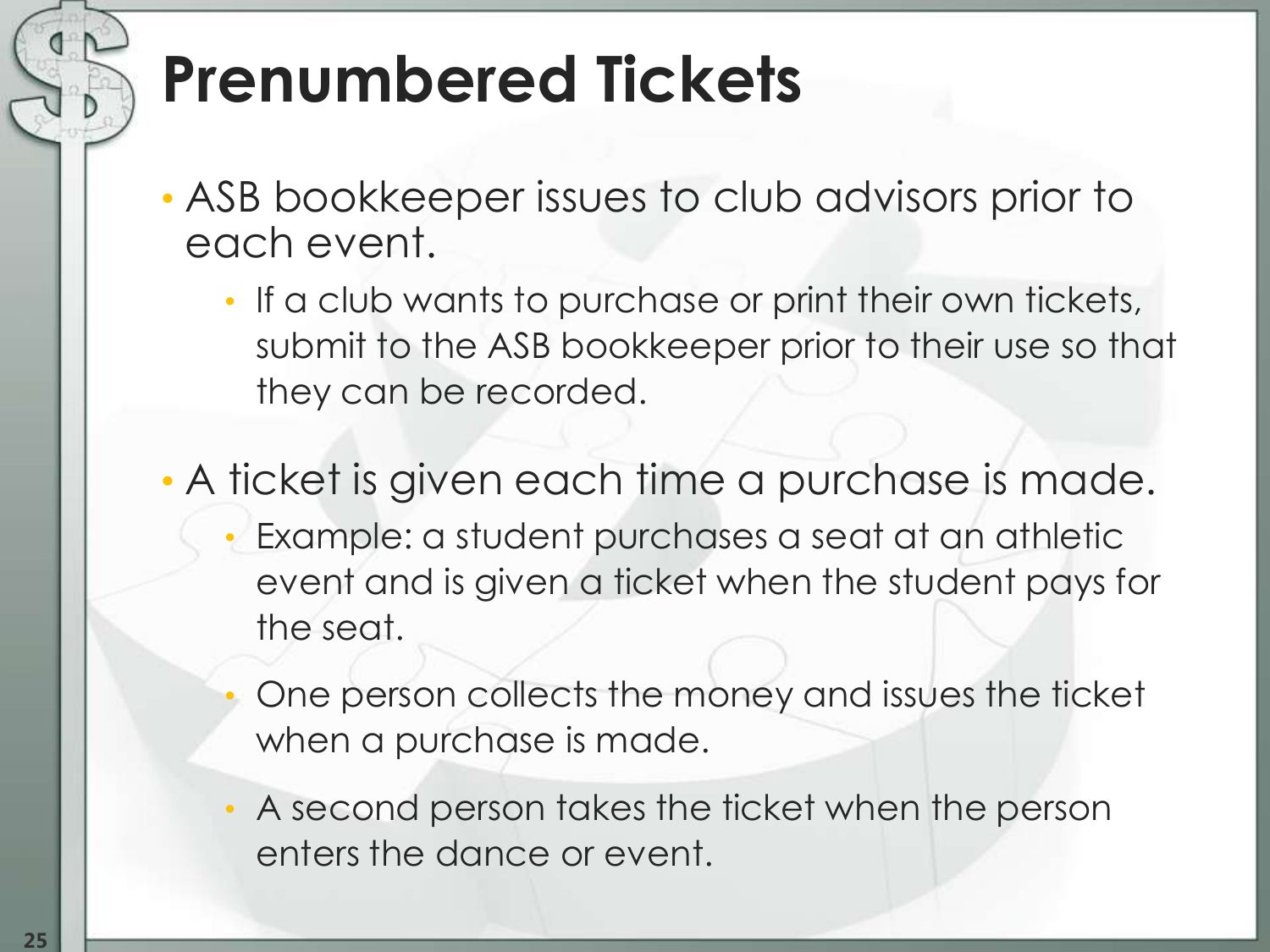### **Prenumbered Tickets**

- Close-Out Procedures:
	- At the end of the event, the total number of tickets issued is counted and recorded on the *Report of Ticket Sales* form.
	- A second person should count the tickets to verify the accuracy of the count.
	- At least two people should independently count the cash and checks collected using the *ASB Cash Count Form*.
	- The amount of the total cash counted is then entered on the *Report of Ticket Sales* form, so it can be reconciled.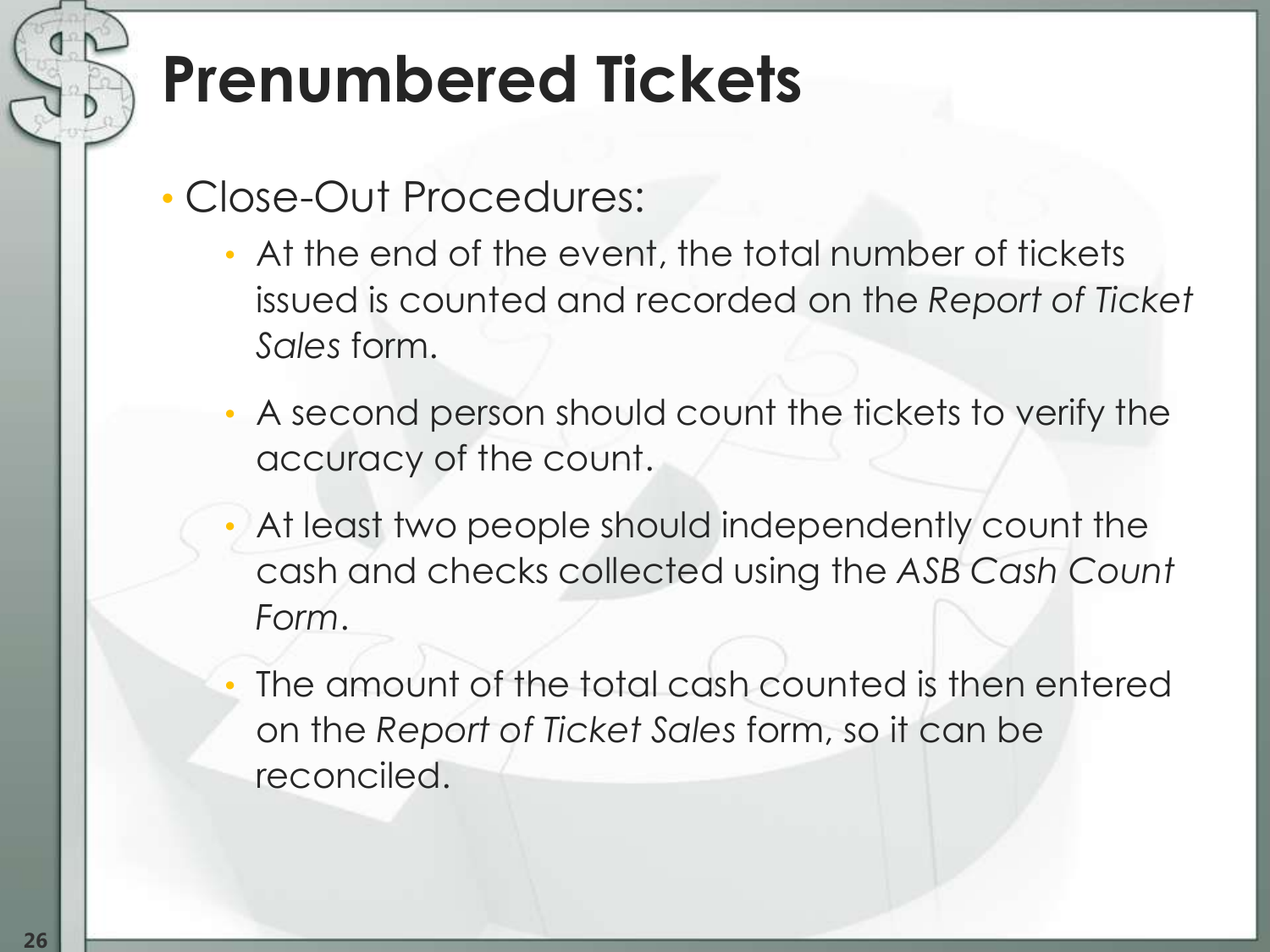### **Prenumbered Receipt Books**

- When a sale is made, a receipt is given to the person making the purchase once the cash is received.
- Close-Out Procedures:
	- At the end of the event, the amount of cash reported on the receipts is totaled and the receipts are sorted in numerical order.
	- The students must account for all of the receipts that were used from the receipt book.
	- At least two people should independently count the cash and checks collected using the *ASB Cash Count Form*.
- Available from the ASB Office.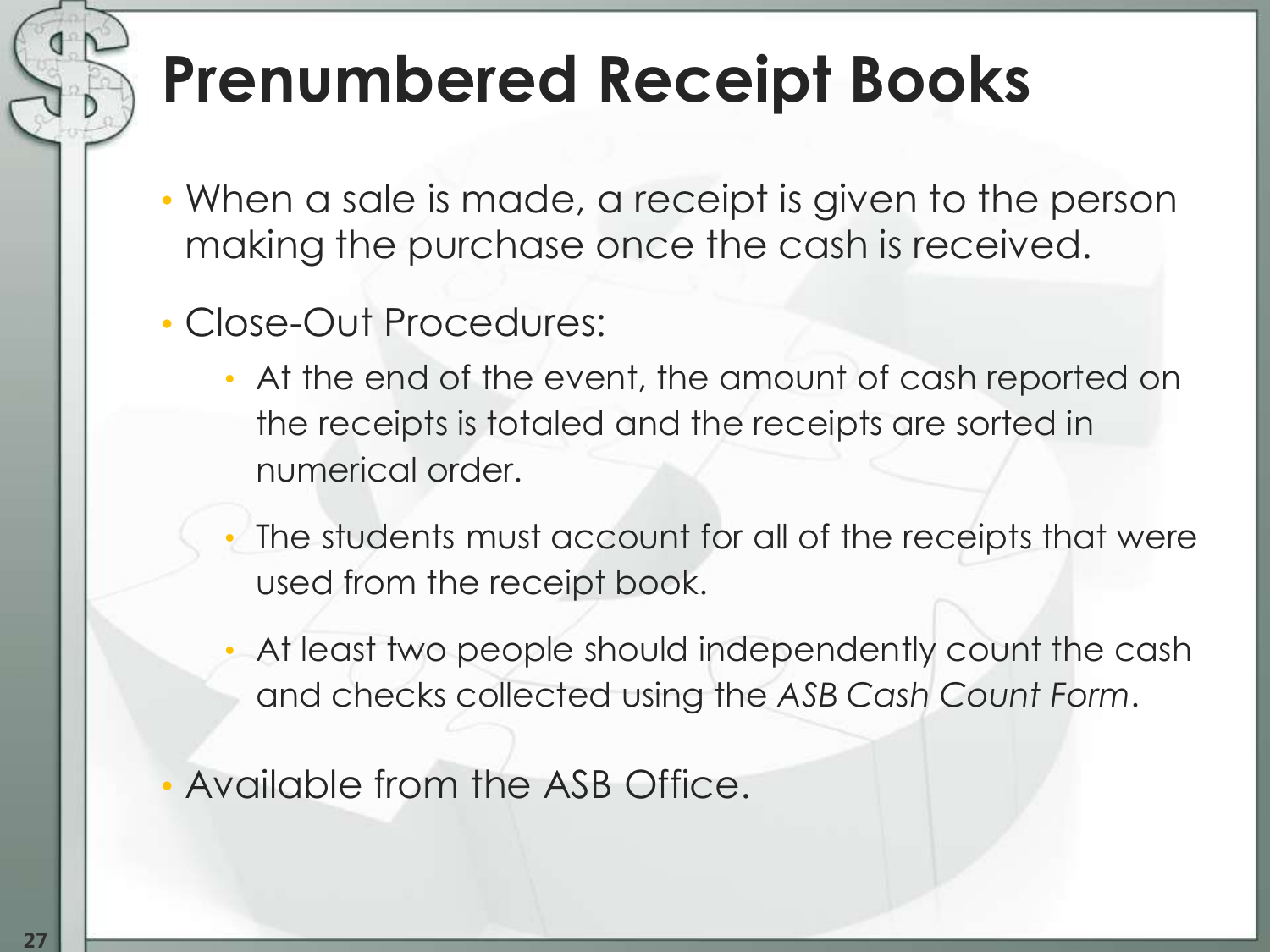### **Tally Sheets**

- For some fundraising events, it is not possible to use prenumbered tickets or receipts.
- In these instances, a tally sheet may be appropriate.
- Example: if a club is going to hold a car wash, a tally sheet should be used for those without pre-sale tickets.
- A tally mark is made on a tally sheet each time a sale is made.
- Close-Out Procedures:
	- At the end of the event, the total number of marks on the tally sheet is compared to the cash collected for the event.
	- At least two people should independently count the cash and checks collected using the *ASB Cash Count Form*.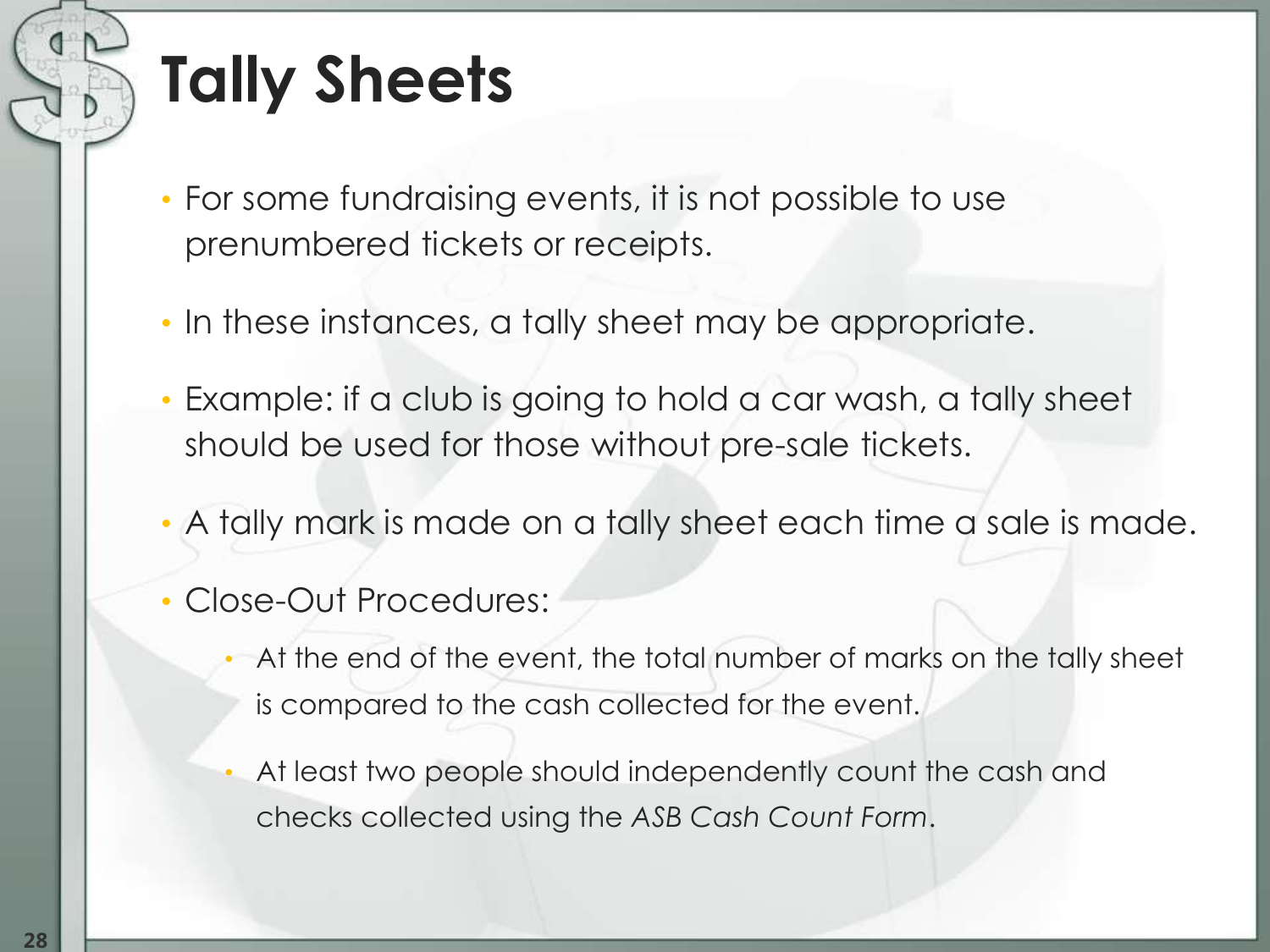#### **Cash Boxes**

- Cash boxes are checked out from the ASB Office.
- Pre-loaded with some amount of starter or advance cash.
- Cash box procedures are a component of the procedures for prenumbered tickets, prenumbered receipt books and tally sheets.
- The security of the cash box and the volunteer entrusted with the cash box are both essential.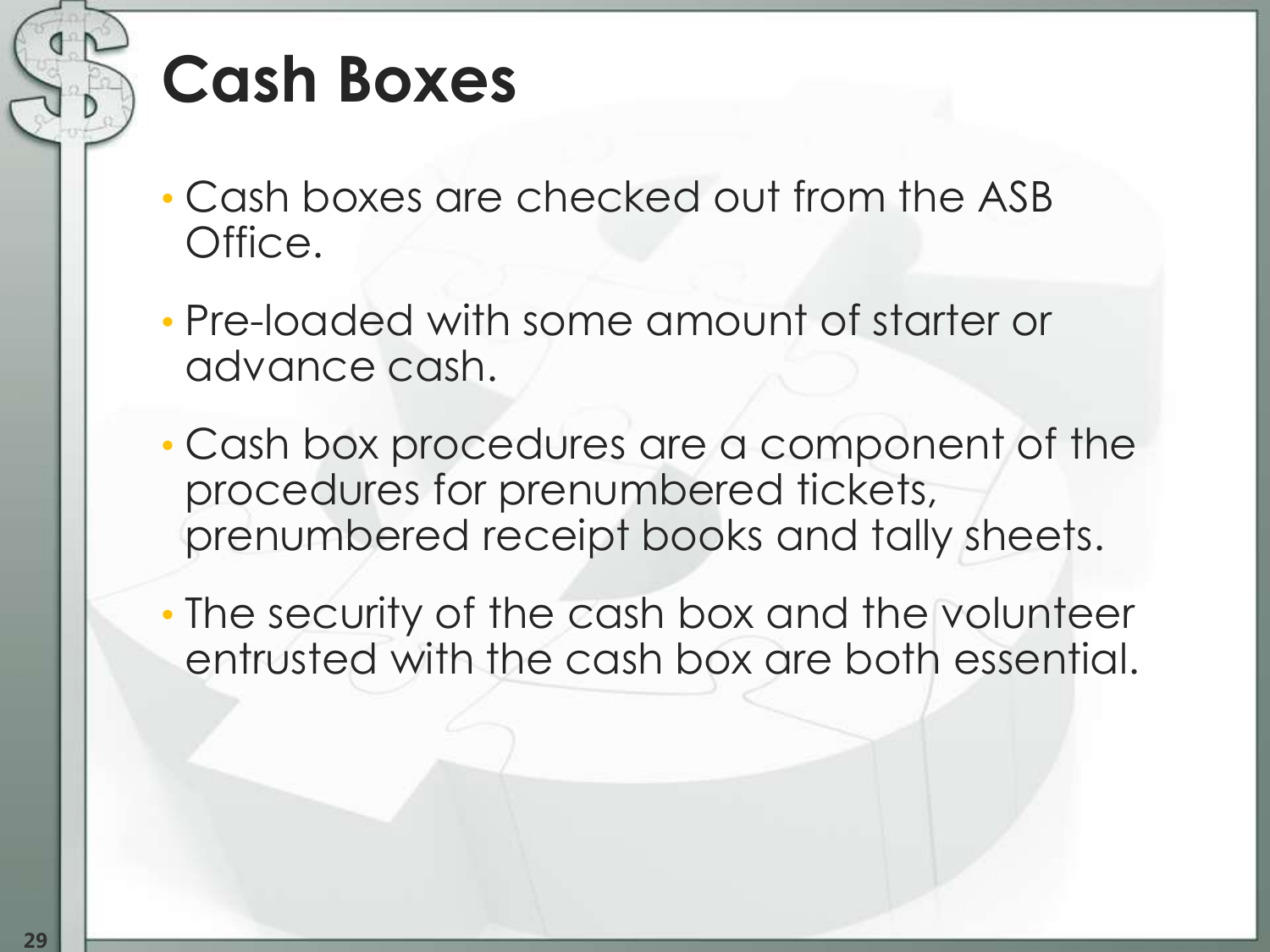### **Final Steps**

- The advisor is responsible to turn in the cash and checks, and all materials and supporting documents to the ASB bookkeeper immediately after the event has ended and the close-out procedures are compete.
- This includes submitting *Report of Ticket Sales* form, tally sheets, receipt books, *ASB Cash Count Form*, any remaining tickets and the cash box.
- If after hours, the advisor ensures they are stored in a safe place in accordance with site afterhours cash procedures.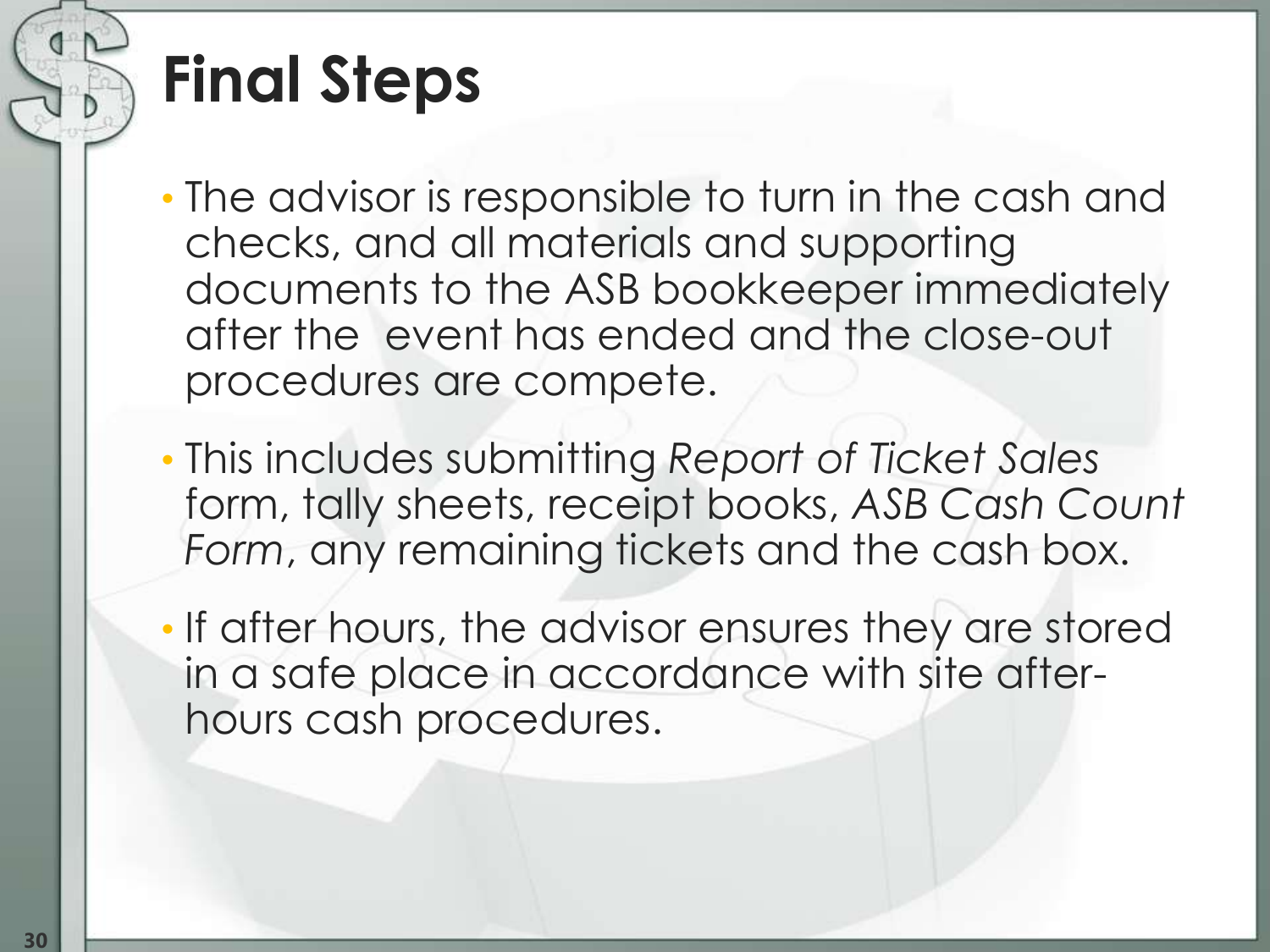# **PURCHASING PROCEDURES**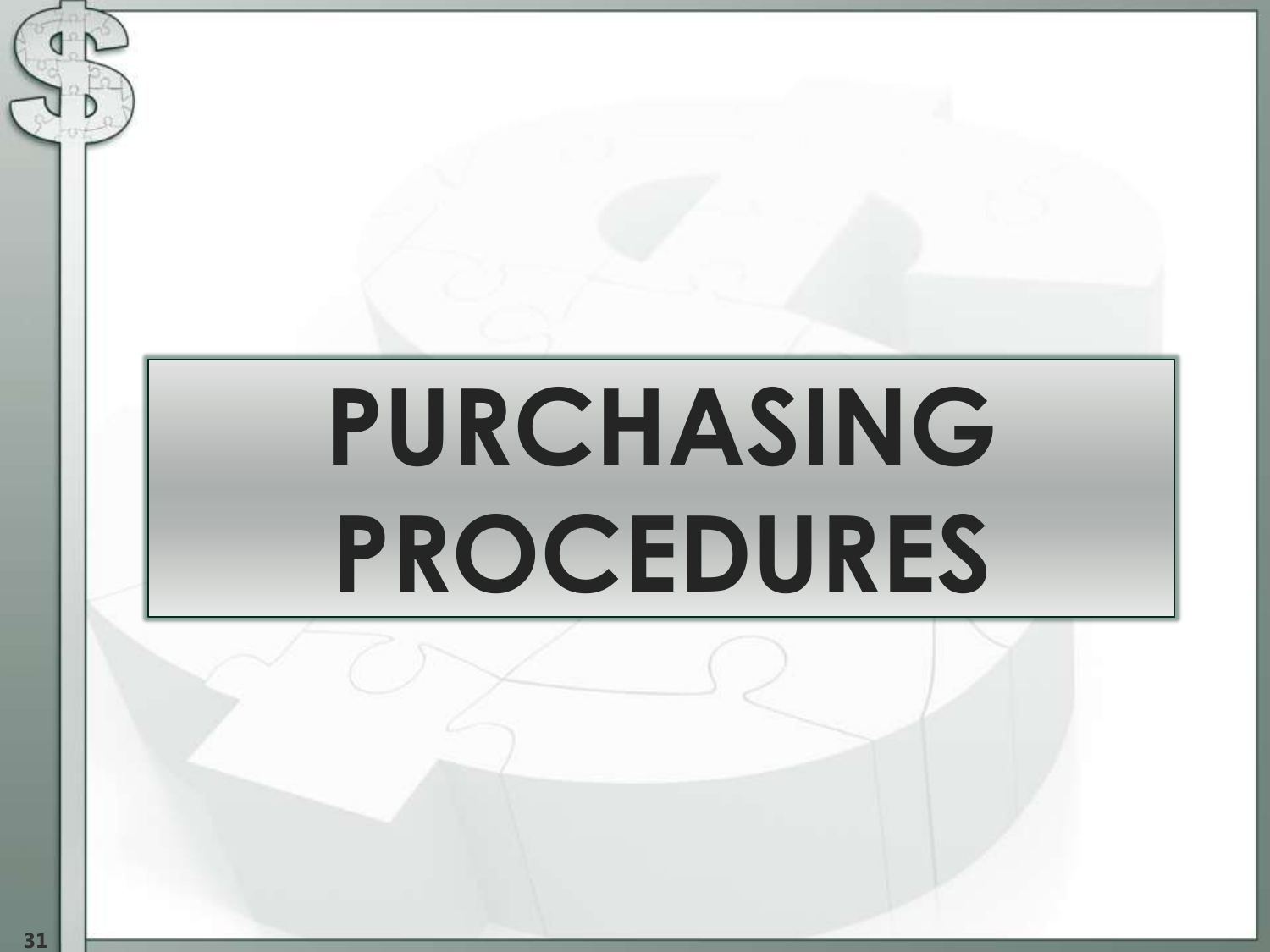### **Examples of Allowable Purchases**

- In general, ASB expenses should be directly linked to the students' benefit and benefit a group of students rather than individuals.
- Supplies, trips, events and activities of the club.
- Supplemental or additional equipment that is not normally provided by the school or District.
- Enhancements to, or upgrades from, school provided uniforms.
- Tournament/competition fees.
- Staff appreciation events (limited to the equivalent: \$10.00 Breakfast, \$15.00 Lunch).
- Appreciation gifts or inexpensive awards (not exceeding \$25.00).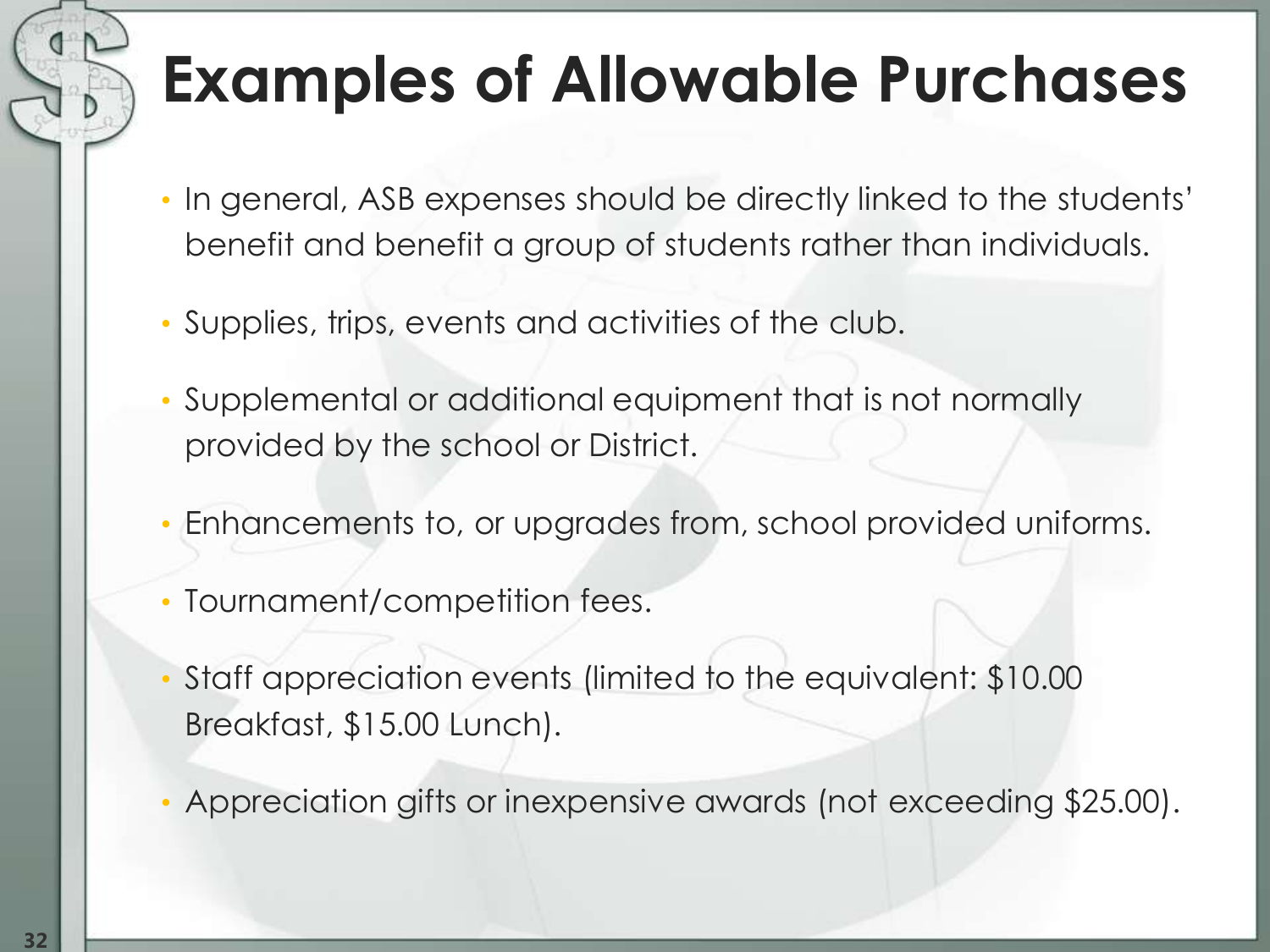### **Prohibited Purchases**

- Salaries and supplies that are the responsibility of the District.
- Repair of District equipment and facilities.
- Refreshments for staff meetings.
- PTA or Booster Club supplies.
- Cash gifts or awards.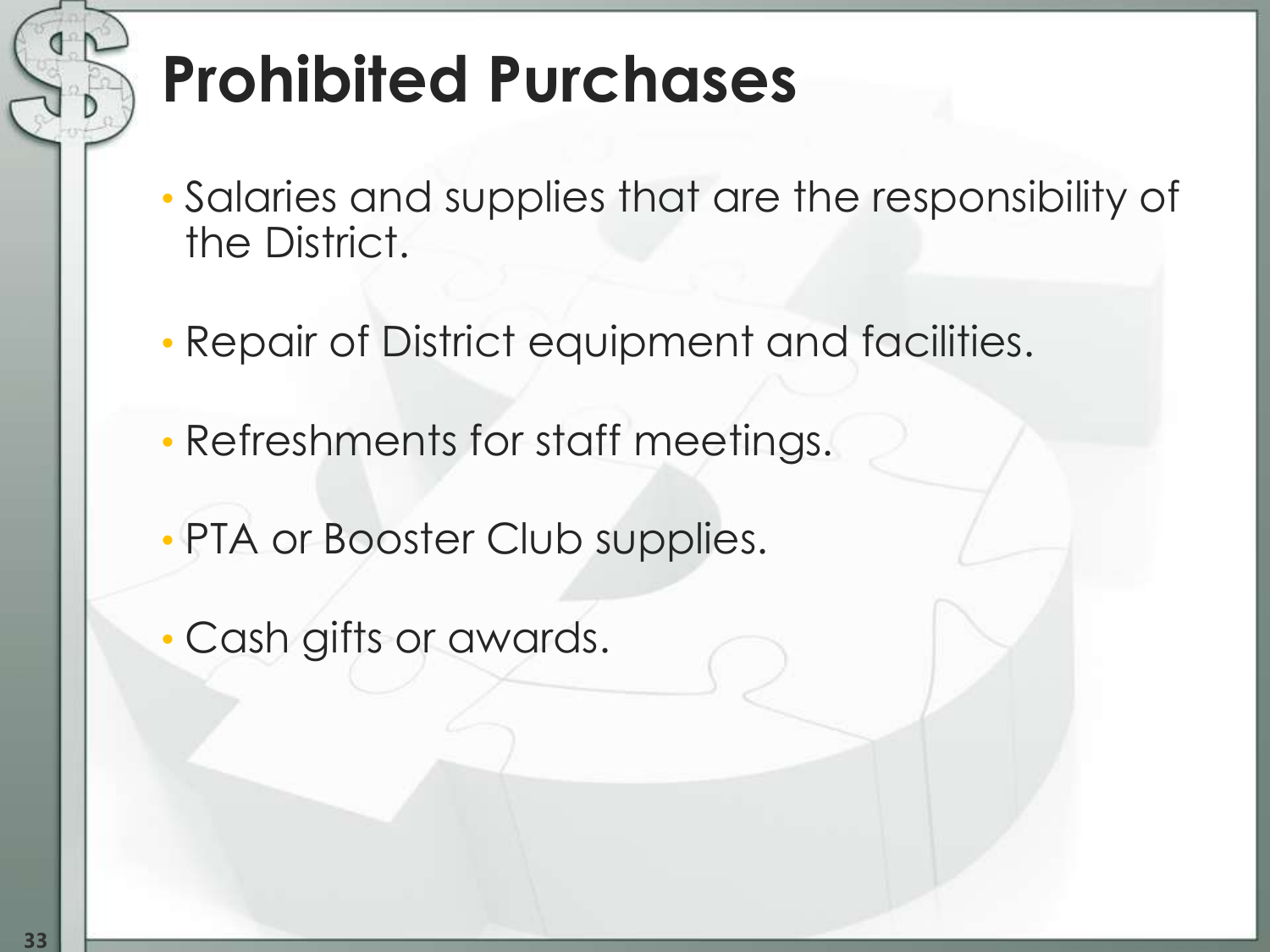

**34**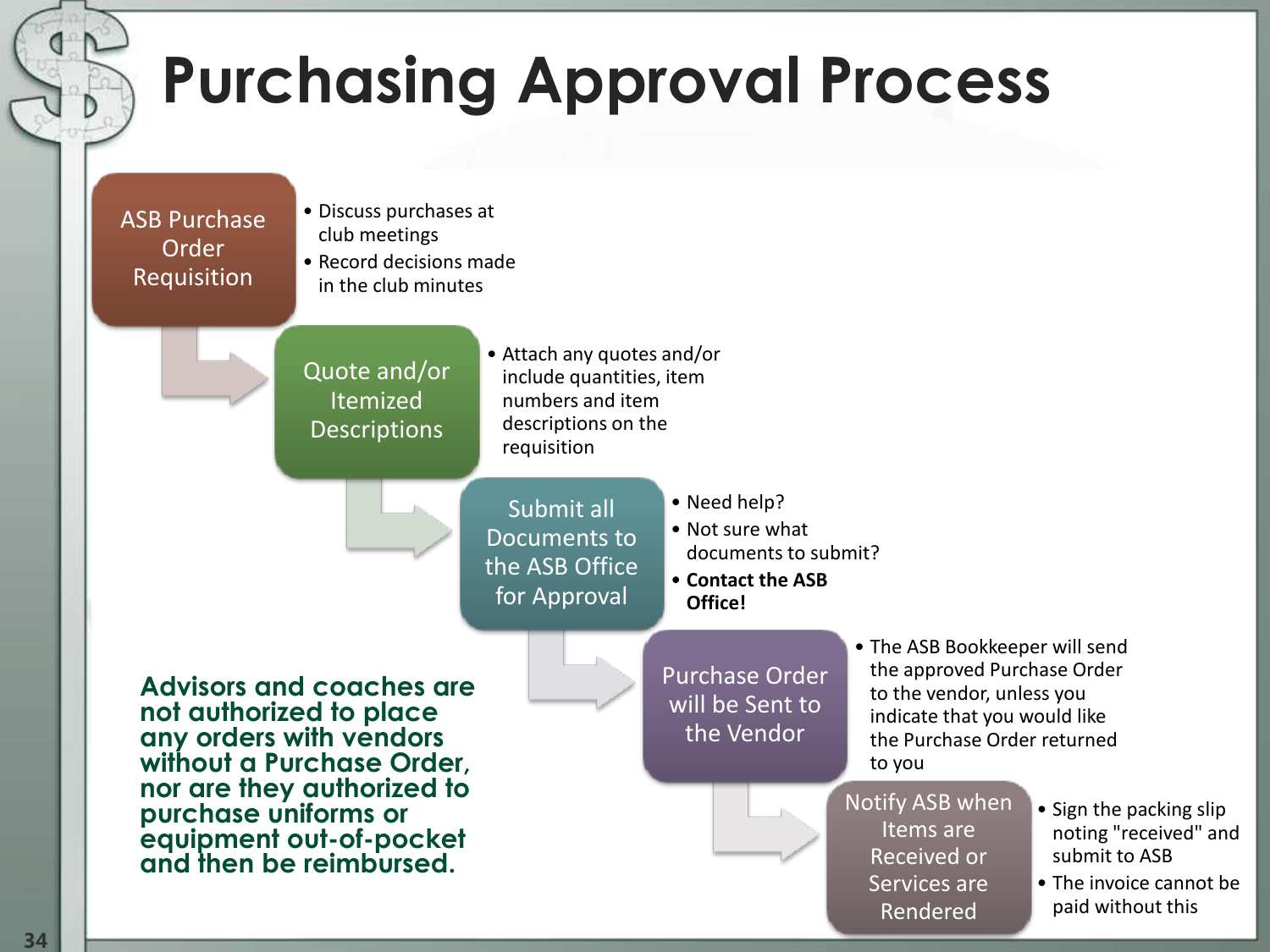### **Contracts**

- An ASB club may, at times need to contract with a business or other organization as part of an event or fundraiser.
- A contract is any agreement where another person or entity provides goods or services to the club, regardless of whether the agreement is called a contract, memorandum of understanding, service agreement, etc.
- All contracts must be reviewed and approved by the District's Purchasing Department prior to services being performed.
- Site administrators, ASB advisors, coaches, etc. are not authorized to sign contracts regardless of the amount of the contract.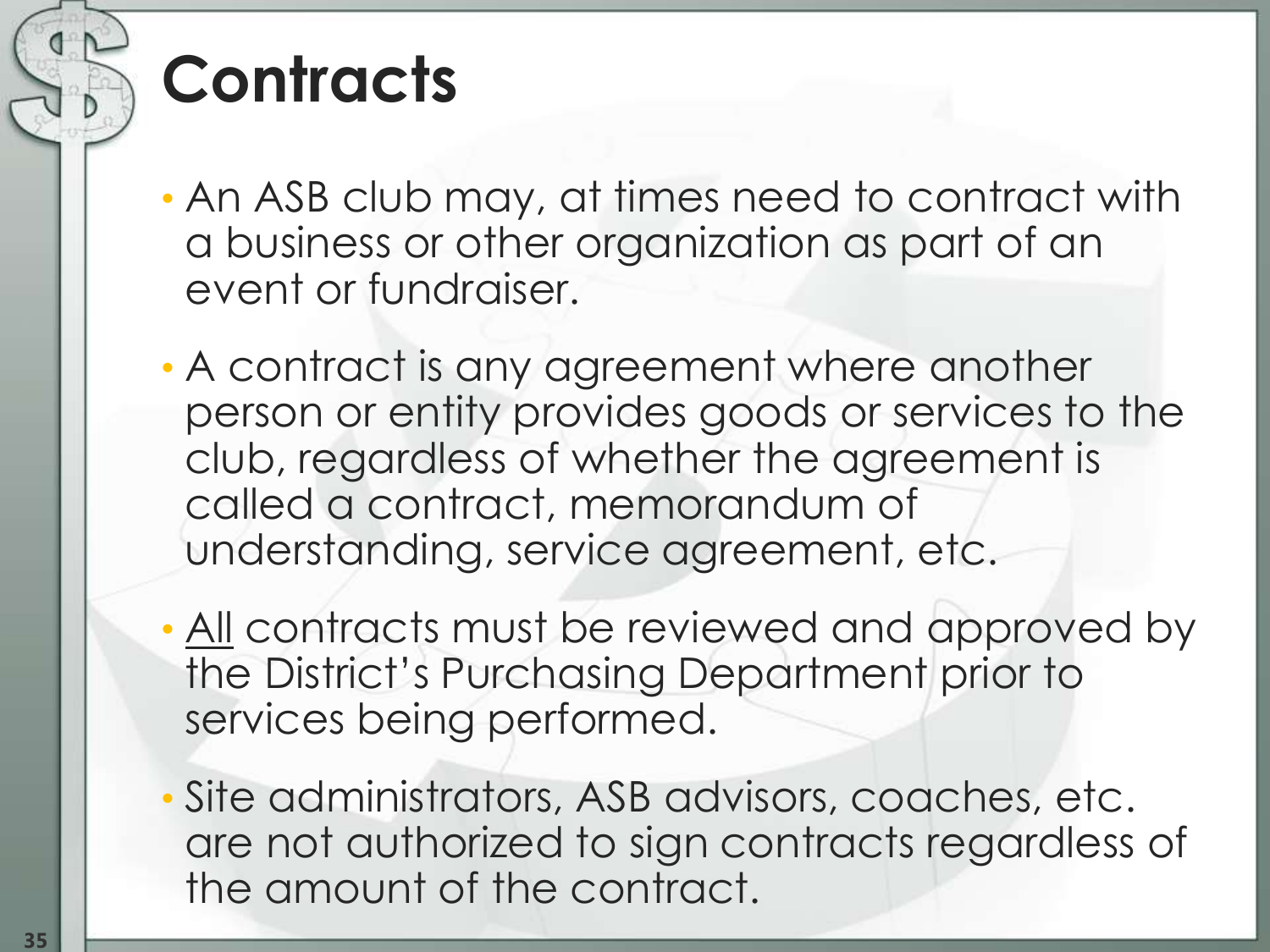### **Contract Requirements**

- A W-9 Taxpayer Identification form.
- Proof of insurance may be required.
- Automobile liability and workers' compensation may also be required when applicable.
- Any permits and licenses legally required to perform the services.
- Independent contractors are required to submit fingerprints through the Department of Justice, if they will be coming into unsupervised contact with students.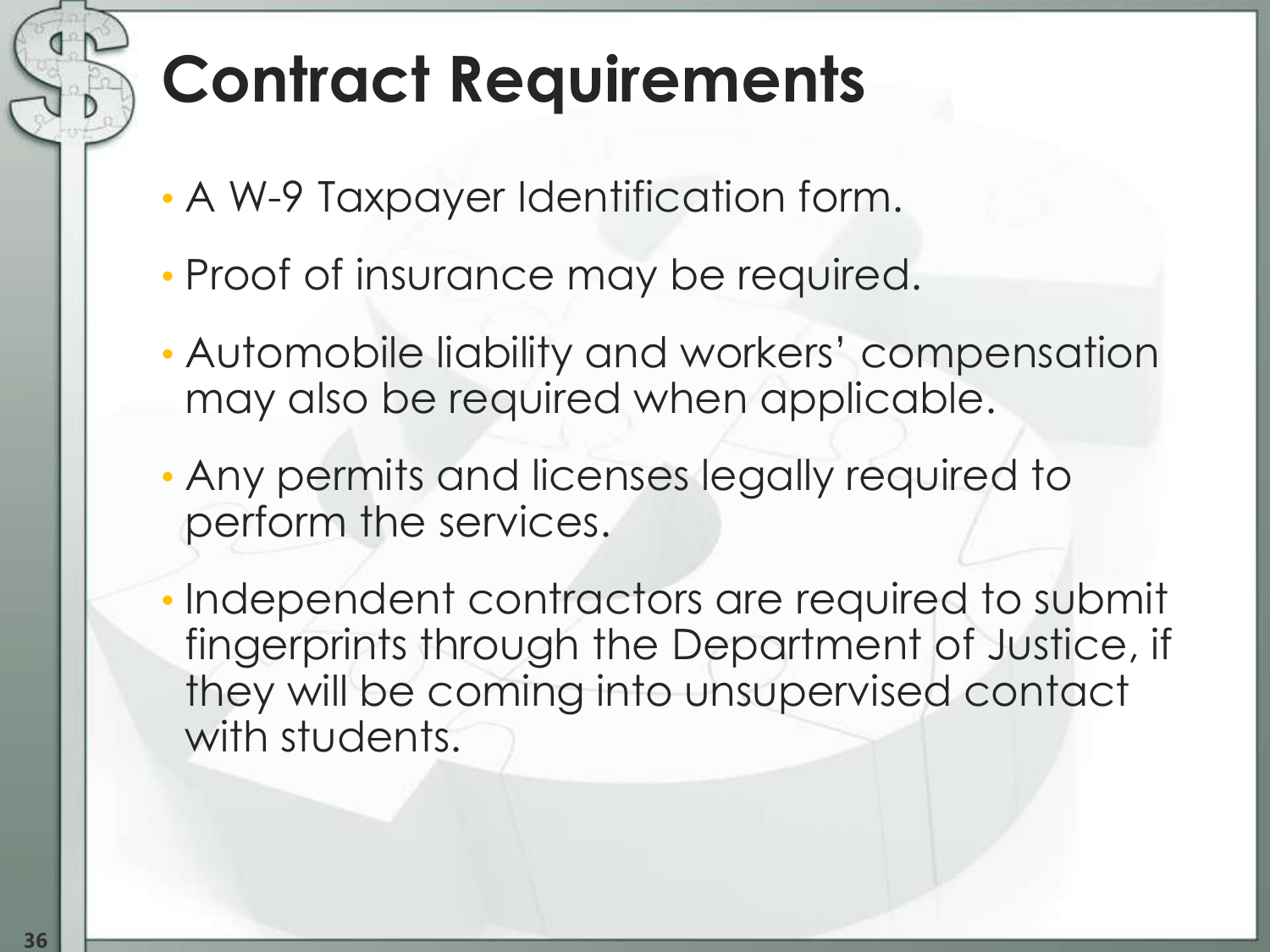## **Contract Approval Timelines**

- Please allow at least two (2) weeks for contracts to be approved after the contract and all supporting documentation is received by the Purchasing Department.
- Contracts in excess of \$10,000 also require Board approval and should be received at least three (3) weeks before the next regularly scheduled Board Meeting.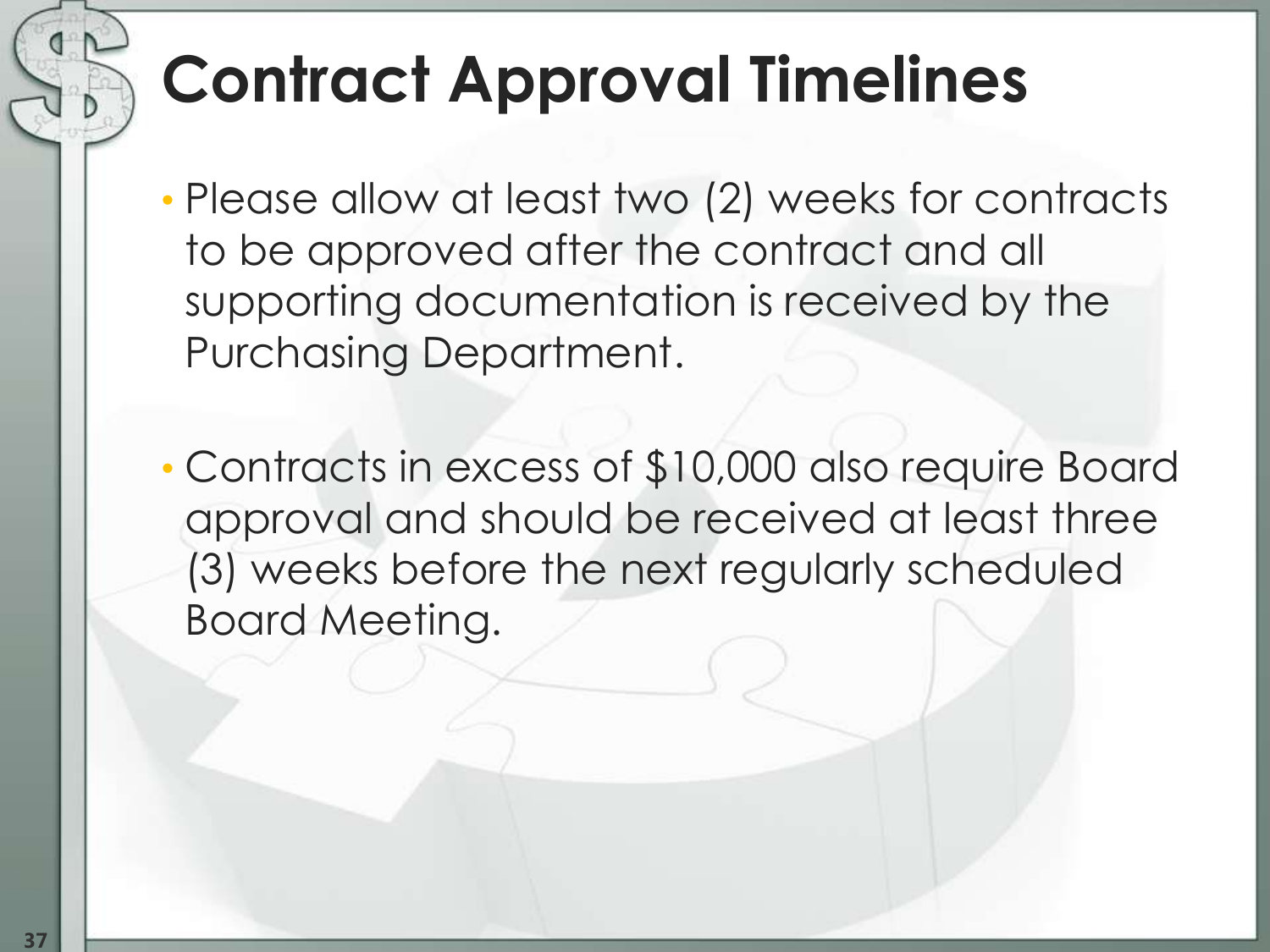## **Stipends**

- ASB clubs can fund additional coaching stipend positions.
	- The students in the club must have determined how they would like to spend the funds that are raised.
- Permitted only for the positions and increments listed within the PSEA Bargaining Agreement. • Can be split up to three (3) ways.
- Cannot fund a stipend for someone already receiving a District paid stipend.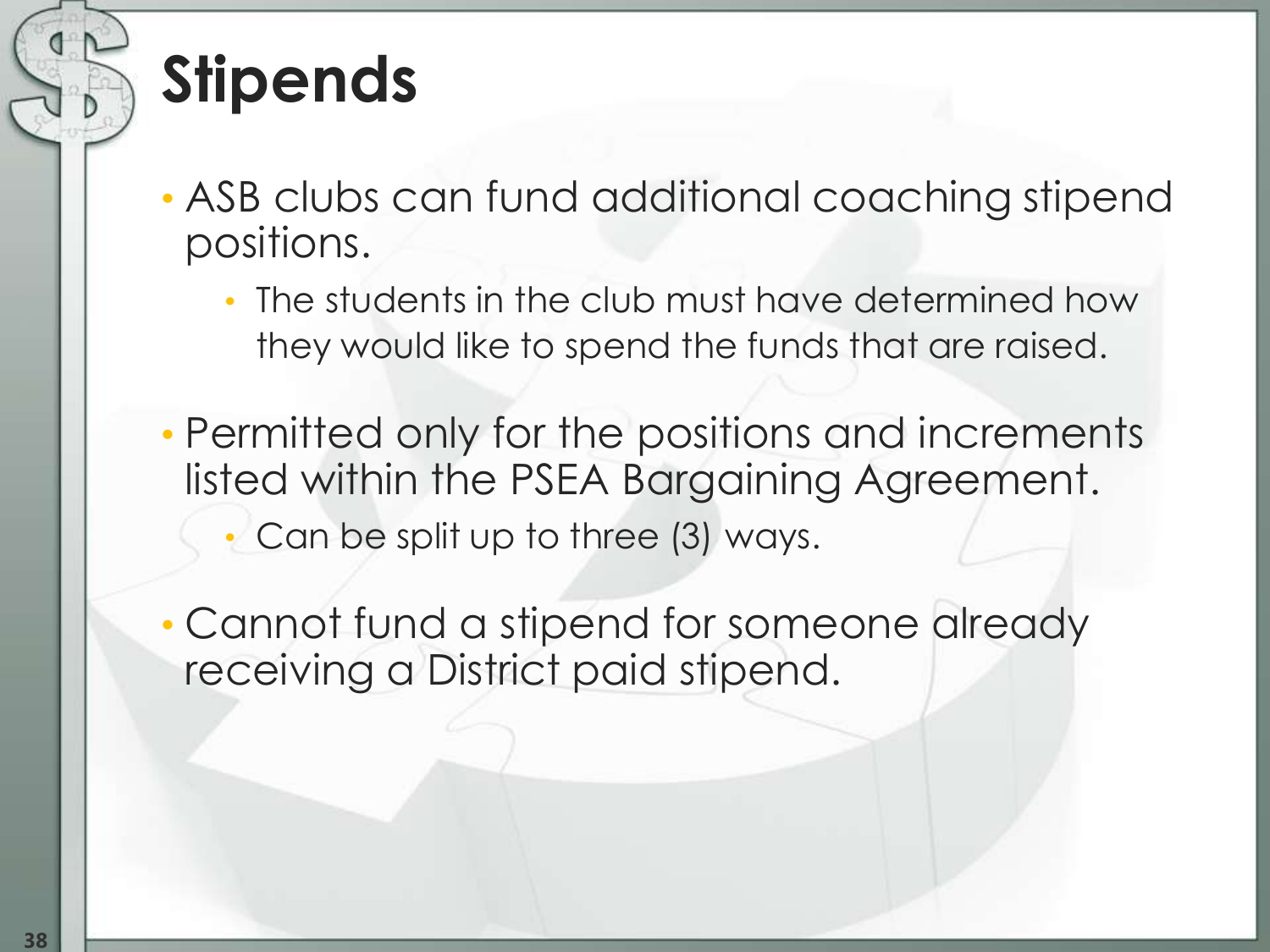## **Stipends**

- Must be hired through Human Resources (HR) and cleared to work **before** they start working with students.
- Must also be paid through District payroll, as they will be employees of the District.
- The ASB club will be invoiced for salary cost plus all fixed costs of the stipend positions in advance of the employee receiving compensation.
- In no circumstance may the ASB account pay the stipends of these employees directly.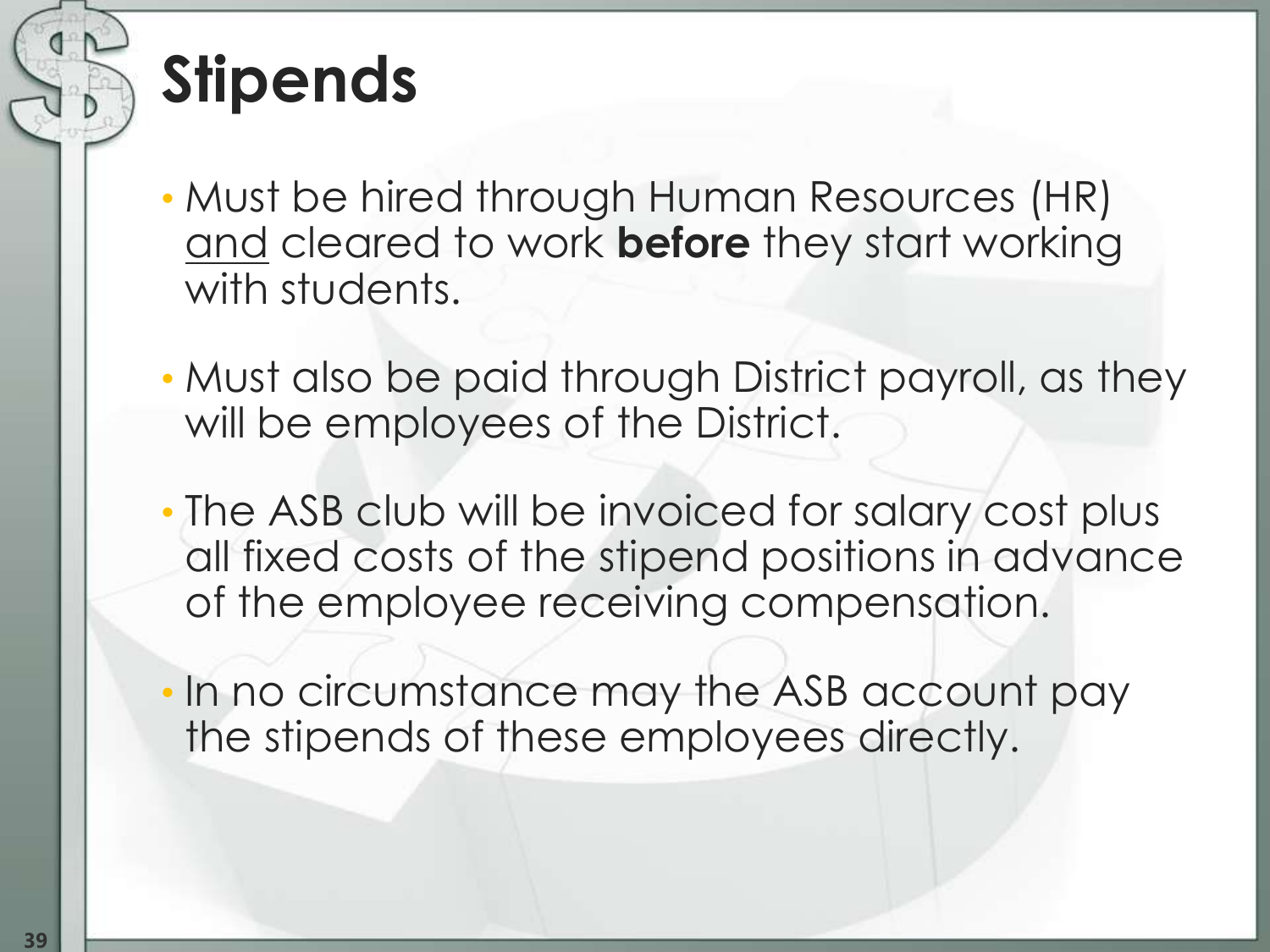### **Special Services Consultants**

- ASB clubs can also fund special services consultants - specialized coach (e.g. tumbling coach, pitching coach, choreographer, etc.).
- This is considered an independent contractor.
	- Not a District employee.
	- Not hired through HR or paid through payroll.
- Follow approval process for contracts.
	- A contract will be required and must be approved in advance by the Purchasing Department.
- The rate paid for a specialized coach is negotiated between the ASB club and the specialized coach.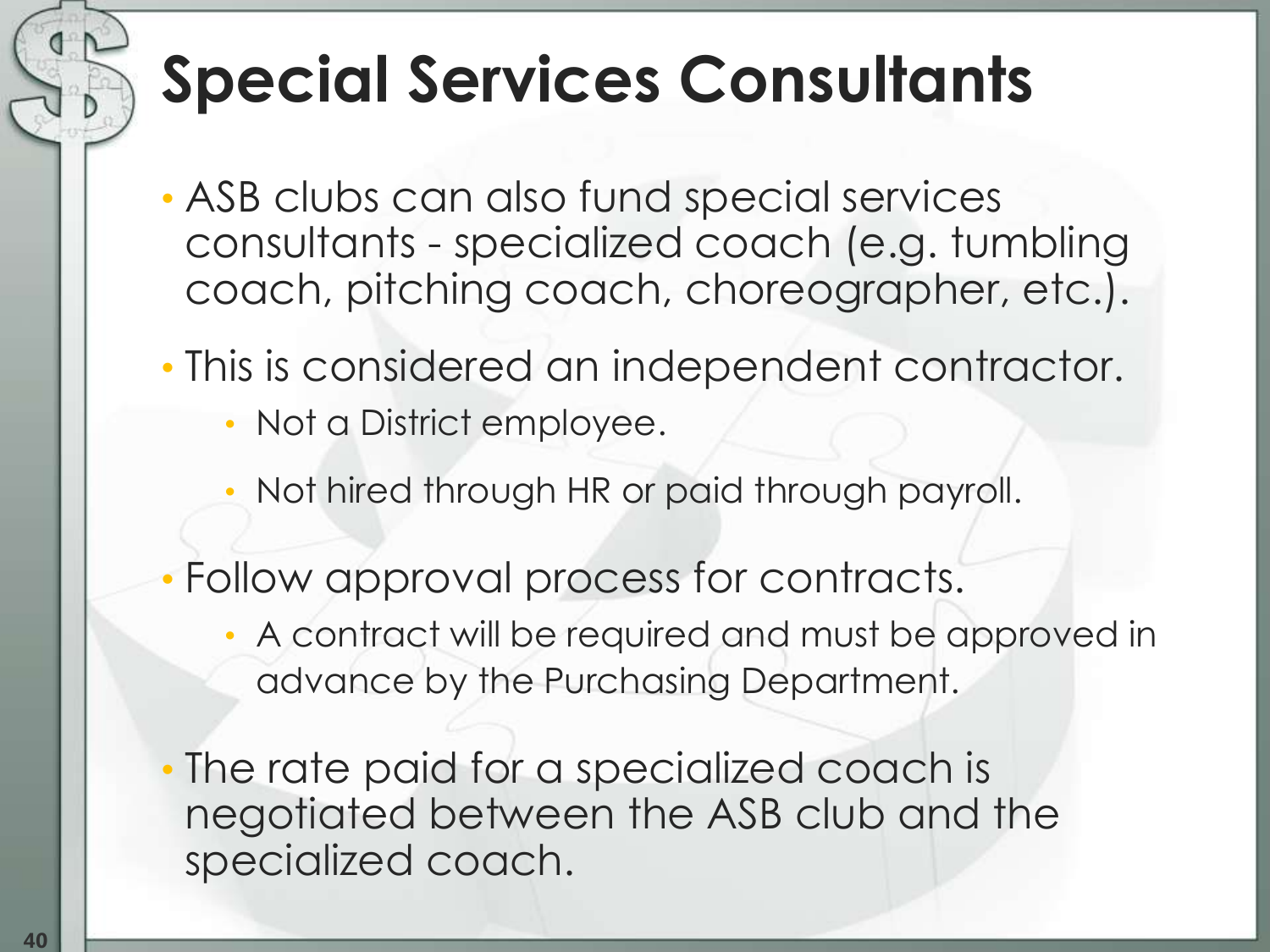## **Equipment Purchases**

- Generally defined as moveable personal property of a permanent nature (other than land and buildings) with a useful life of more than one year and a cost of more than \$500.
	- Examples include machines, furniture, vehicles, and furnishings that are not integral parts of a building or a building service system.
- Must be coordinated and approved by the District's Purchasing Department.
	- Receive better pricing.
	- Insurance, inventory and maintenance factors are considered.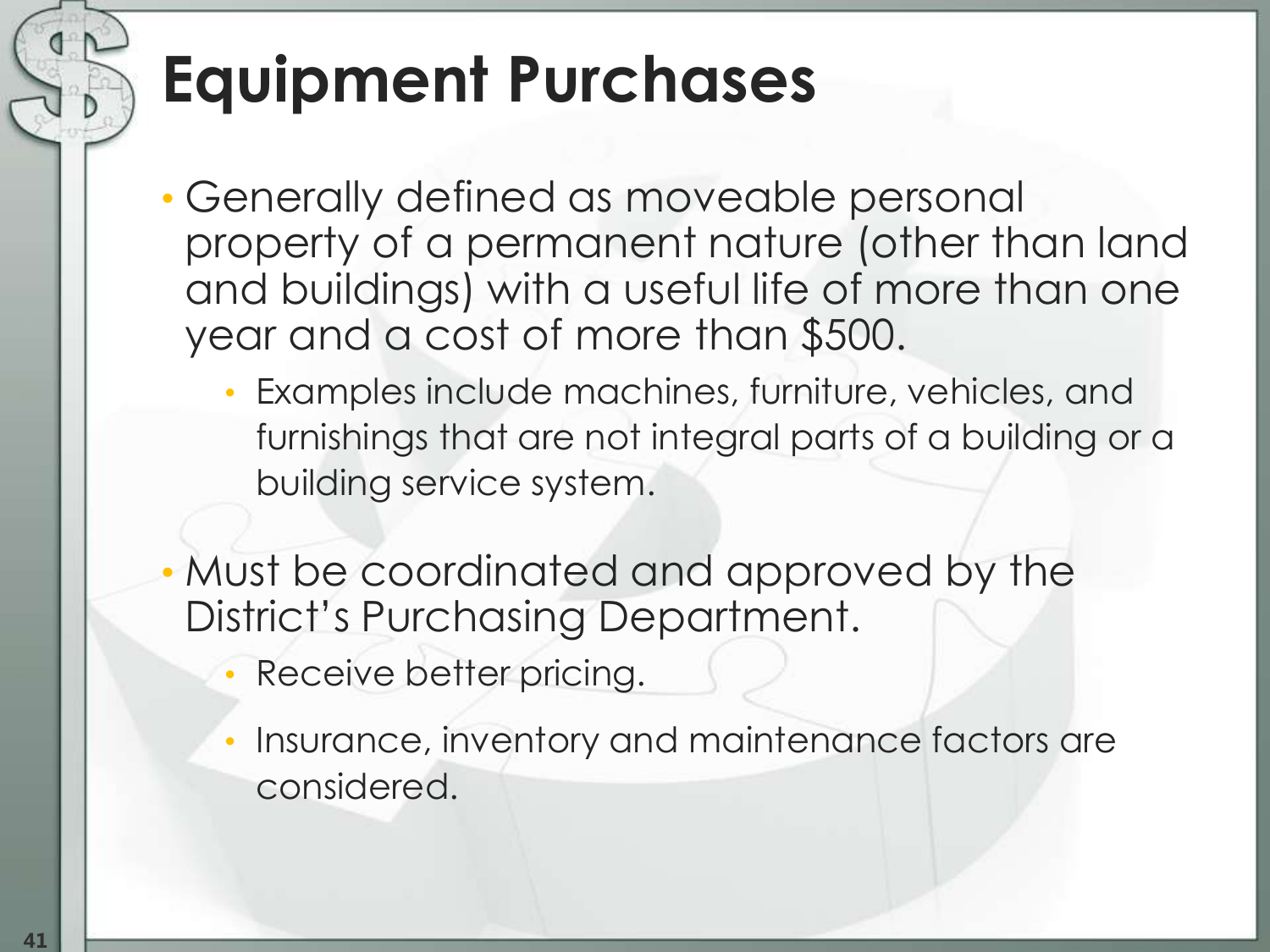# **BUDGET MONITORING**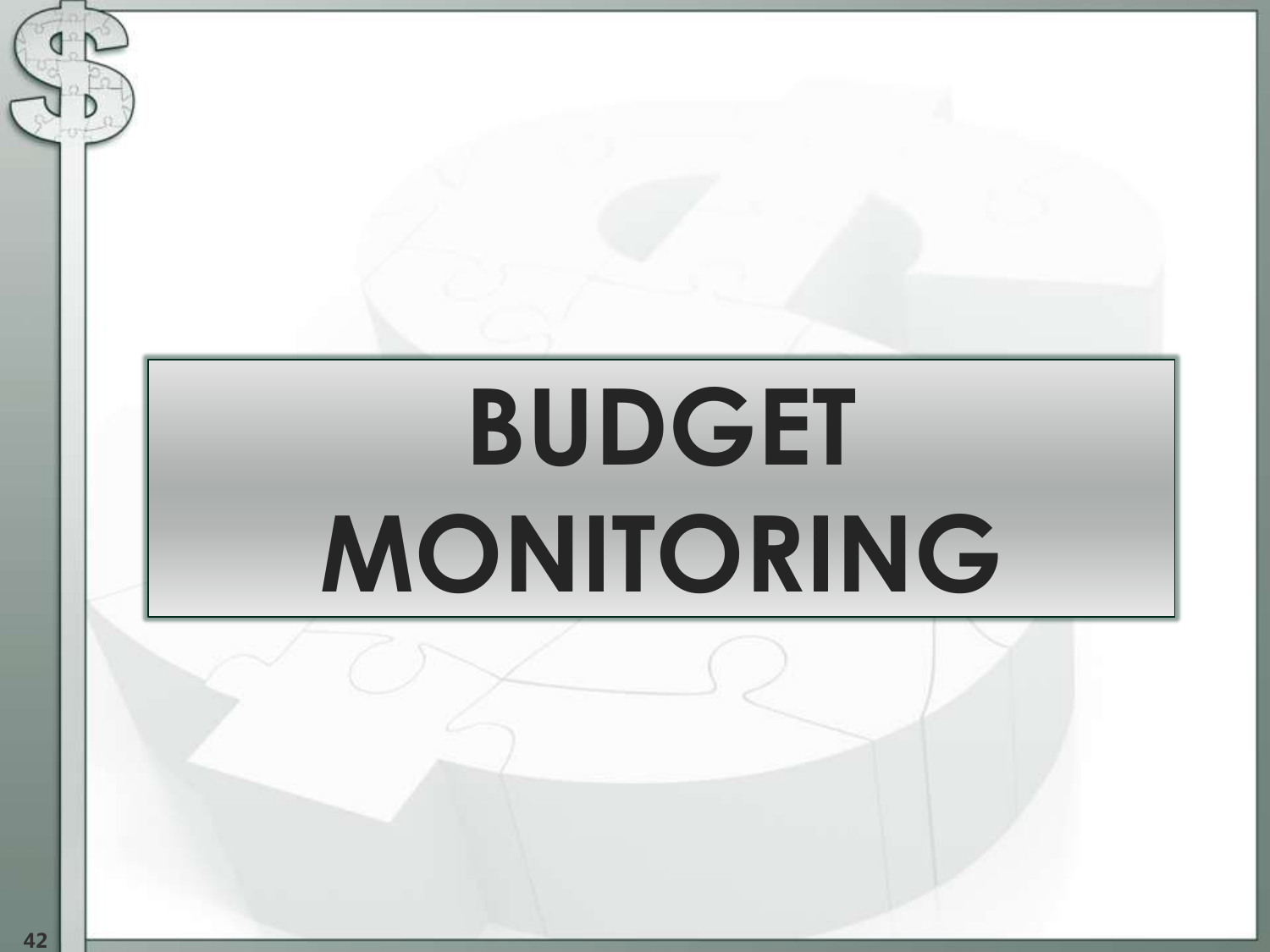# **Budget Monitoring**

- Each club will develop an individual budget as part of the club application process.
- Should be monitored monthly to determine that the revenues are coming in as estimated and that the expenditures do not exceed the amount authorized in the budget.
- A revised budget will be required if there are significant changes to revenues or expenditures.
- Club advisors will receive a report each month that will include all activity for the previous month.
	- Review this to insure all transactions are accurate.
	- Contact the ASB Office immediately if any questions.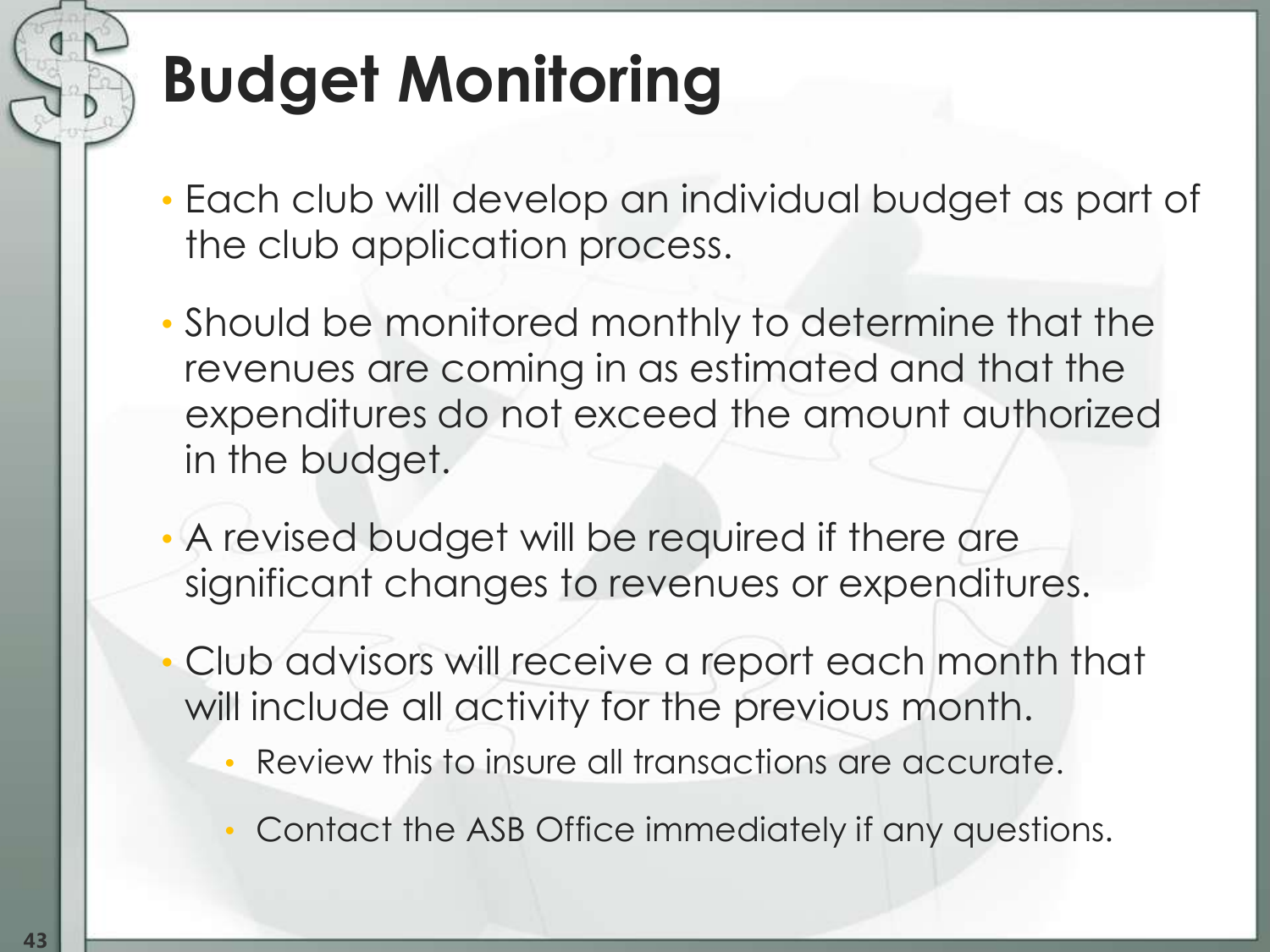# **Budget Monitoring**

- Carryover is limited to 20% of the total revenues received in that school year.
	- Funds raised by students during a given school year are intended to be spent for the benefit of those students.
- A club may want to carry over more than 20% for a special long-term project or event that will take more than one year to raise funds.
	- A Carryover Request Form must be used to make this request.
- If a club becomes inactive for one complete school year, the funds will be transferred to the general ASB.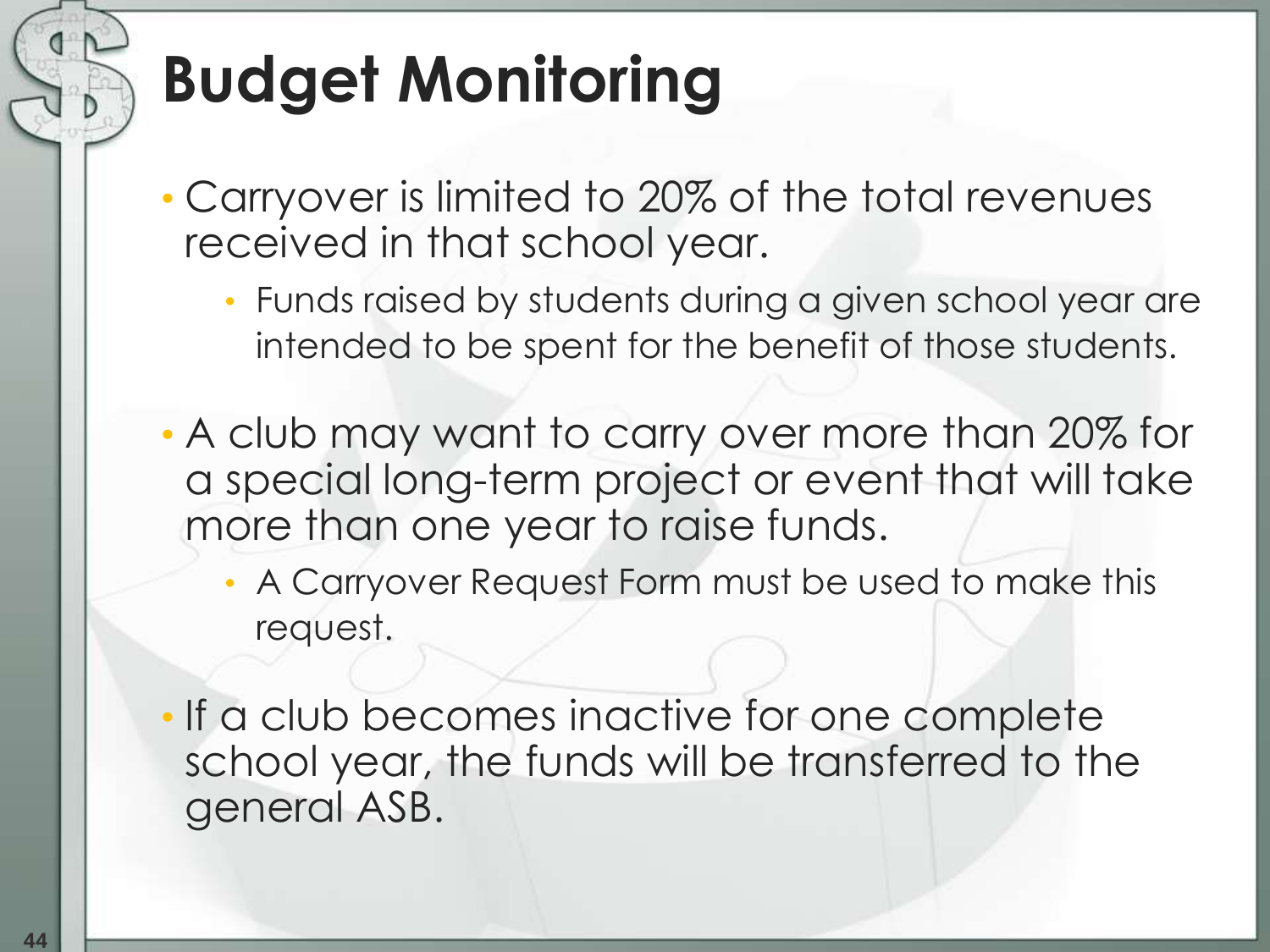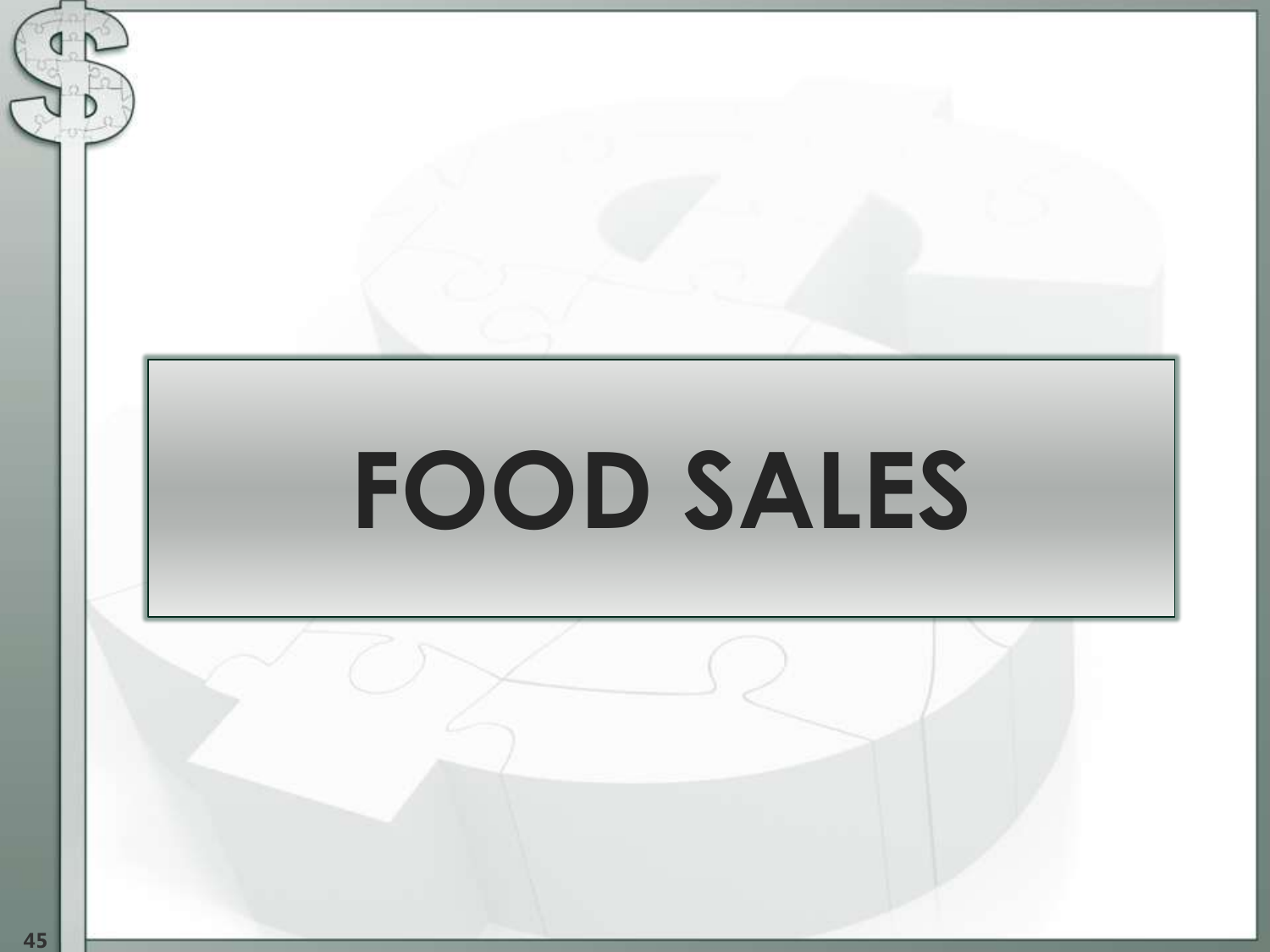### **Introduction**

- Obesity rates among school age children tripled from 1980 to 2000.
- Because most school age children consume a large portion of their nutritional intake at school, the school environment can have a large influence on children and adolescents.
- The Institute of Medicine (IOM) who advises Congress on matters of health and science, issued a report recommending limited access to competitive foods.
- Congress acted and California not to be outdone, was the first state to impose regulations on foods in schools.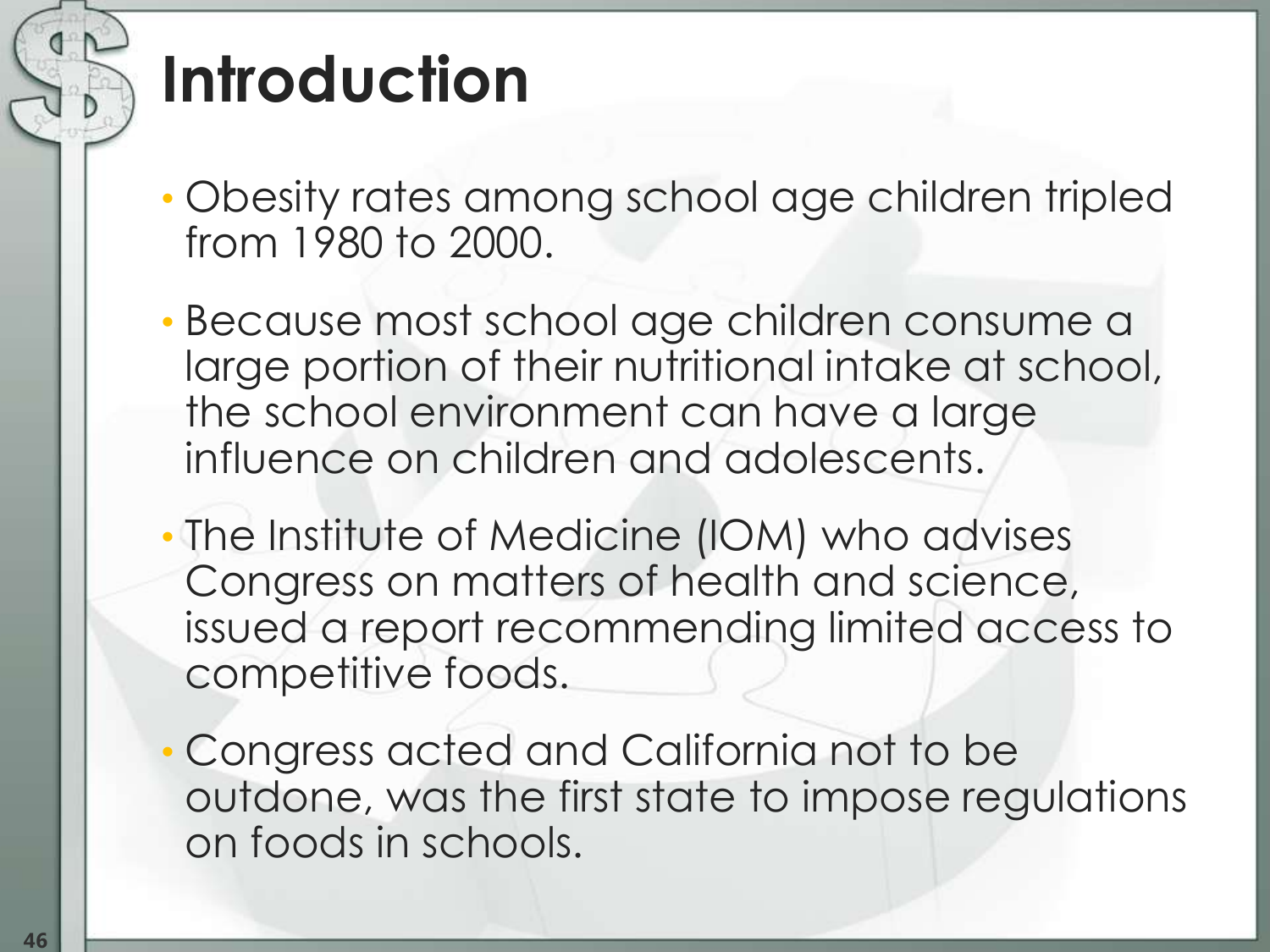## **Laws Regarding Food Sales**

- June 2004 Federal law requires schools to develop Wellness Policies in an effort to reduce the rising rate of obesity among school aged children.
- June 2007 The state legislature adopts law to regulate the nutritional content of all foods and beverages sold outside the National School Meal Program.
- Ed Code 49431 requires that all food sold on campus be approved for compliance with state nutritional regulations.
- Schools participating in the National School Lunch Program, the School Breakfast Program, or any USDA meal program must follow these regulations.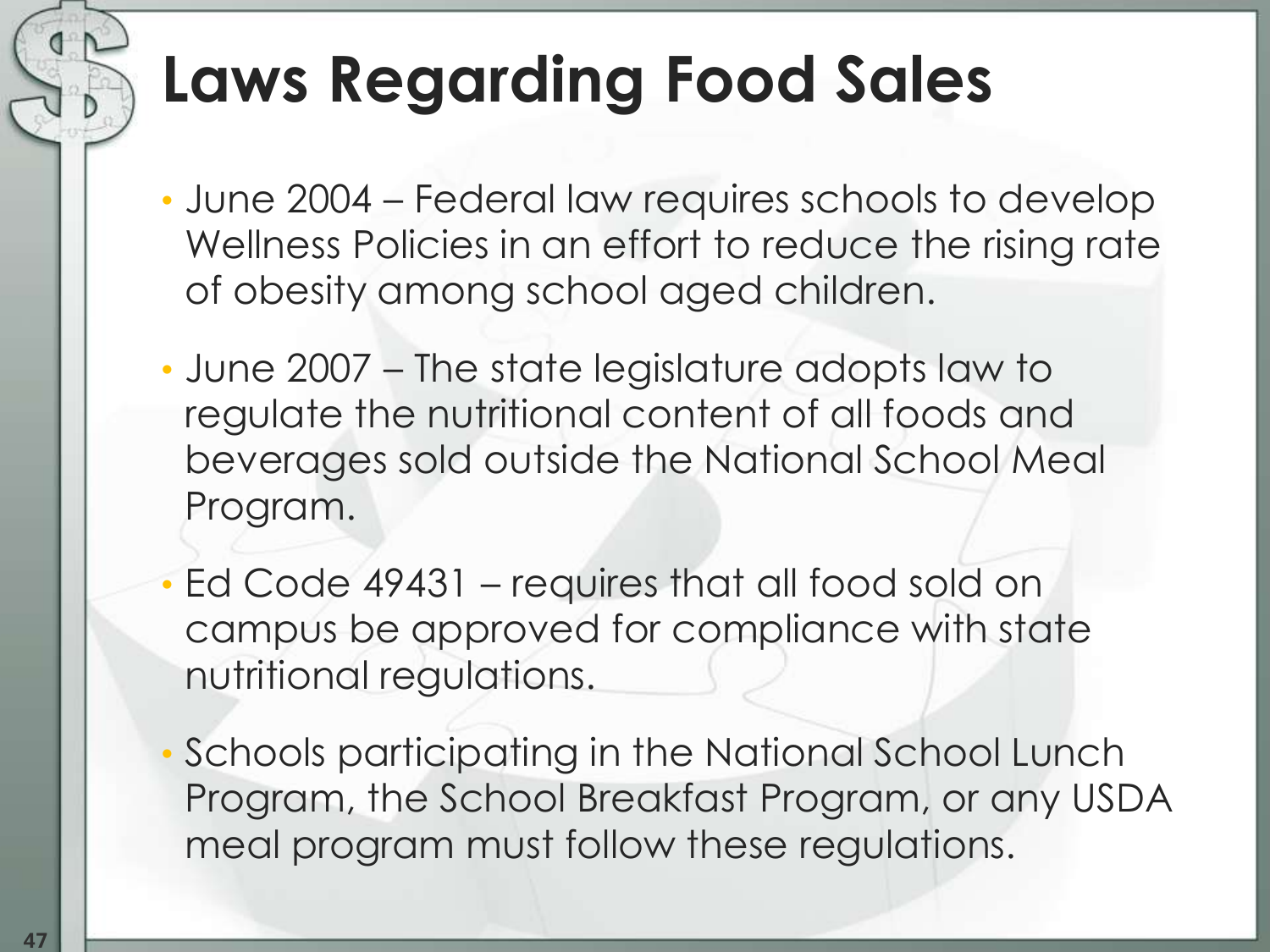## **How Does This Apply to ASB Clubs?**

- Food sales are one of the most popular and most regulated ways to raise funds.
- Regulations apply to all food sold (or served) during the school day.
	- Includes 1/2 hour before and after school.
	- Beverages are considered food.
- Non-compliance will result in loss of funding for the District's breakfast and lunch programs.
- Any food or beverage item sold or served on campus during the school day will require approval by The Nutrition Services Department, who is responsible to ensure compliance.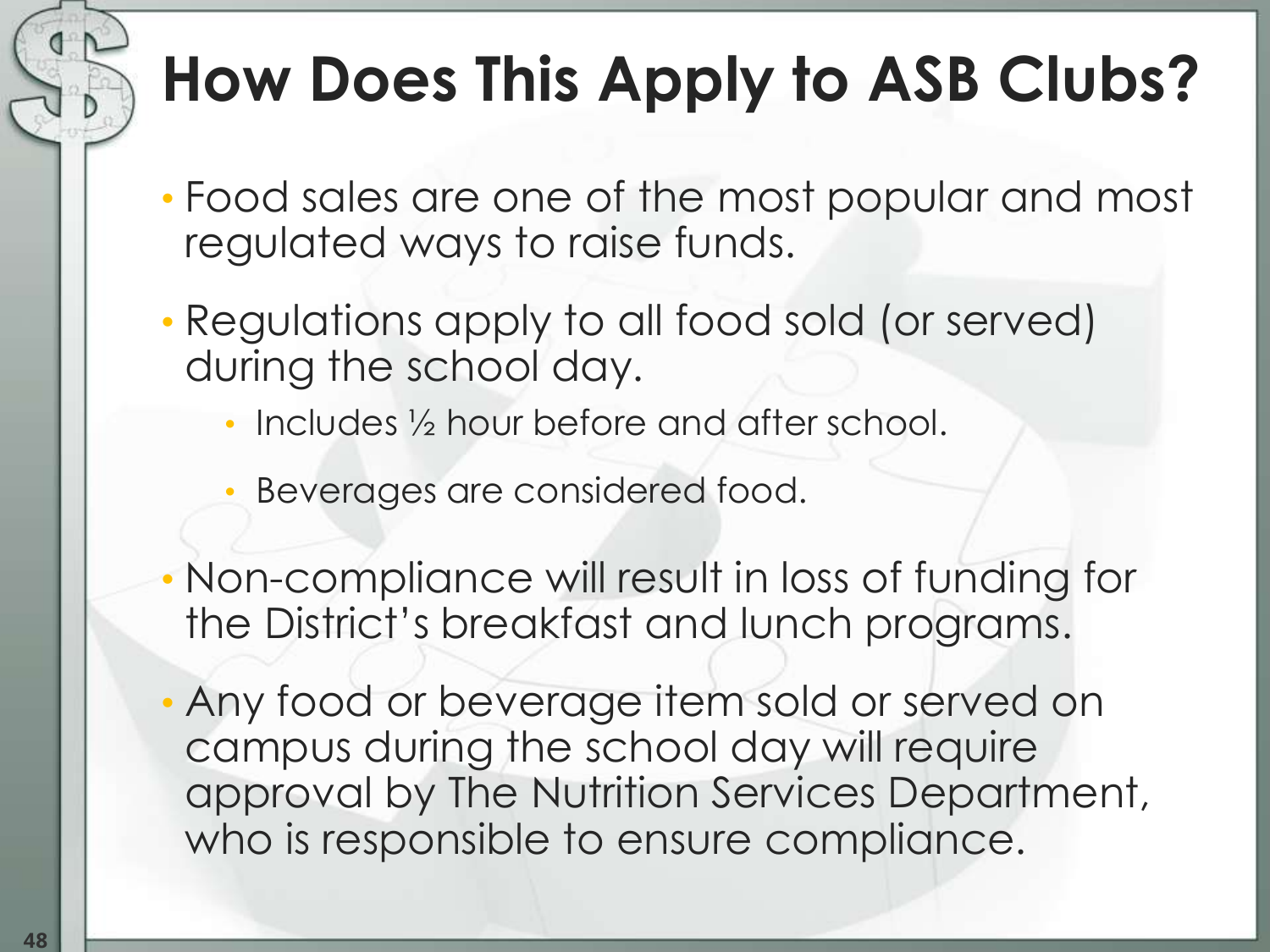#### **Food During the School Day**

- One student organization may sell food as a fundraiser each day during school hours.
	- This is usually ASB student store.
	- No more than three types of food items can be sold (snack food, confections or beverages).
- Any one or more student organizations may conduct no more than four food sales annually.
	- Each four food sales must occur on the same four days for all organizations.
	- Referred to as competitive food sale days.
- The items sold cannot be the same as those sold by the cafeteria program that day.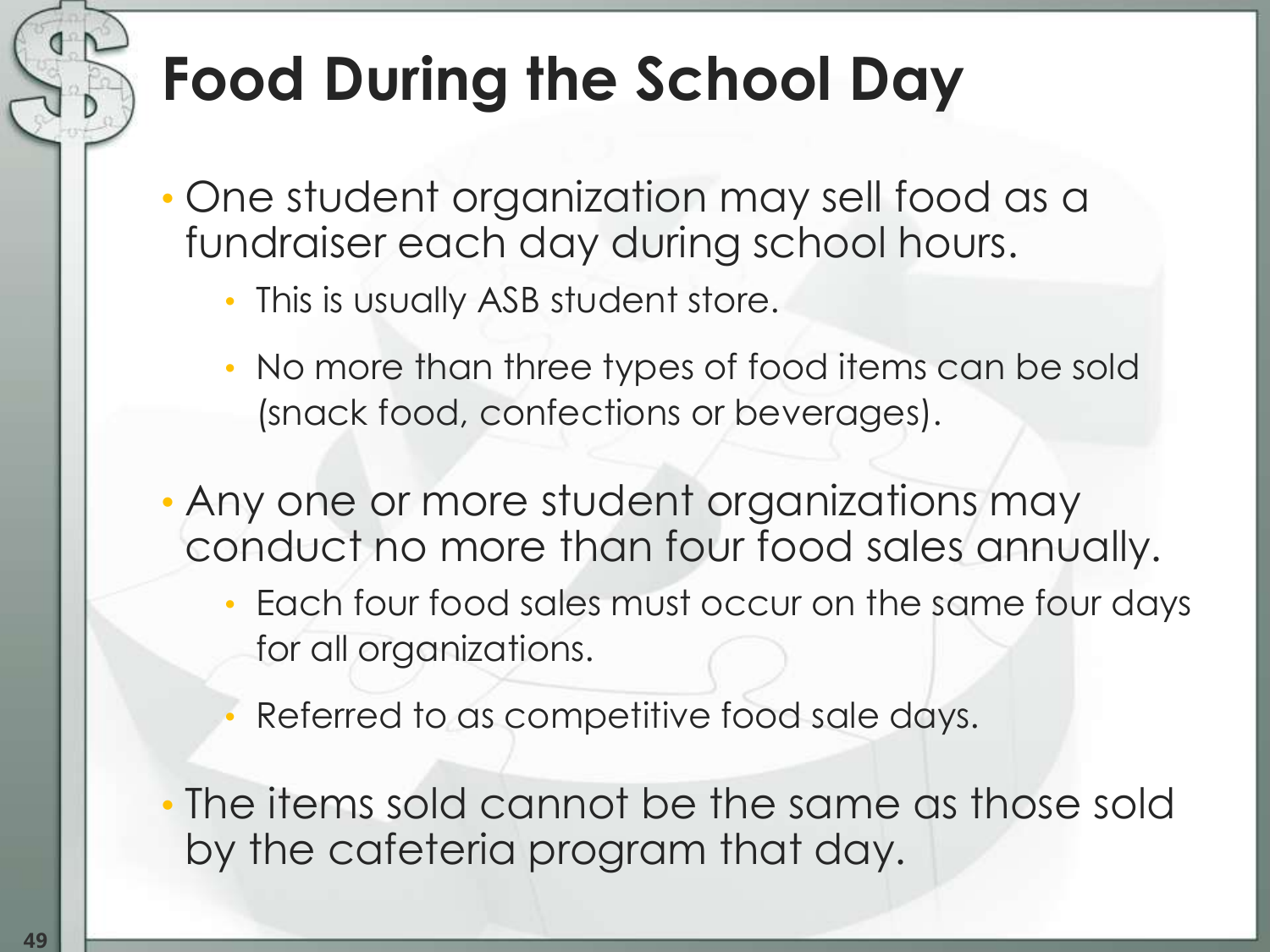## **Food During the School Day**

- All food items must still comply with state and federal regulations and the district wellness policy.
- Under no circumstances can foods of minimal nutritional (FMNV) value be sold or served to students during the school day.
- Only commercially prepared and packaged foods are allowed.
- Items sold cannot be prepared on the school premises.
- **Foods prepared in private homes are not allowed.**
- The student store and organizations selling food on campus are not exempt from health department regulations.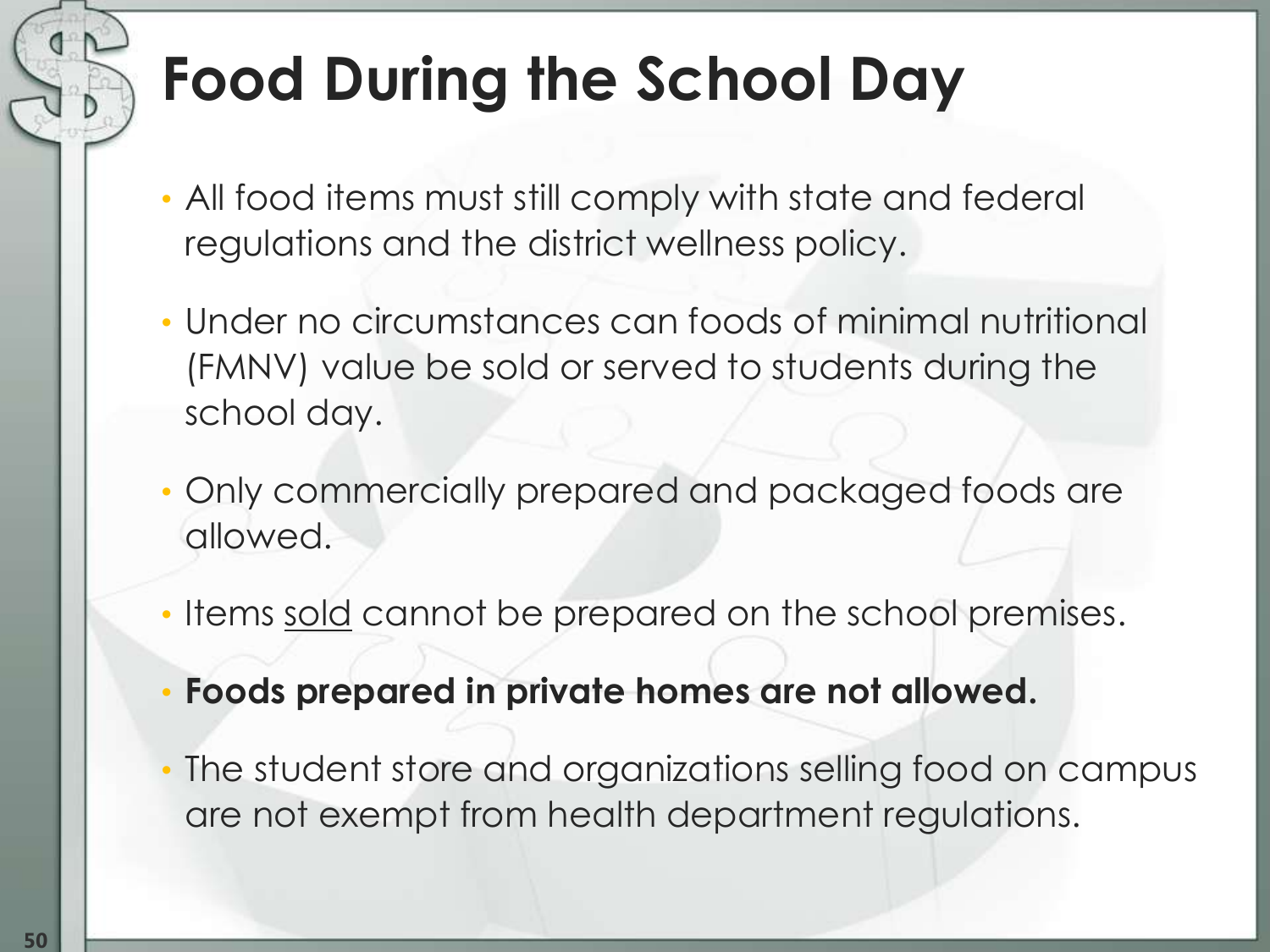#### **Food Outside the School Day**

- Food and beverage sold or served outside of the school day does not need to adhere to the state and federal nutrition guidelines or the District's wellness policy.
- If on school premises, occurs no less than one half hour before or after the school day.
- Food must be commercially prepared and packaged, or if prepared on the school premises, follow strict regulations.
- **Foods prepared in private homes are not allowed.**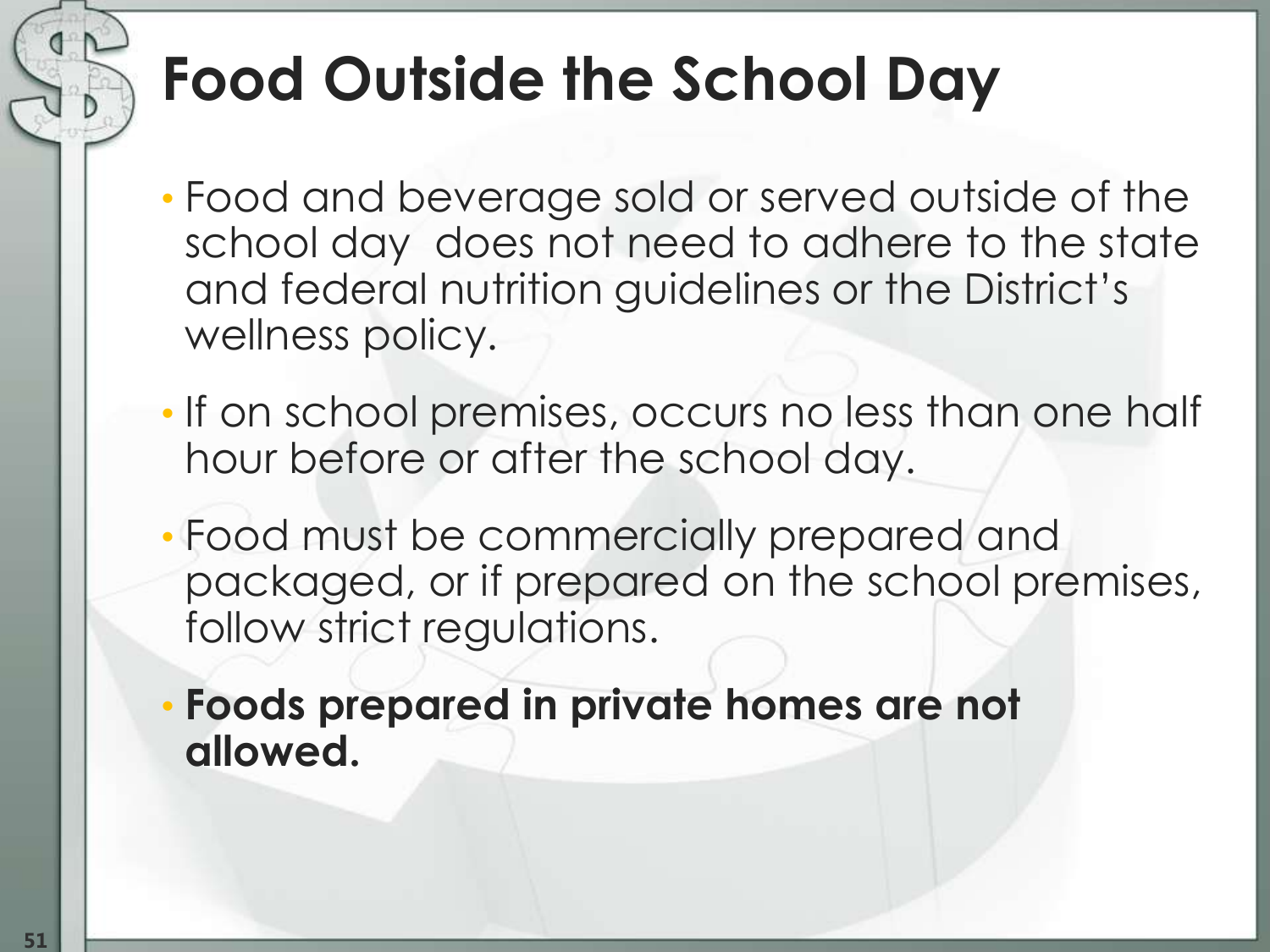#### **Food Preparation Regulations**

- When food is prepared on campus, or off campus at a school sponsored event, local and state health department regulations must be followed.
- Food preparation includes any time heat is applied to a food item via oven, microwave or hot water.
	- Also includes the application of heat to commercially prepared items.
- Food prepared and served on campus during the school day must be coordinated with and approved by the Nutrition Services Department.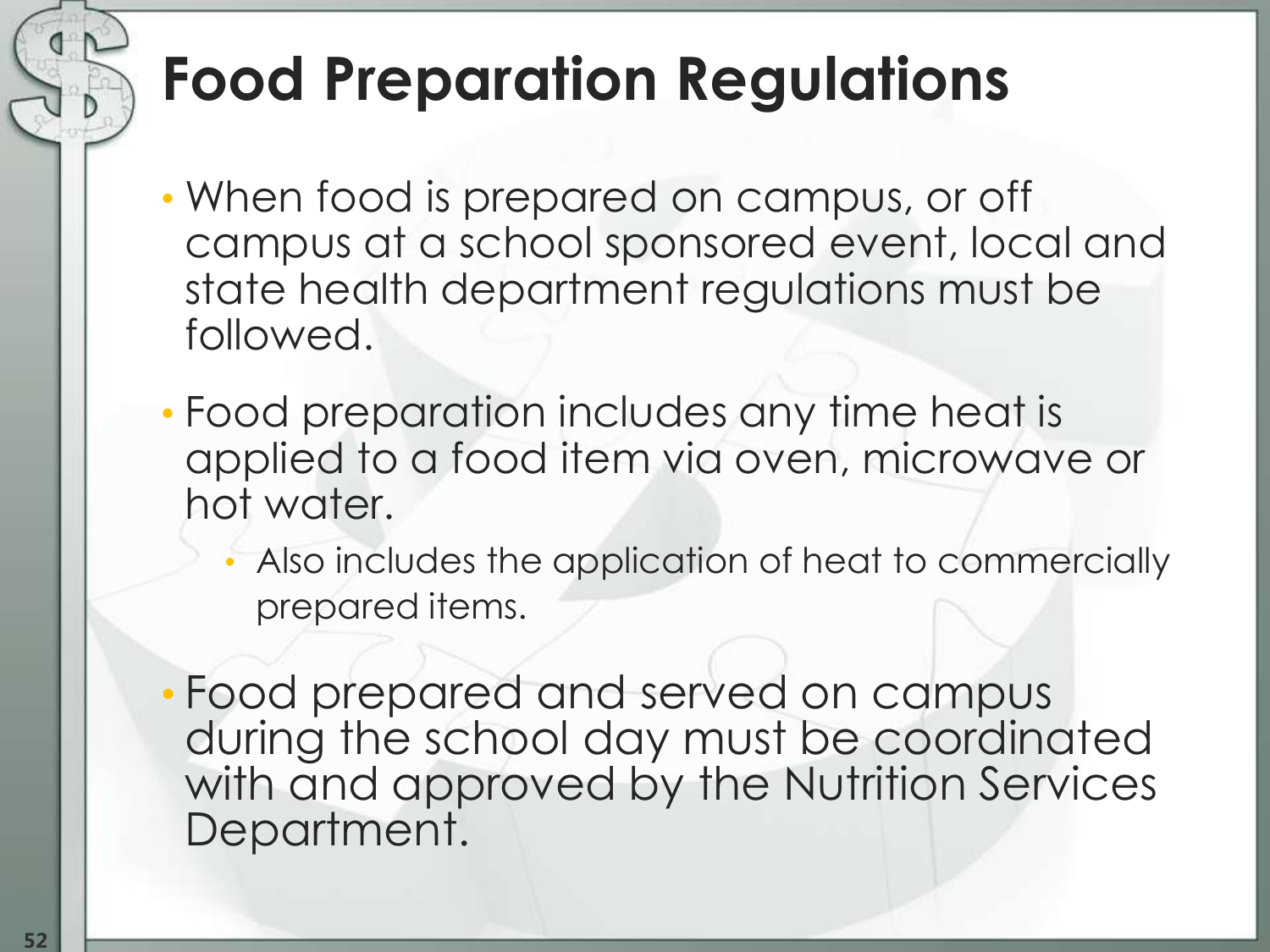## **Food Preparation Regulations**

- At least one person preparing food must maintain a valid county food handlers card.
	- More may be required depending on the size and type of event.
- A state approved Manager Food Safety Certification may be required.
- All foods must be protected from contamination.
- Use of District kitchens is not allowed, unless approved by the Nutrition Services Department and at least one Nutrition Services staff member is present for the duration of the use.
	- The cost of the staff person will be the responsibility of the ASB club.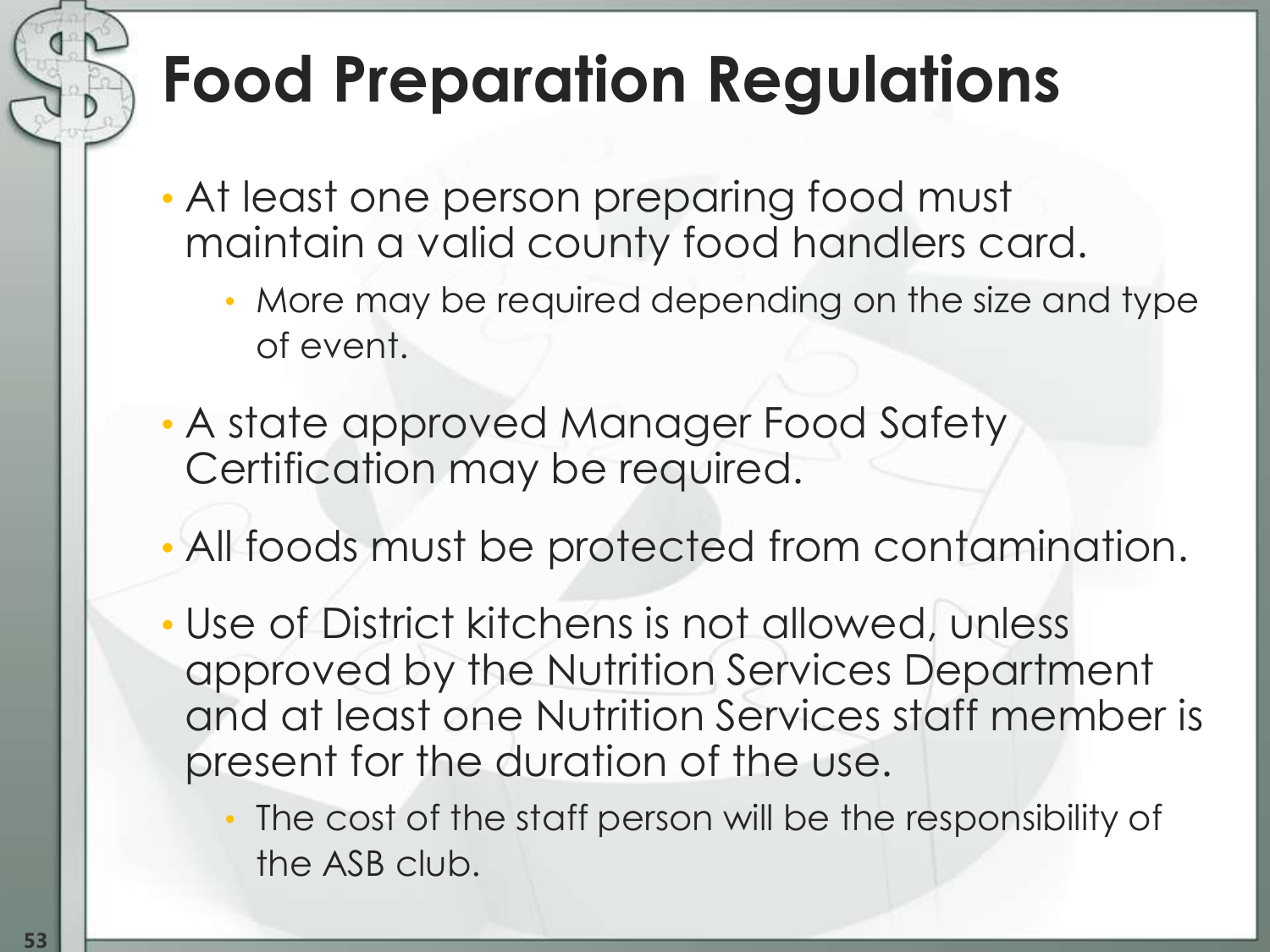## **Other Food Regulations**

- Readily perishable foods must be refrigerated to 45°F or colder, or kept and served hot at 135°F or warmer to prevent the growth of bacteria that can make people sick.
- Refrigeration, dry ice or ice may be used to keep foods cold.
	- Do not keep foods at room temperature if they require refrigeration.
- If food is hot, a thermal carrier may be used and food should be placed in an oven no less then 30 minutes from purchase.
- BBQ's are allowable, provided all food items are kept in proper refrigeration or warmers as needed. Coolers with ice or dry ice are acceptable.
	- All other food regulations still apply.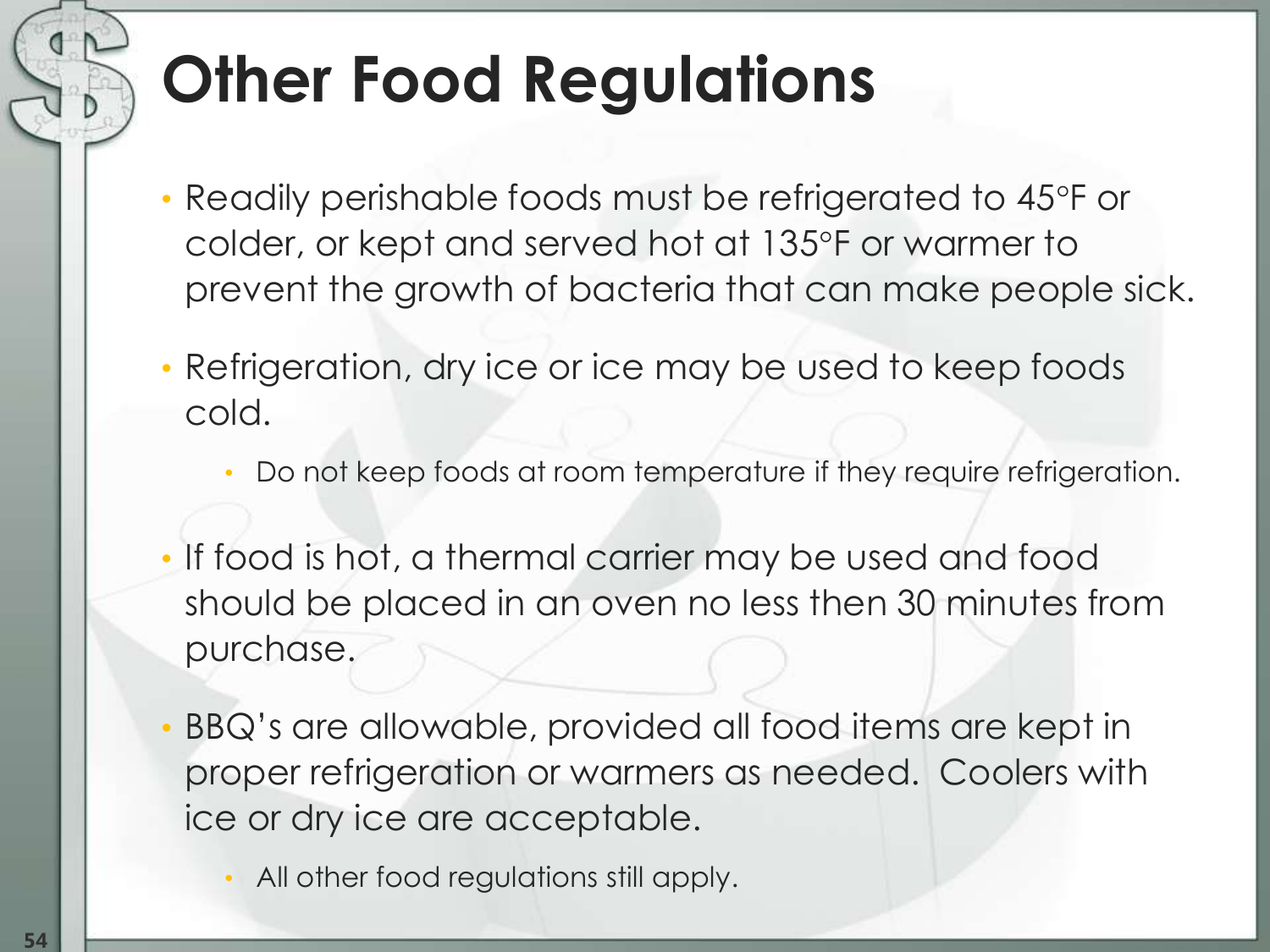#### **Banquets, Events, Parties, etc.**

- Even if outside the school day, are not exempt from health department regulations.
- **Homemade foods/potlucks are not allowed.**
- May be catered by the Nutrition Services Department or an outside entity.
- Large events, even if outside the school day, may require coordination and approval by the Nutrition Services Department.
	- May also require a Nutrition Services staff member to be present for the period of time food is prepared and served at the large event.
		- The cost of the staff person will be the responsibility of the ASB club.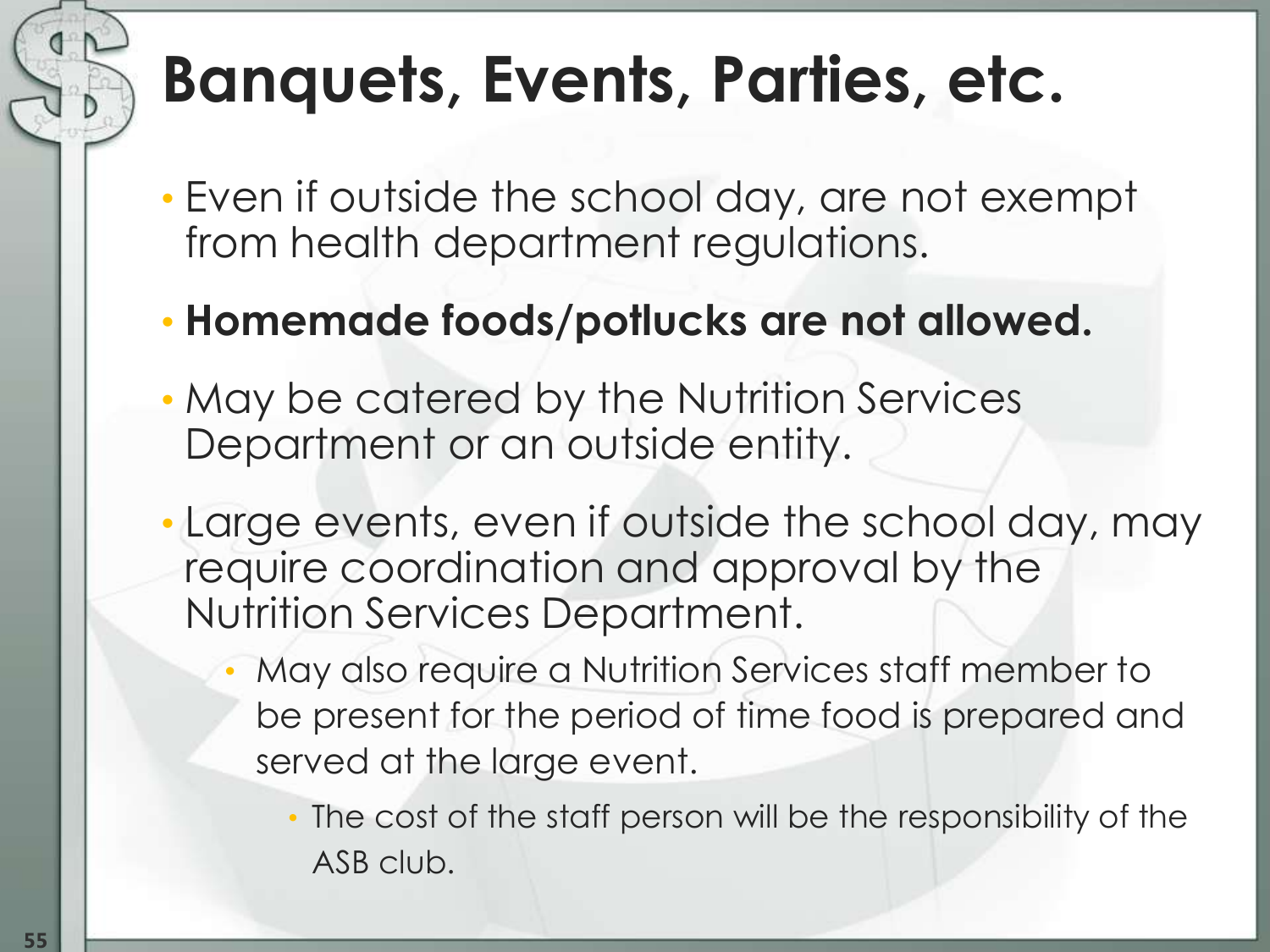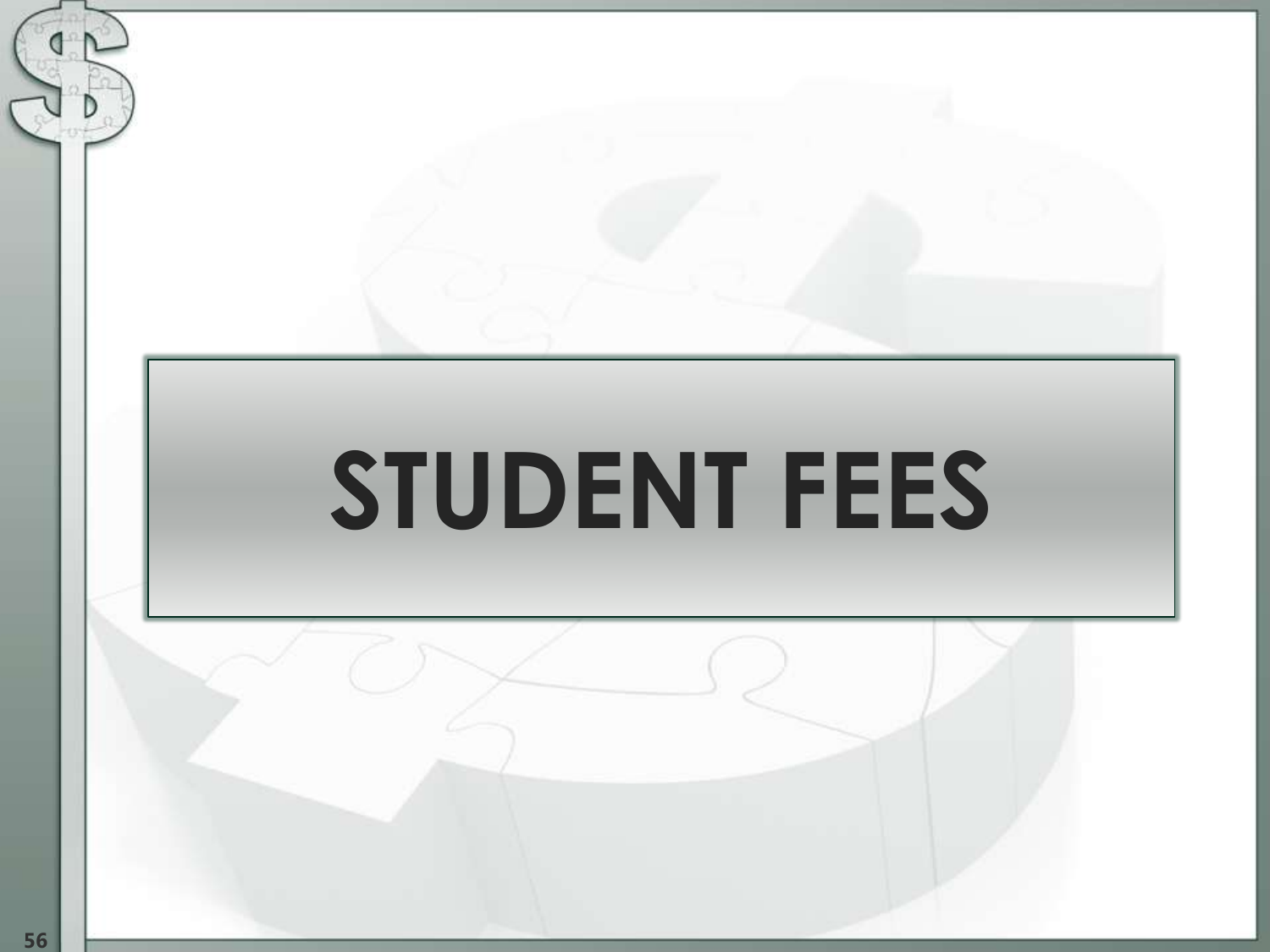## **Introduction**

- Student fees, charges, deposits, donations and fundraising for activities is once again at the forefront of public attention.
- Began with a Grand Jury investigation at San Diego Unified School District.
- Grand Jury report grabbed the attention of the ACLU who launched their own investigation.
- Investigation prompted a lawsuit against the Governor and the State of California.
- The subject of student fees can cause considerable confusion.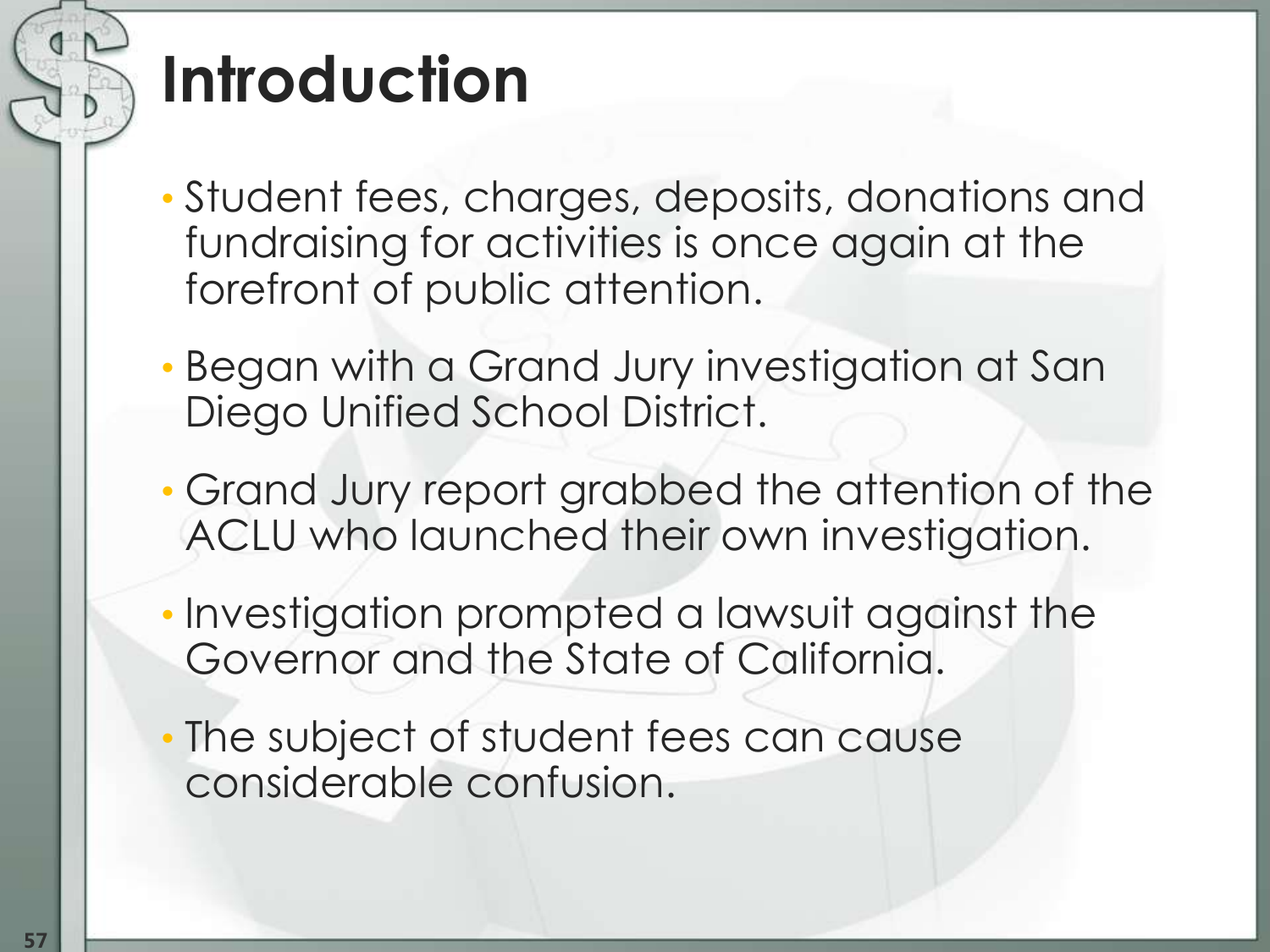#### **Summary**

- The "free school guarantee" is a provision in the California Constitution that has been upheld throughout the years in documented court cases.
- Title 5, California Code of Regulations, § 350 states, "A pupil enrolled in a school shall not be required to pay any fee, deposit, or other charges *not specifically authorized by law*."
- In 1984, the Supreme Court ruled in the case of Hartzell v Connell that "free school" extended to all educational activities, both curricular and *extracurricular*.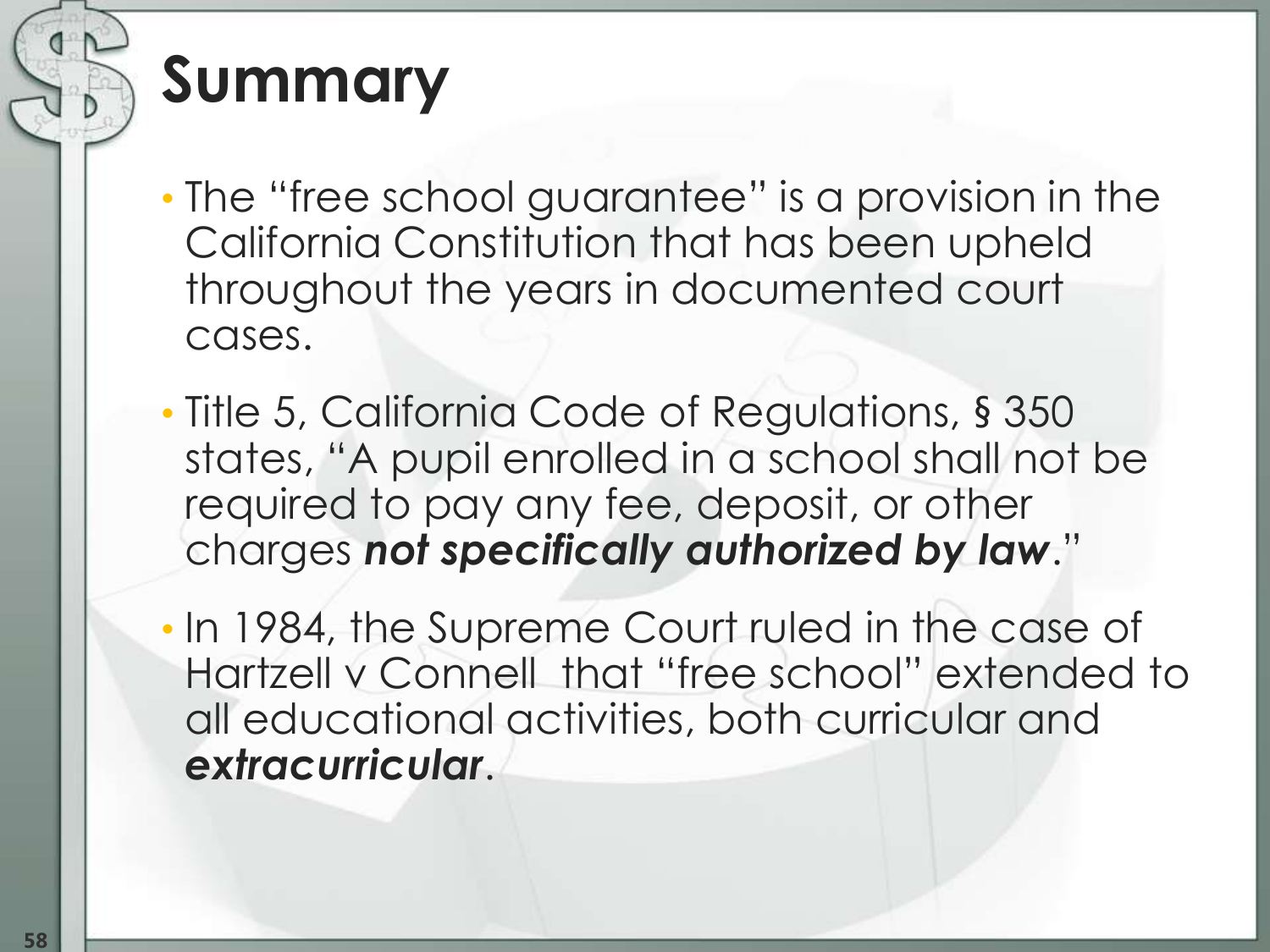#### **Fees Specifically Authorized by Law**

- Charges for optional attendance as a spectator at a school or district sponsored activity (Hartzell, 35 Cal.3d 899, 911, fn. 14).
- Charges for food subject to free and reduced price meal program (EC §§ 38082 and 38084).
- Paying the replacement cost for District books or supplies loaned to a student that the student fails to return, or that is willfully cut, defaced, or otherwise injured up to \$10,000(EC §§ 19910-19911 and 48904).
- Charges for the rental or lease of personal property needed for District purposes, such as caps and gowns for graduation ceremonies (EC § 38119).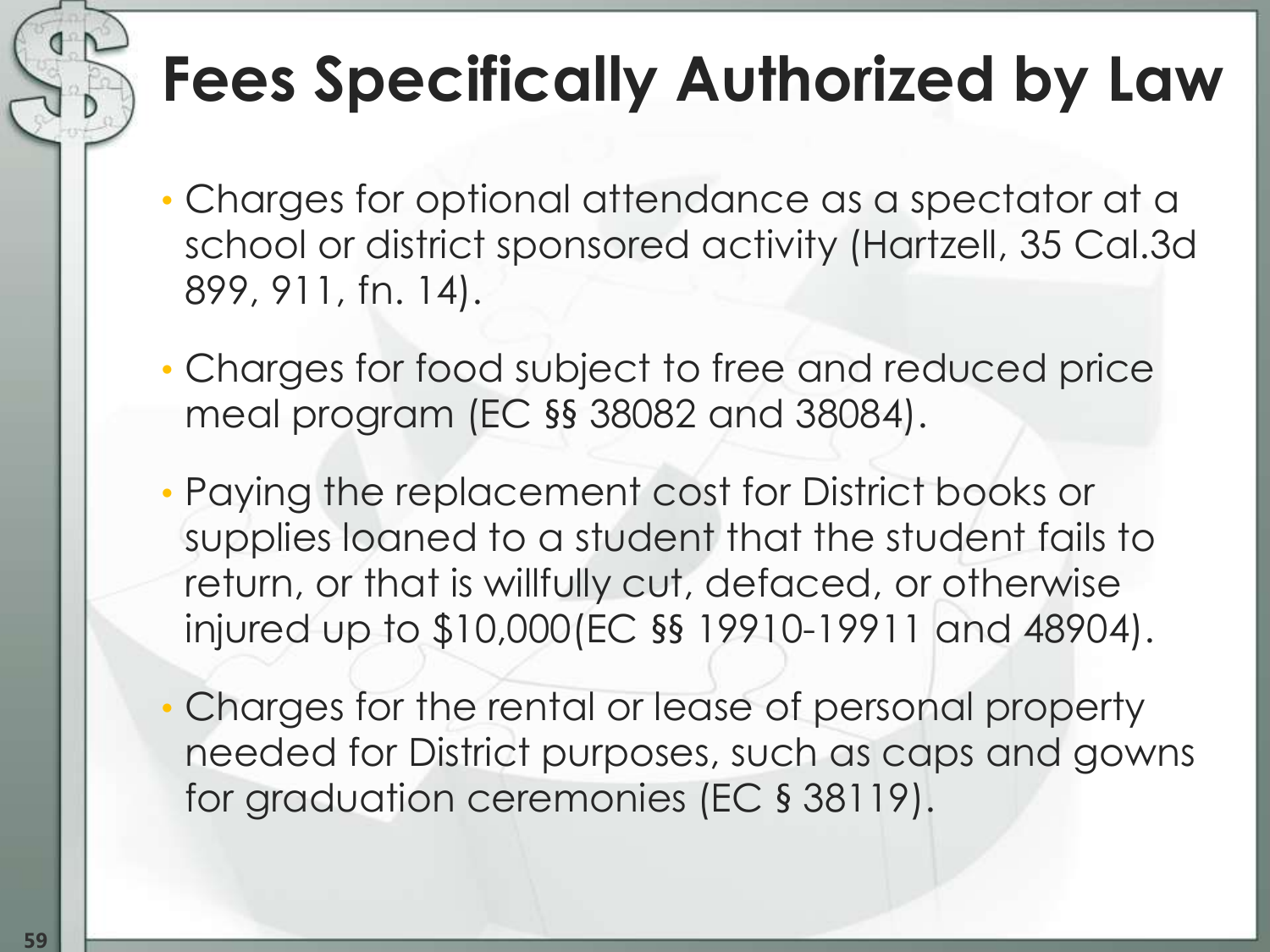- Fees for school camp programs (EC § 35335).
	- No student can be denied the opportunity to participate due to non-payment of fee.
- District cost of materials for property the student has made in class for their personal use (EC § 17551).
- Actual cost of duplication of public or student records (EC § 49091.14).
- Deposits for band instruments, music, uniforms and other regalia taken on excursions to foreign countries (EC § 38120).
- Charges for eye safety devices not to exceed actual cost (EC § 32033).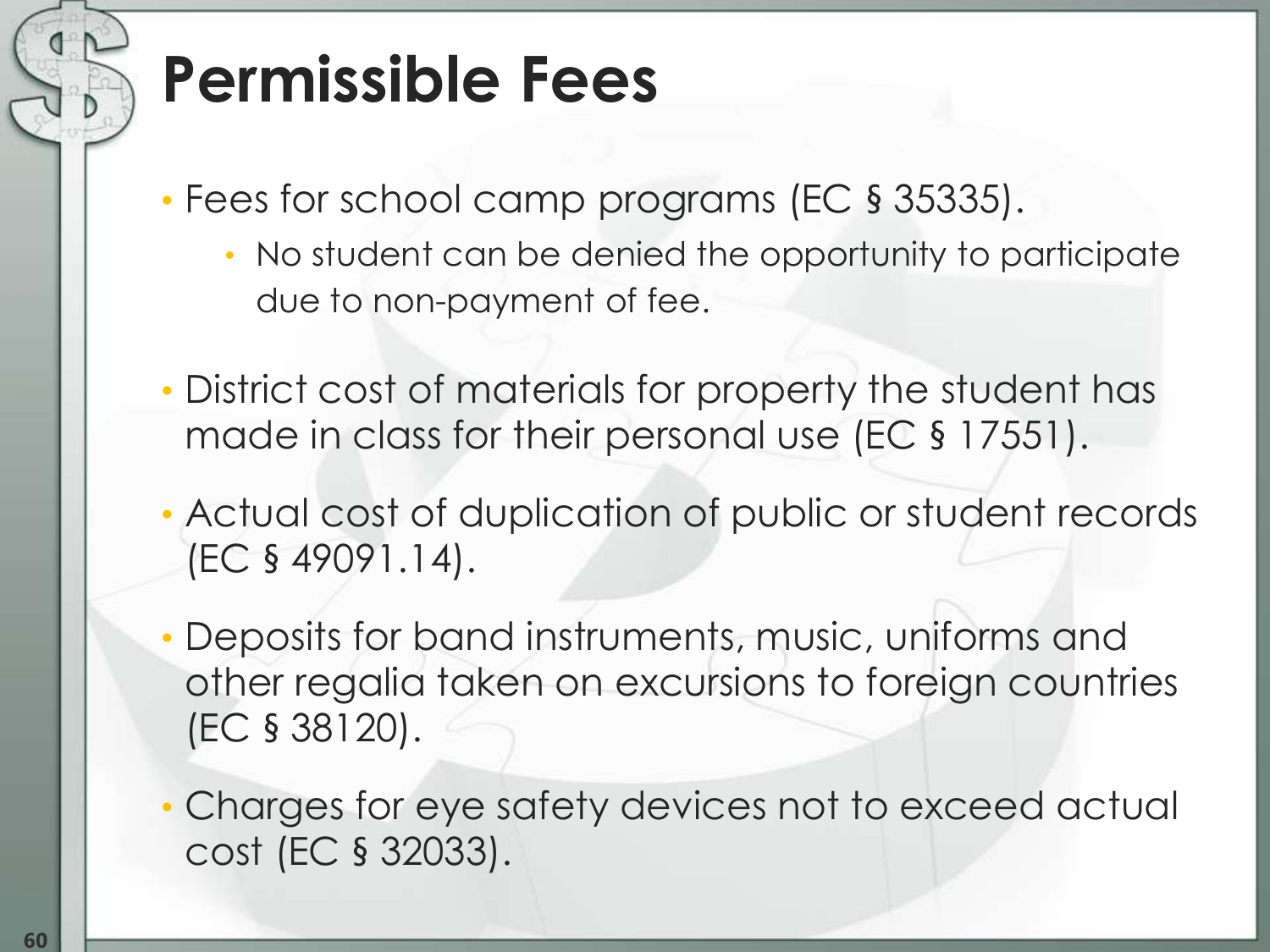- Fees for field trips and excursions in connection with courses of instruction or school-related social, educational, cultural, athletic, or school band activities (EC § 35330(b)).
	- No student can be denied the opportunity to participate due to a lack of sufficient funds.
	- Fund raise for group as a whole.
	- Fund raise assuming no one will have sufficient funds.
	- Coordinate efforts of community service groups to supply funds for pupils in need.
	- **Waiver process not allowed.**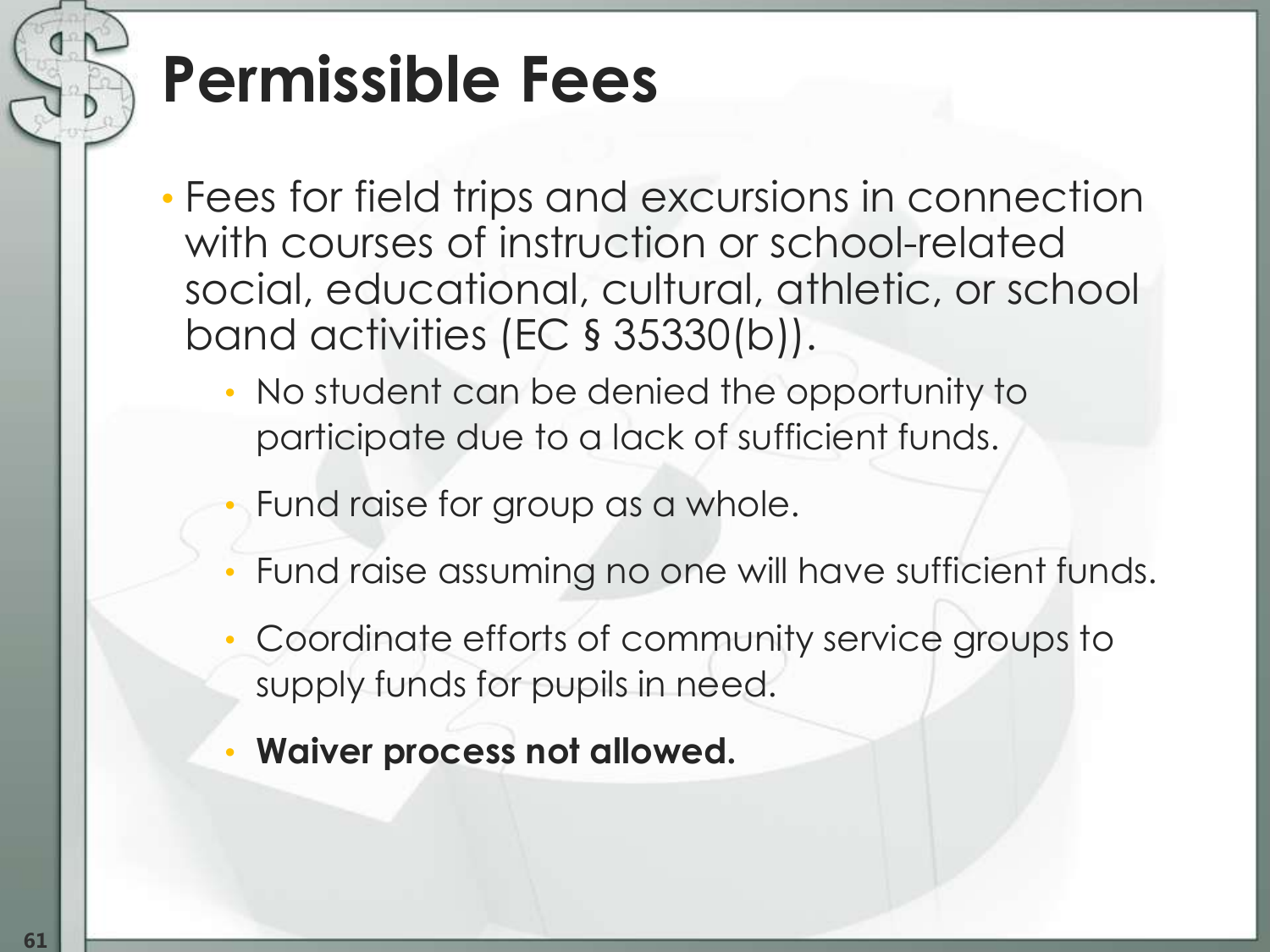- Charges for medical and accident insurance for athletic team members, as long as there is a waiver for financial hardship (EC § 32221).
- Transportation to places of summer employment (EC § 39837).
- Transportation to and from school, and between school and RO(C)(P) or classes (EC § 39807.5).
	- Must have waiver provision based on financial need.
	- **Does not allow for charging of athletes to events.**
- Waiver's
	- Can request proof of eligibility.
	- Follow Federal guidelines chart for Free and Reduced Meals.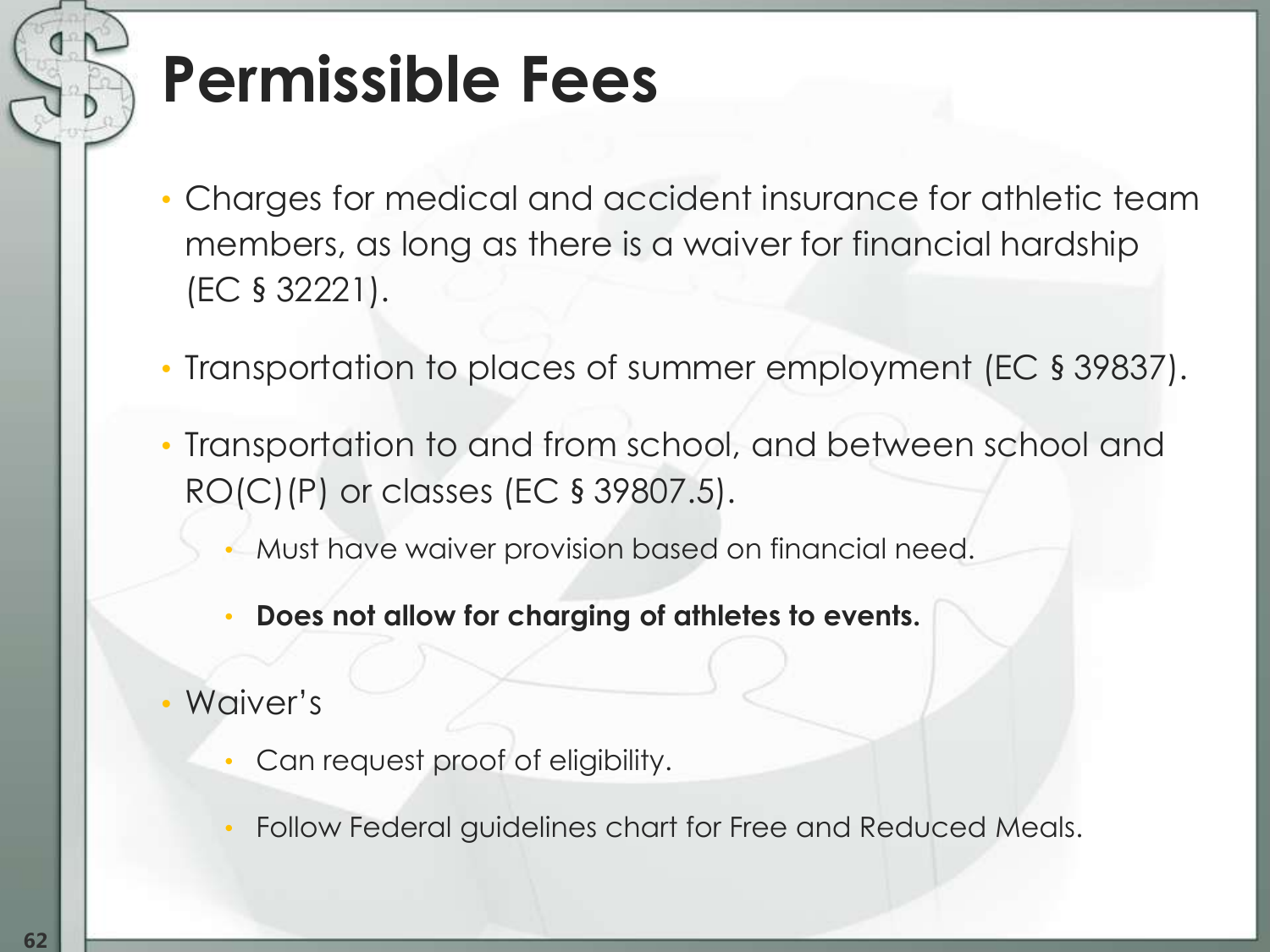- Physical Education Clothes
	- Can have standardized physical education attire of a particular color and design.
	- School may not mandate that the attire be purchased from the school.
	- "No grade of a pupil participating in a physical education class may be adversely affected due to the fact that the pupil does not wear standardized physical education apparel where the failure…arises from circumstances beyond the control of the pupil" (EC § 49066).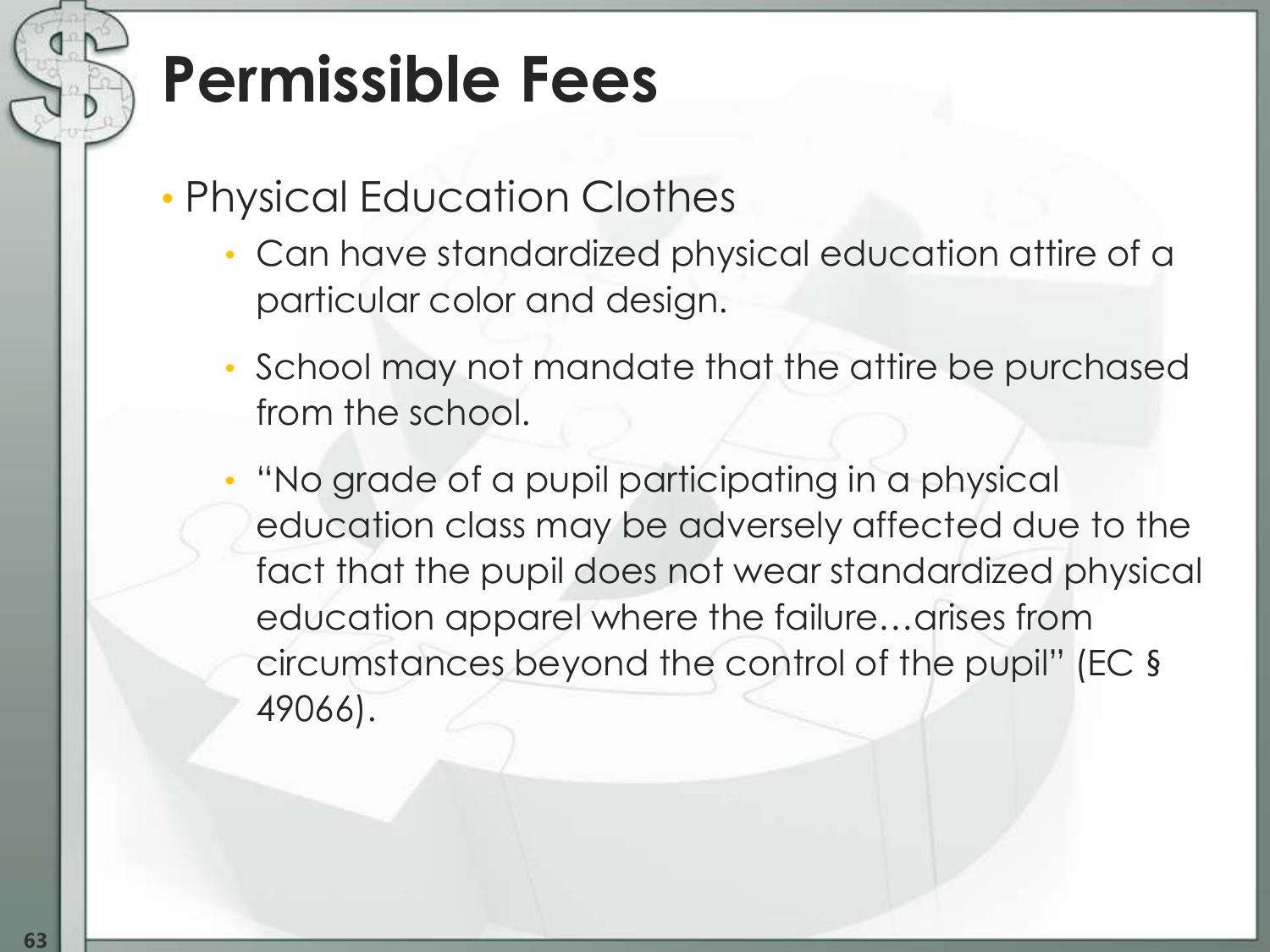## **Permissible Actions**

- Fundraising and Donations.
	- As long as it is not required for participation.
- Donations must be completely voluntary.
- Donation or "begging" letters.
	- Do not include "set" donation amount.
- Can state total cost to run program each year.
	- Do not include cost per individual implies a cost for the student to participate.
- Request for team sponsors.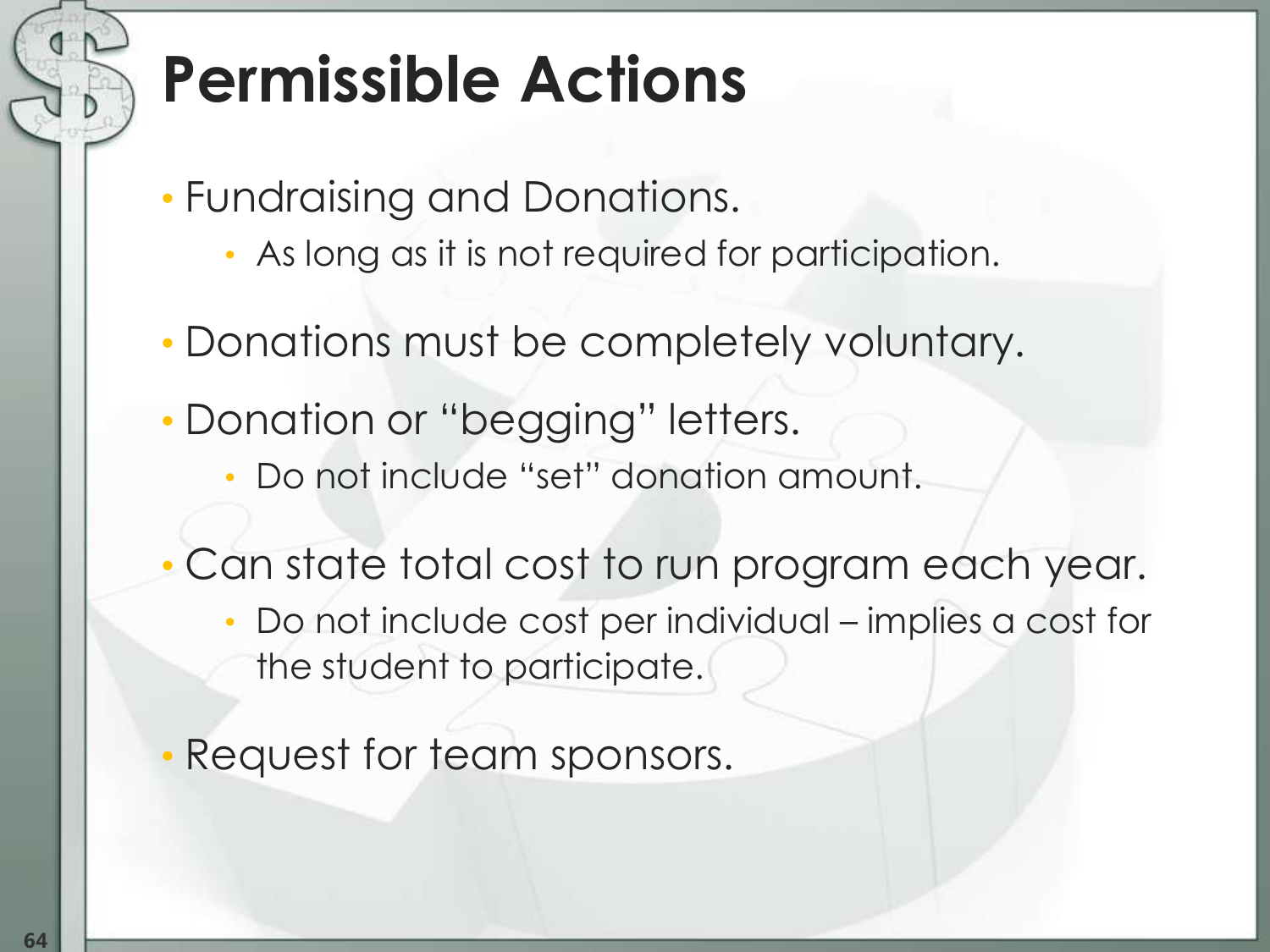#### **Non-Permissible Fees**

- California public and charter schools cannot charge students a fee to participate in any curricular or extracurricular activity.
- This includes
	- **Security deposits** for locks, lockers, uniforms, and instruments;
	- **Participation fees** for classes, athletic programs, and clubs; and,
	- **Instructional supplies** "No school official shall require any pupil, except pupils in classes for adults, to purchase instructional material for the pupils' use in the school" (EC 60070).
		- EC 60010 defines instructional supplies and basic instructional materials.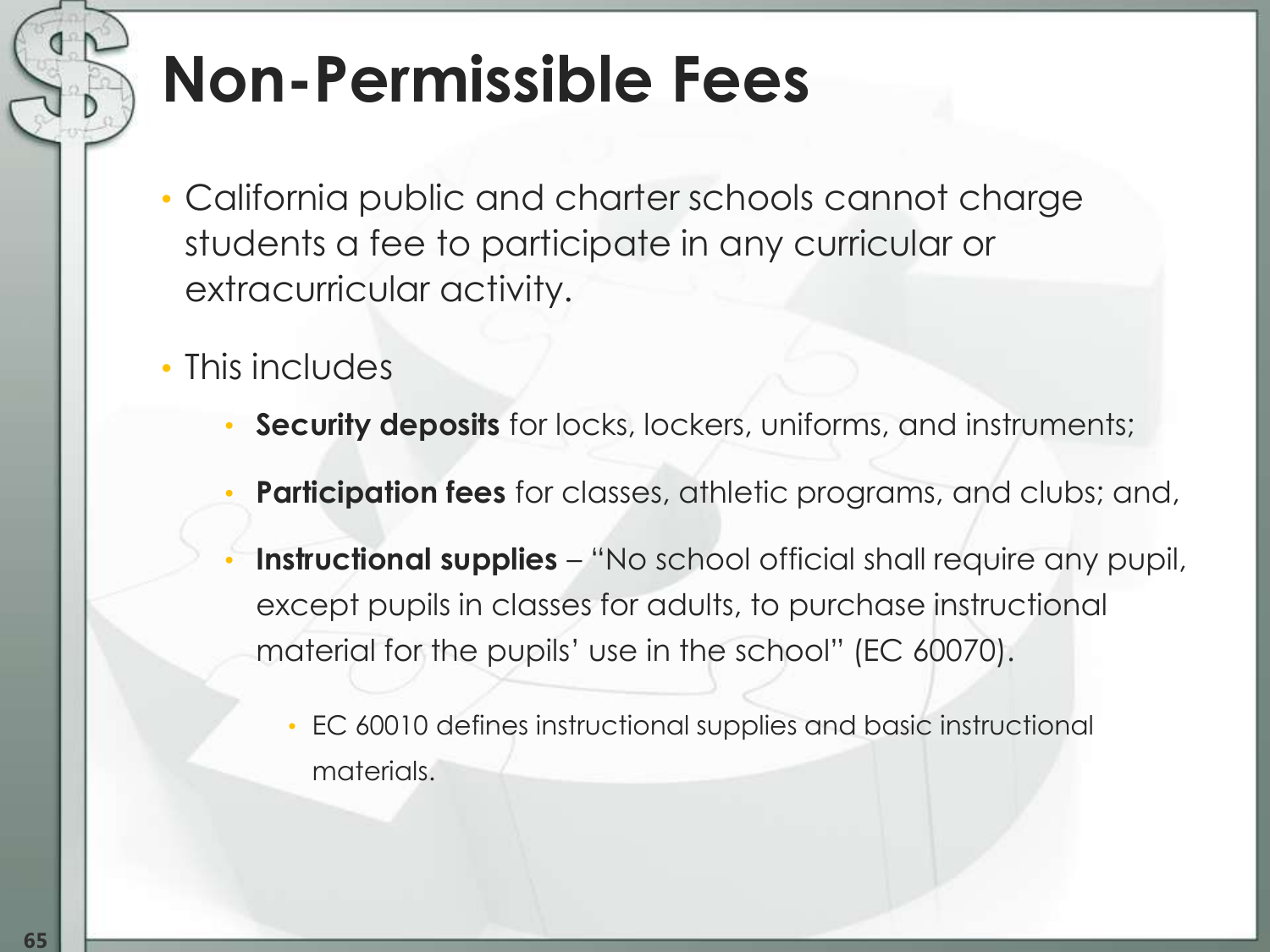#### **Non-Permissible Actions**

- Mandating fees, donations, or requiring students to fundraise as a condition for participation.
	- Cannot set fundraising quota.
	- Must be voluntary.
- "Punishing," or singling out students due to lack of funds or fundraising participation.
- Stating a required "donation" amount.
	- Indicating set donation is "not required" does not make inclusion allowable.
- Tracking individual fundraising activity in individual accounts.
	- Fundraising must be done for the group as a whole.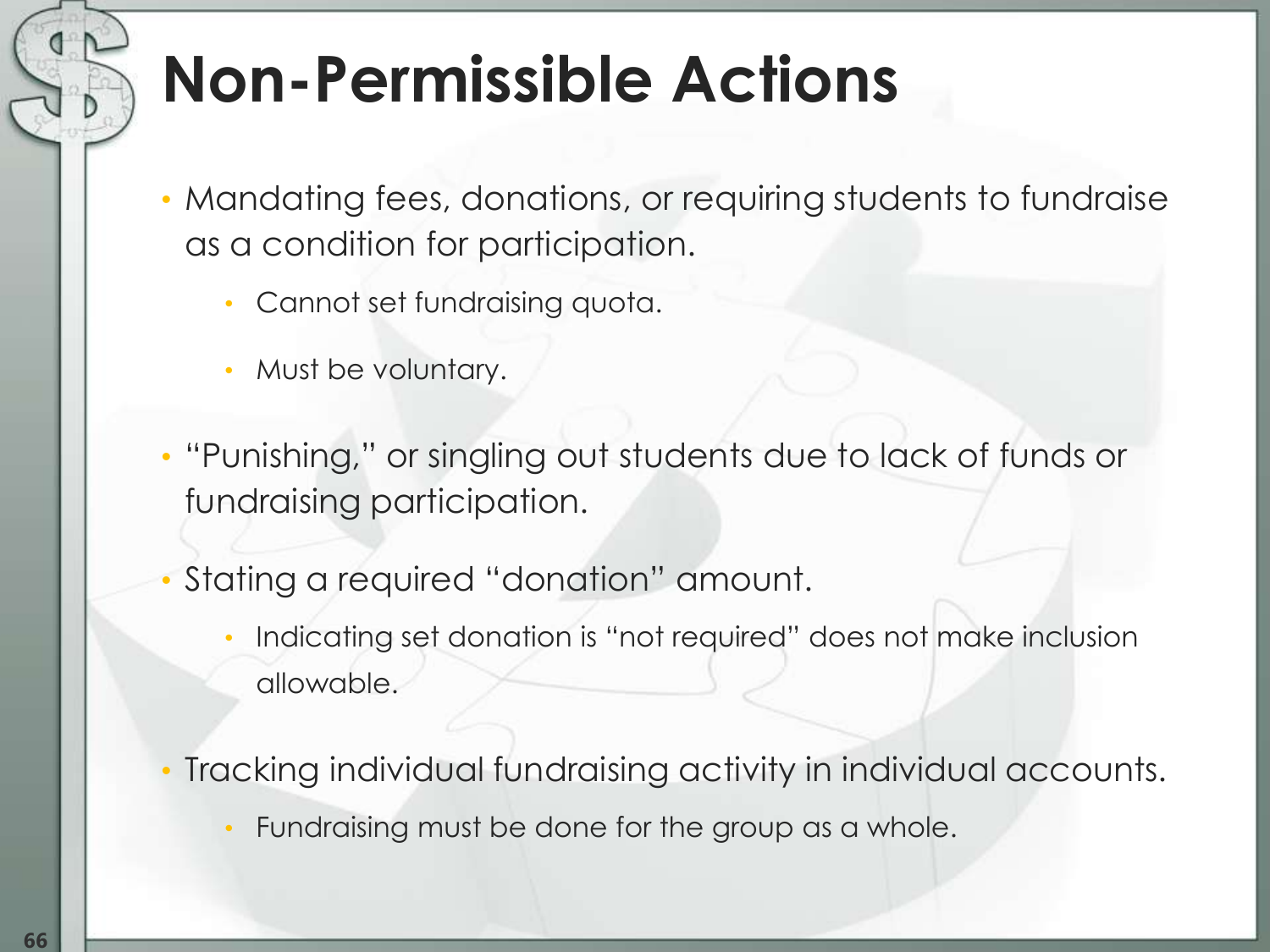## **Non-Permissible Actions**

- Stay away from "individual" references in letters/flyers.
- CANNOT have "opportunity" drawings or raffles.
	- Only 501(c)(3).
	- Must be registered to do so with the State.
- CANNOT require uniform purchase.
	- Uniforms must be supplied.
	- Cheer & Band included.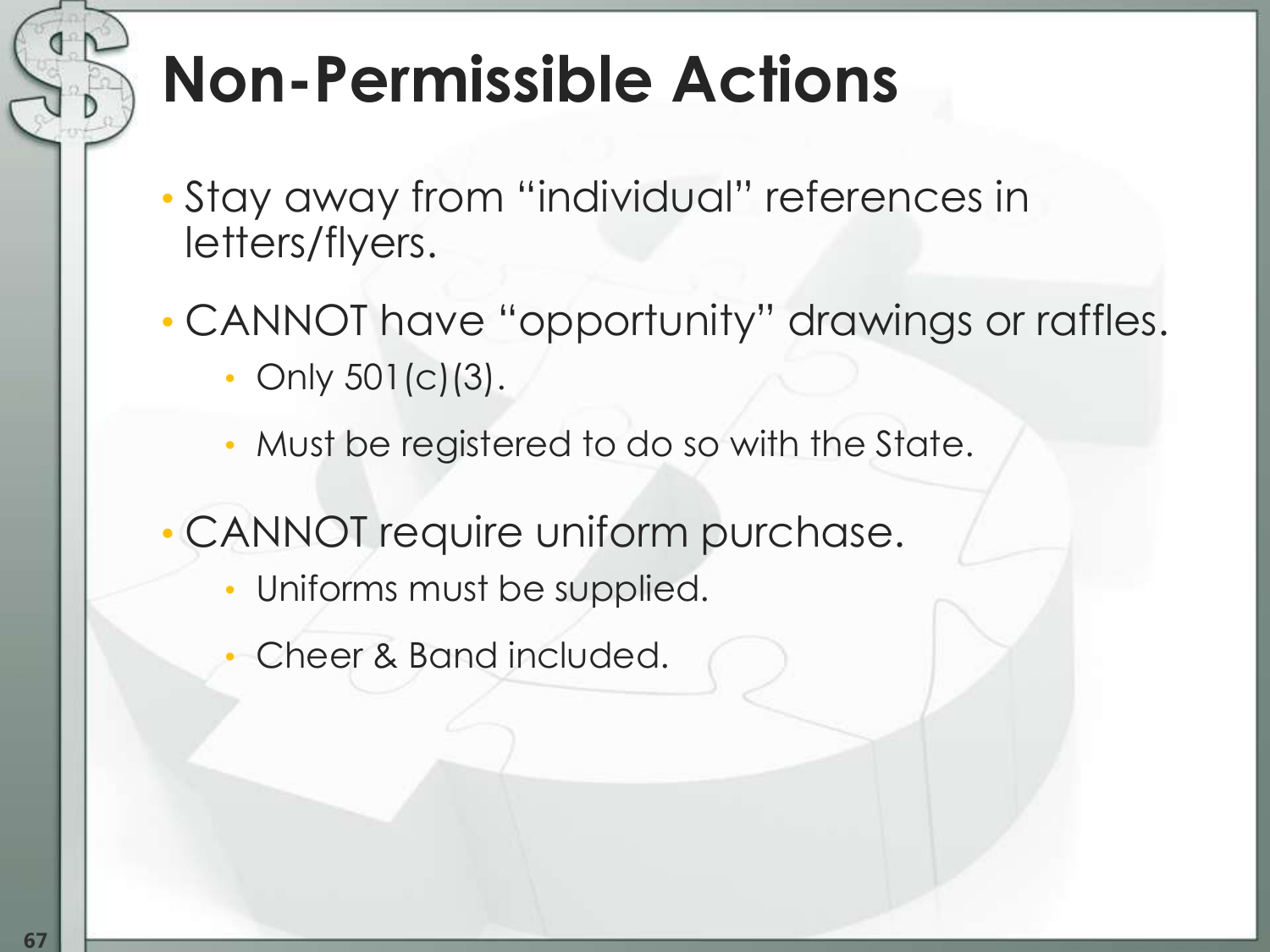- Question: Can we require students to supply spiral notebooks, 3-ring binders, notebook paper, highlighters, pens, pencils, colored pencils, and sticky notes?
- Answer: NO. These are basic instructional supplies and must be provided. However, a teacher can have a list of recommended supplies such as highlighters, 3-ring binders, etc. At no time can a grade be attached to student instructional supplies. If so, it must be provided (e.g. a separate spiral notebook for Biology class that will be reviewed and graded on a weekly basis).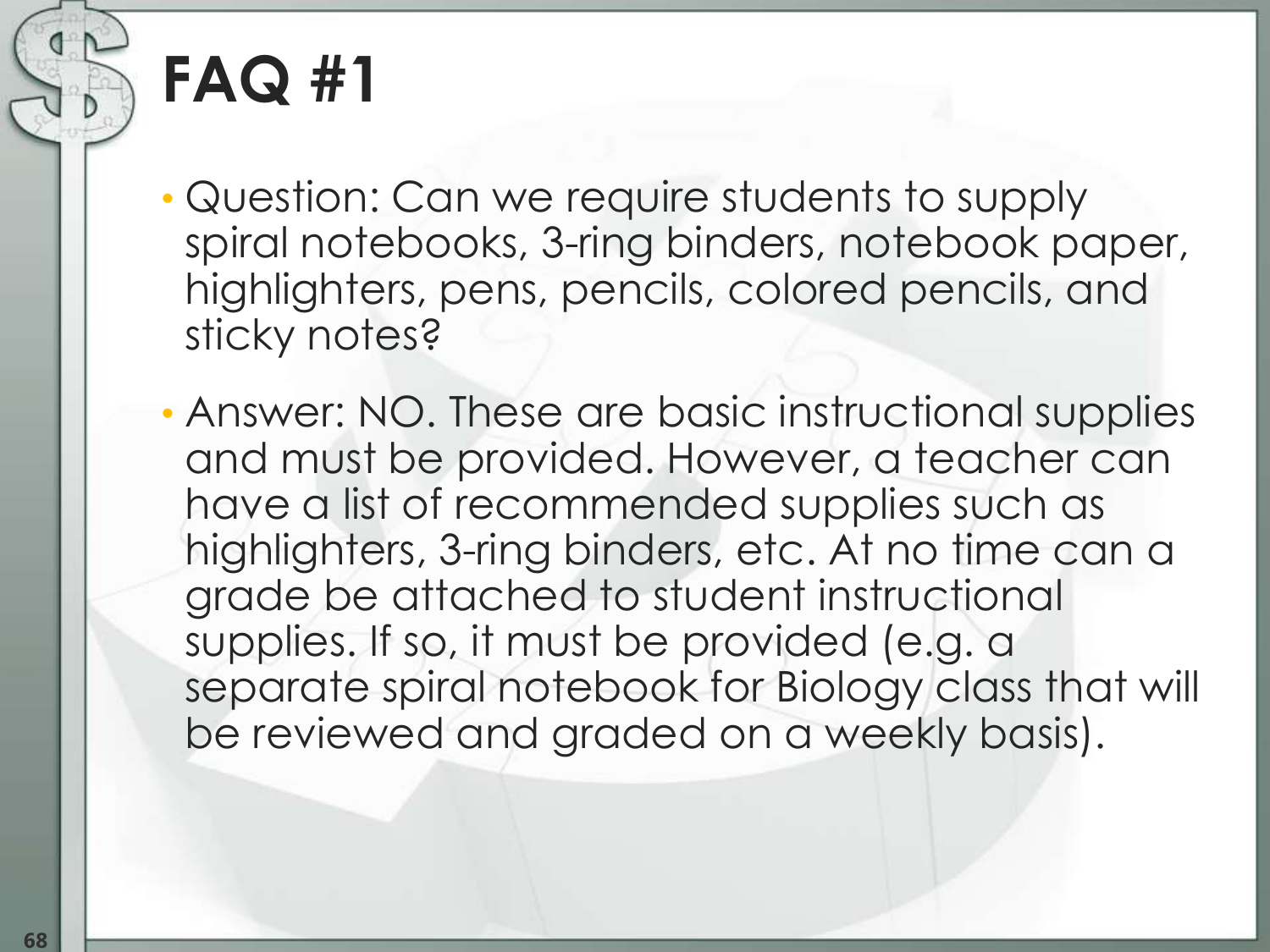• Question: May a school charge fees for uniforms for team sports?

• Answer: NO. The uniform is a required item and must be provided free of charge to the student member. This includes swim suits, band, and cheer uniforms. Students are allowed to purchase their own uniforms if they wish to keep them, but purchasing a uniform cannot be a requirement for participation on the team. This must be made very clear.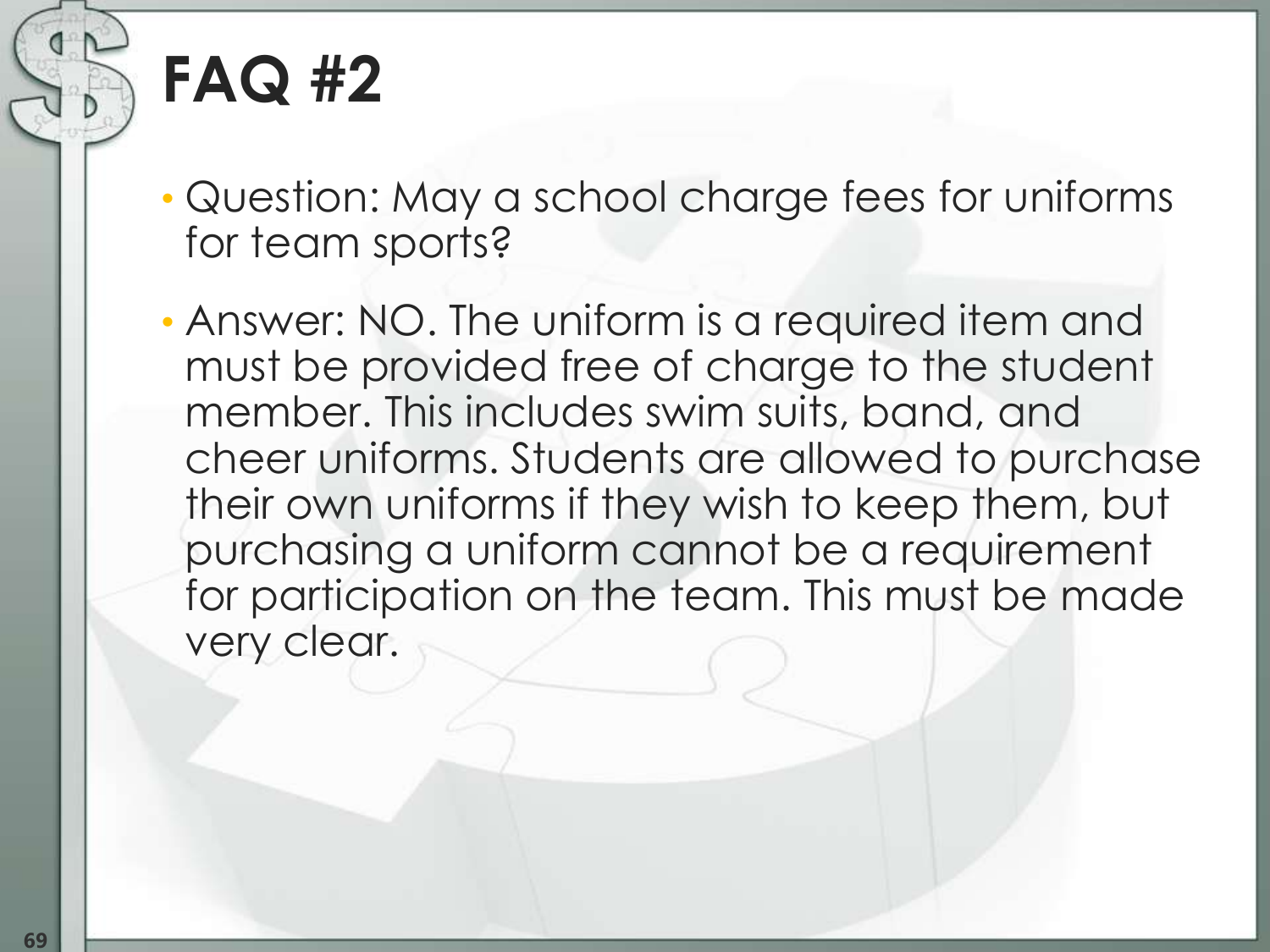• Question: Can we charge for cleaning uniforms?

• Answer: No, that is considered reconditioning and must be the responsibility of whomever supplies the uniform.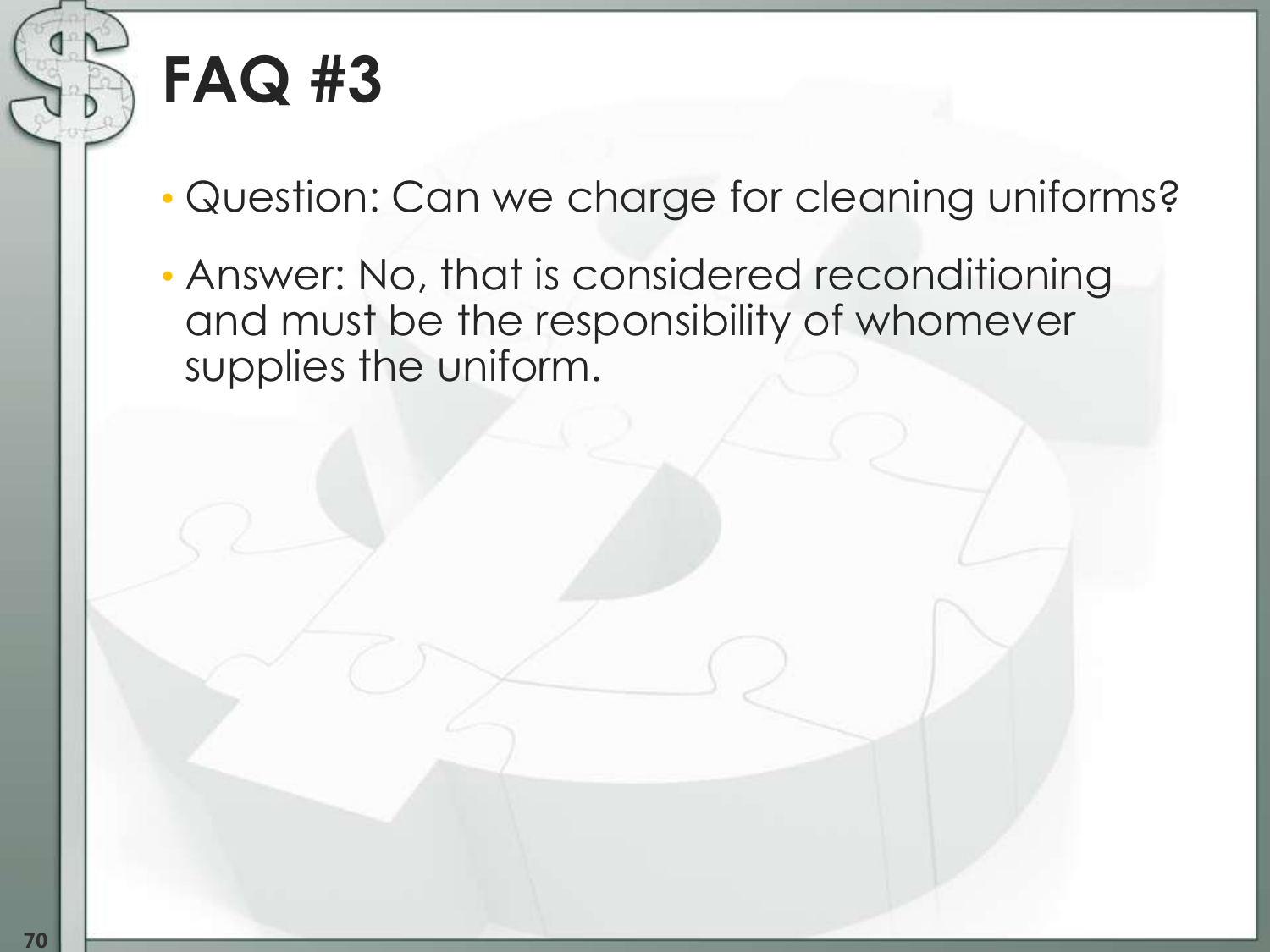- Question: Are schools allowed to sell Spirit Packs?
- Answer: Yes, Spirit Packs may be sold. However, students cannot be required to purchase one in order to participate in a sport. Any required items must be provided free of charge to the student member.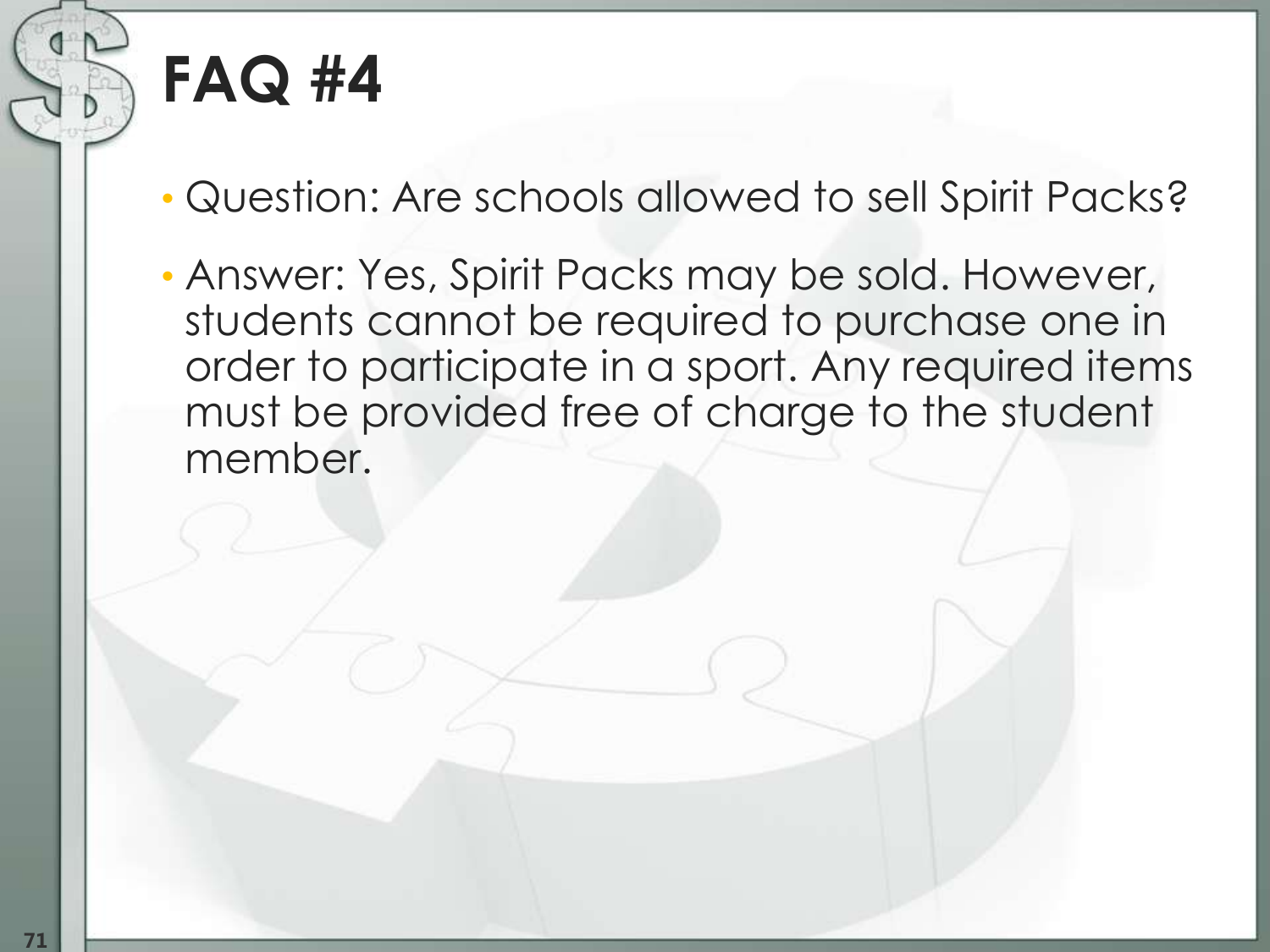- Question: Can we charge students athletes for insurance, if they do not have their own?
- Answer: Yes, you can charge for insurance, but there must be a waiver process in place to provide the insurance, if the student cannot afford it(EC 32221).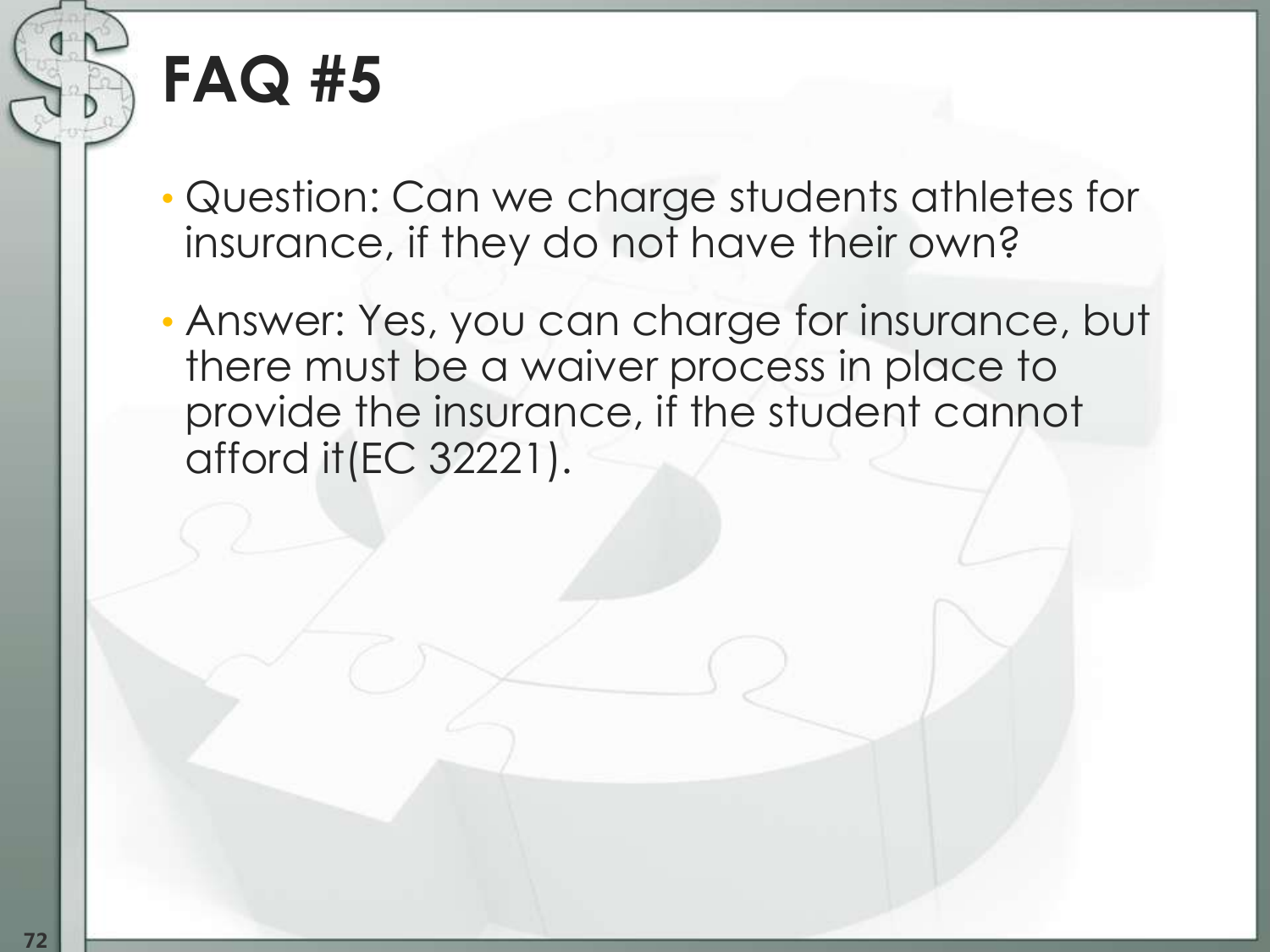## **FAQ #6**

- Question: May students be required to pay dues for student clubs that are part of national organizations?
- Answer: No, not as a condition of membership in a student club at the school level. If the school is part of a national organization that collects dues, the students should be advised to pay the national organization directly. However, membership in the national organization cannot be a requirement for membership in the school club.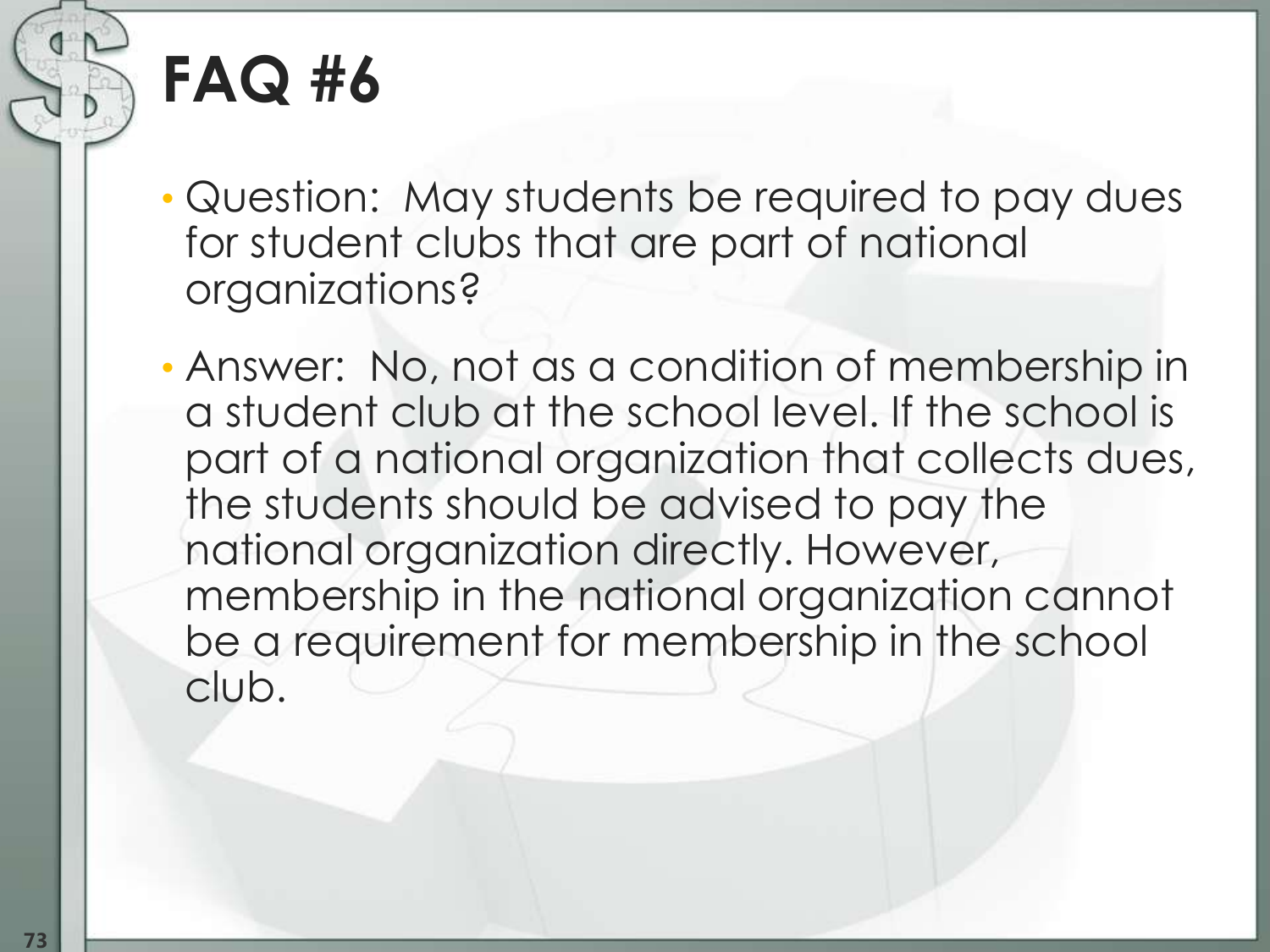## **FAQ #7**

• Question: May a school accept donations from parents and guardians?

• Answer: Yes, as long as the donation is strictly voluntary and is not a requirement for participation in the program or activity. Any statement or explanation that would lead a reasonable person to believe that the donation is required or is really not voluntary must be avoided. Also avoid individual cost per student references. This implies there is a cost per student to participate.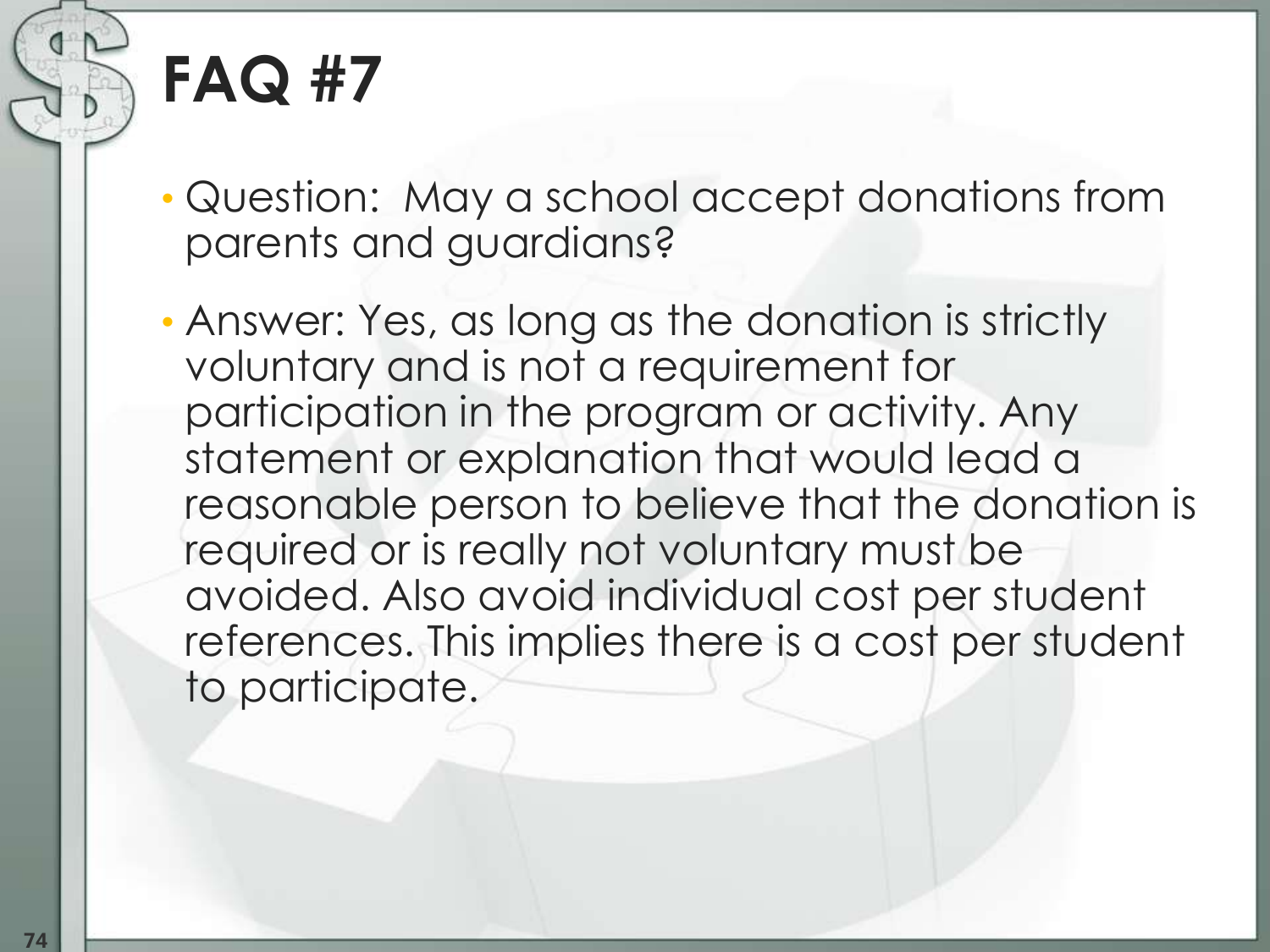## **FAQ #8**

- Question: Are schools allowed to fundraise?
- Answer: YES. School districts, schools, and programs are allowed to participate in fundraising activities. However, participation in the activity must be strictly voluntary and in no way may a student be excluded from participation on a team or club or punished for not participating in the fundraising activity. Also, no quotas may be established for the fundraising activity (e.g. you must sell 50 coupon books).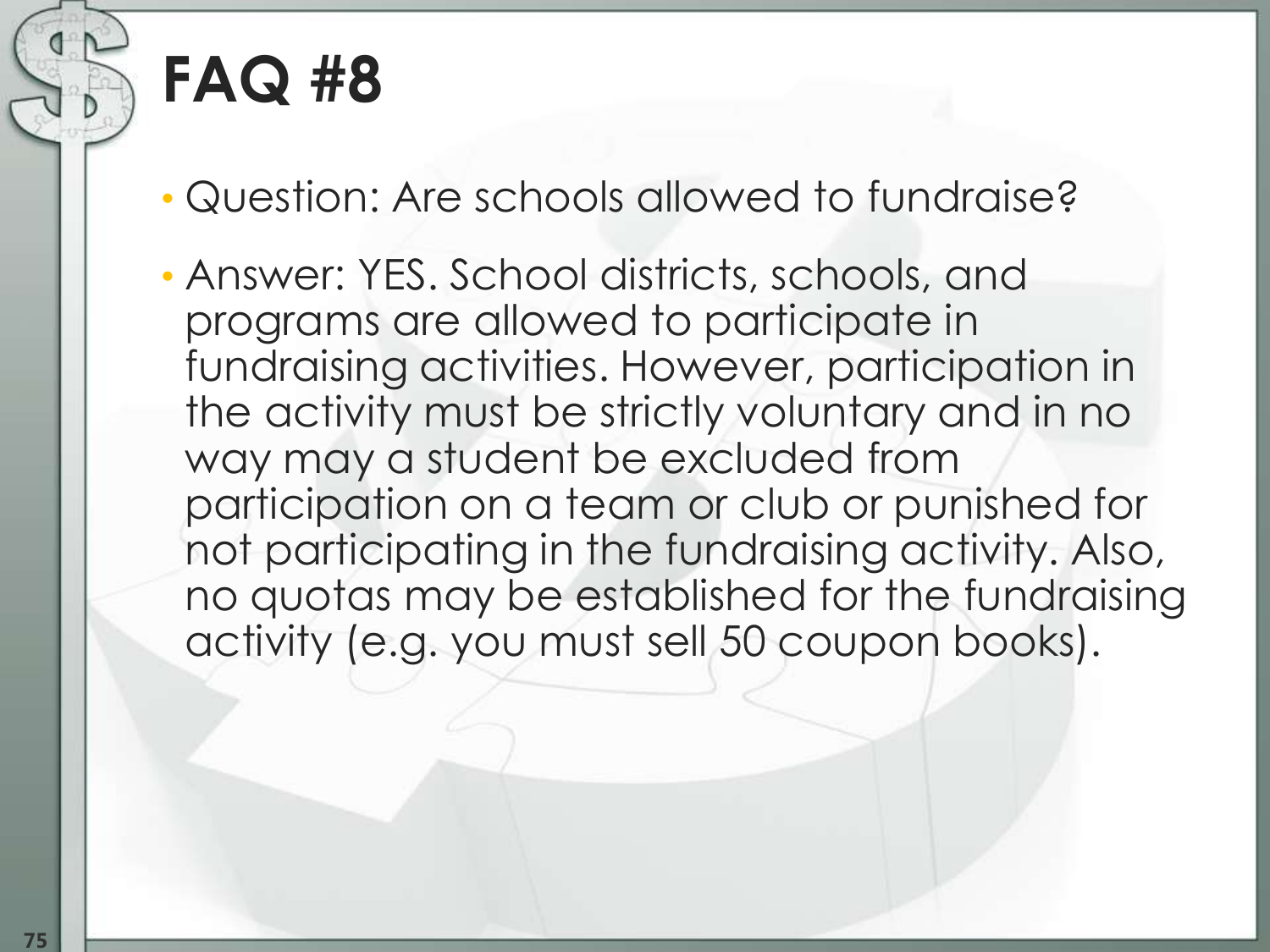# **OTHER ORGANIZATIONS**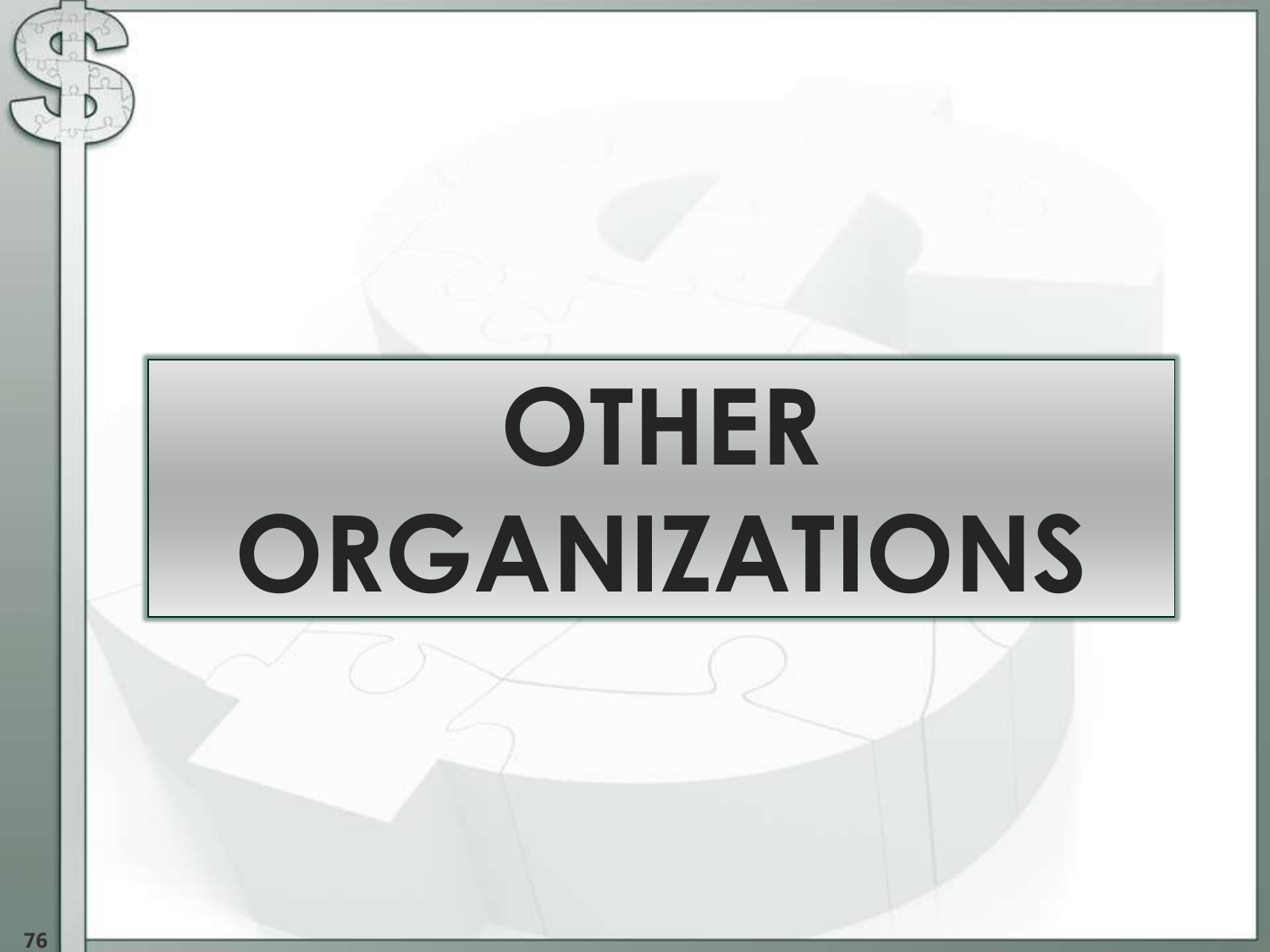## **Informal Support Groups**

- Interested parents and others who form for student support during the season of a particular sport or activity.
- Provide refreshments for coaches/players.
- Organize food, decorations or awards, etc. for end-of-season celebrations.
- Provide general support during games or activities.
- Are not a separate entity with a tax ID.
- May assist with ASB club activities and fundraising.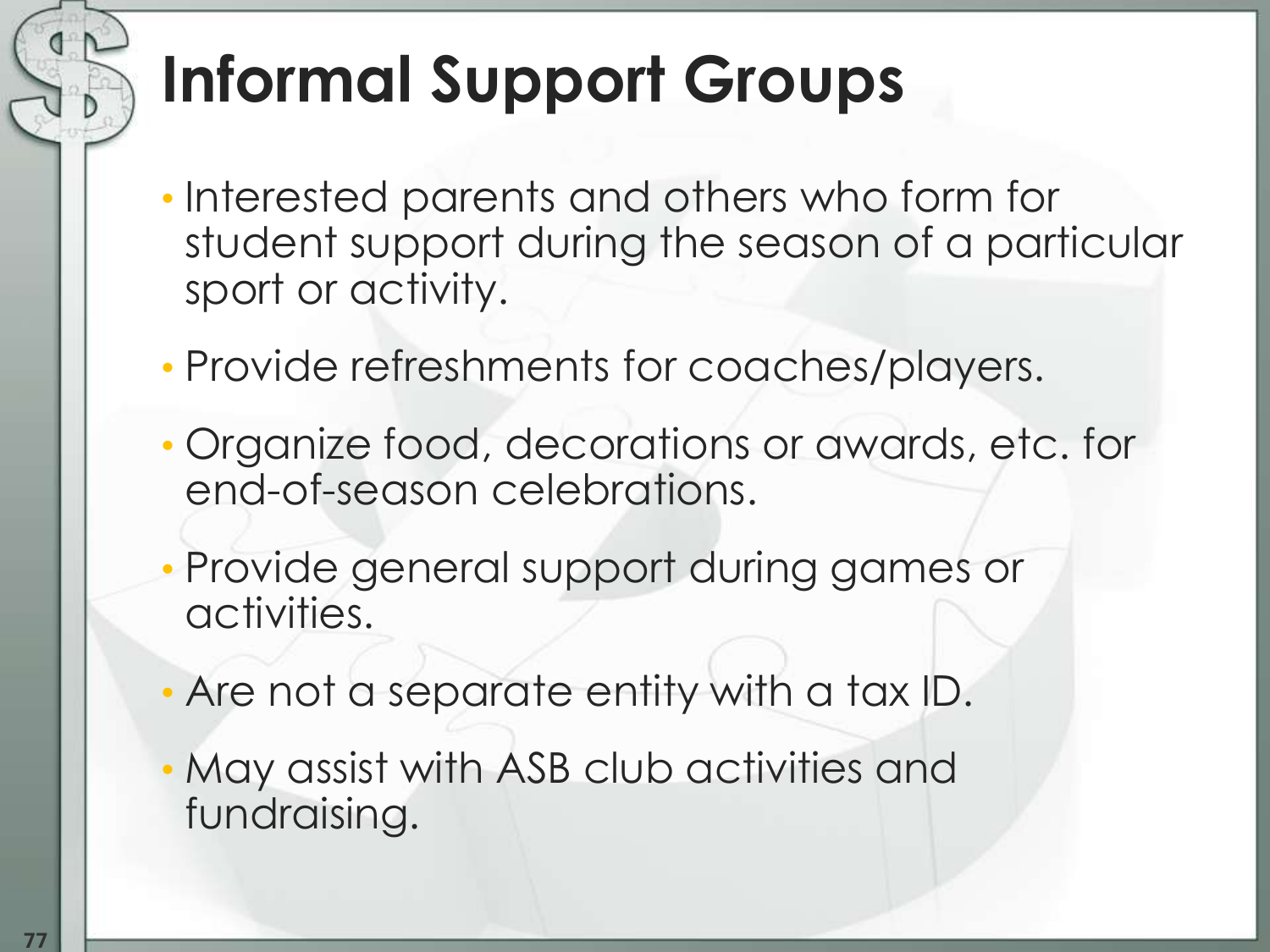## **Booster Clubs/Parent Organizations**

- Separate entity with a separate tax ID from school districts with which they are associated.
- Not governed by the Education Code.
- Composed of parents and other community members.
- Conduct activities and fundraising events involving the primary participation of adults.
	- Those that involve the primary participation of students should be conducted through the ASB.
- A clear separation of responsibilities from the ASB must be maintained.
	- Booster or parent funds cannot be co-mingled with ASB funds.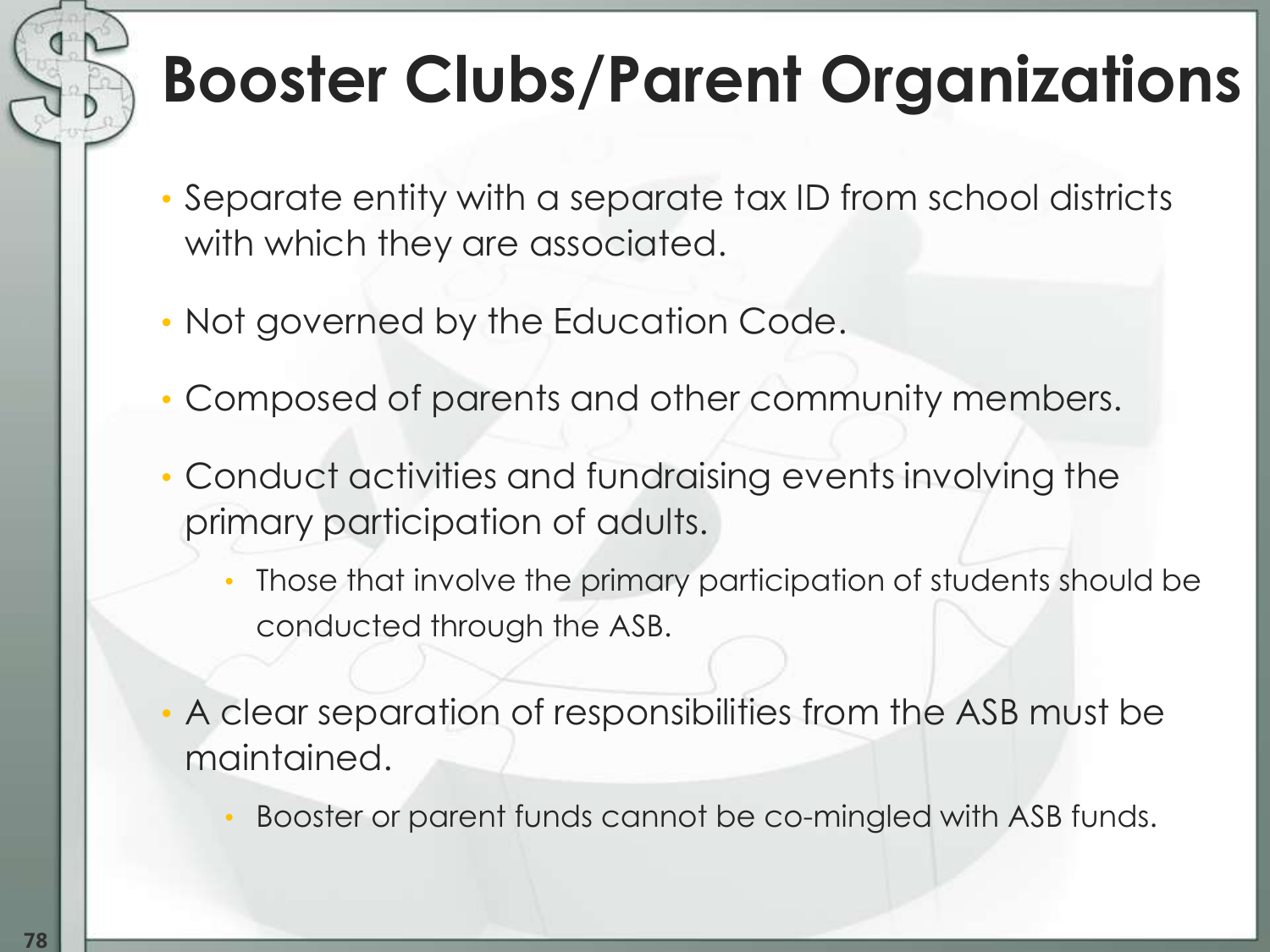## **Booster Clubs**

- Booster clubs may be formed to promote the school program or to compliment a particular student group or activity.
- Contribute money to a club, sports team or other organization.
- Even though a booster club works very closely with the school and/or District, it is a separate entity.

The Advisor or Coach of a student group serves as the liaison between the booster club and the District, under the supervision of the principal.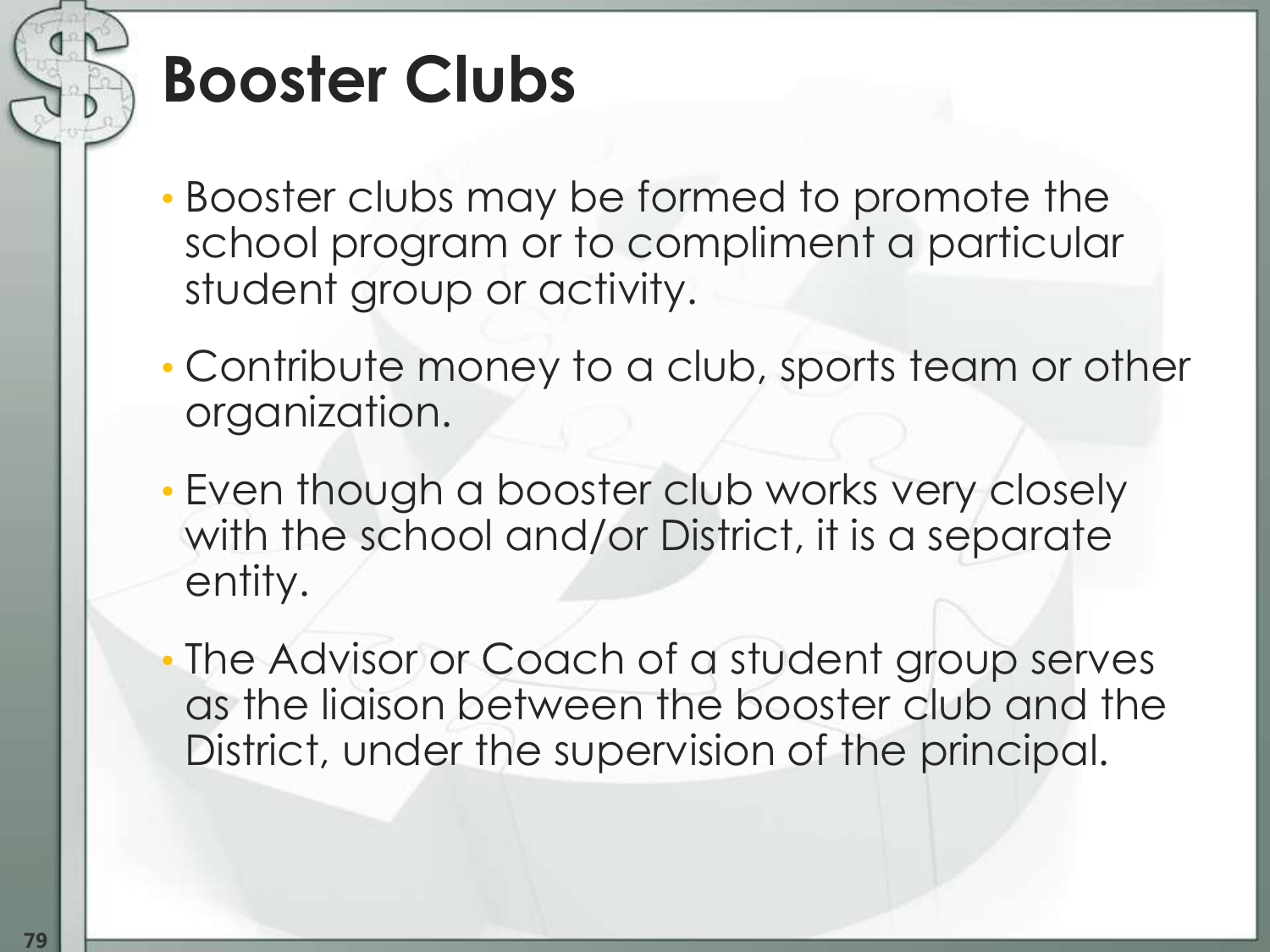## **Booster Clubs**

- The booster club decides the type and amount of assistance they will provide.
- The booster club does not have the authority to decide the activities or trips in which the student group will participate.
- The parents and the booster club may provide suggestions about particular activities; however, the advisor or coach has the final decision.
- Funds raised are donated to the ASB club for the purchase of supplies, equipment, uniforms, trips or other activities.
- **Booster Club Operating Manual**.